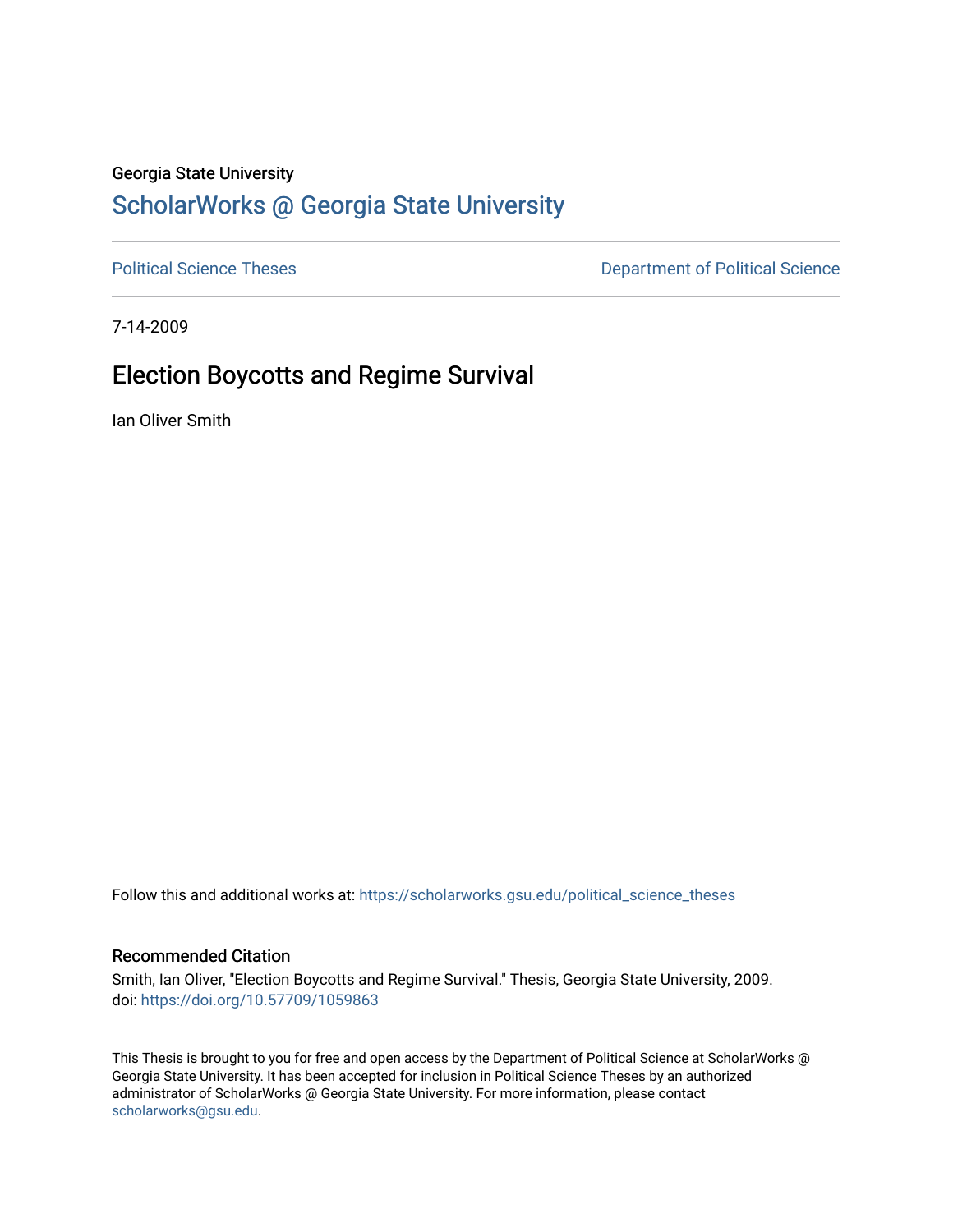## ELECTION BOYCOTTS AND REGIME SURVIVAL

by

IAN O. SMITH

Under the Direction of Carrie Manning

#### **ABSTRACT**

Election boycotts are a common occurrence in unconsolidated democracies, particularly in the developing world, with prominent examples from recent years occurring in Venezuela, Zimbabwe, and Ethiopia. Despite the frequent occurrence of boycotts, there are few studies available in the scholarly literature concerning the effectiveness of electoral boycotts, particularly as a strategy of opposition parties seeking to bring about the end of electoral authoritarian governments. This paper is based in the democratization literature, with a particular focus on the behavior and vulnerabilities of hybrid or electoral authoritarian regimes. Using an original dataset with global coverage including hybrid regimes from 1981 to 2006, this paper uses event-history analysis to determine the efficacy of boycotts in national elections among other risk factors thought to undermine electoral authoritarian regimes as well as the possibilities for subsequent democratization occurring following both contested and boycotted electoral processes.

Index words: Elections, Boycotts, Democratization, Hybrid regimes, Electoral authoritarianism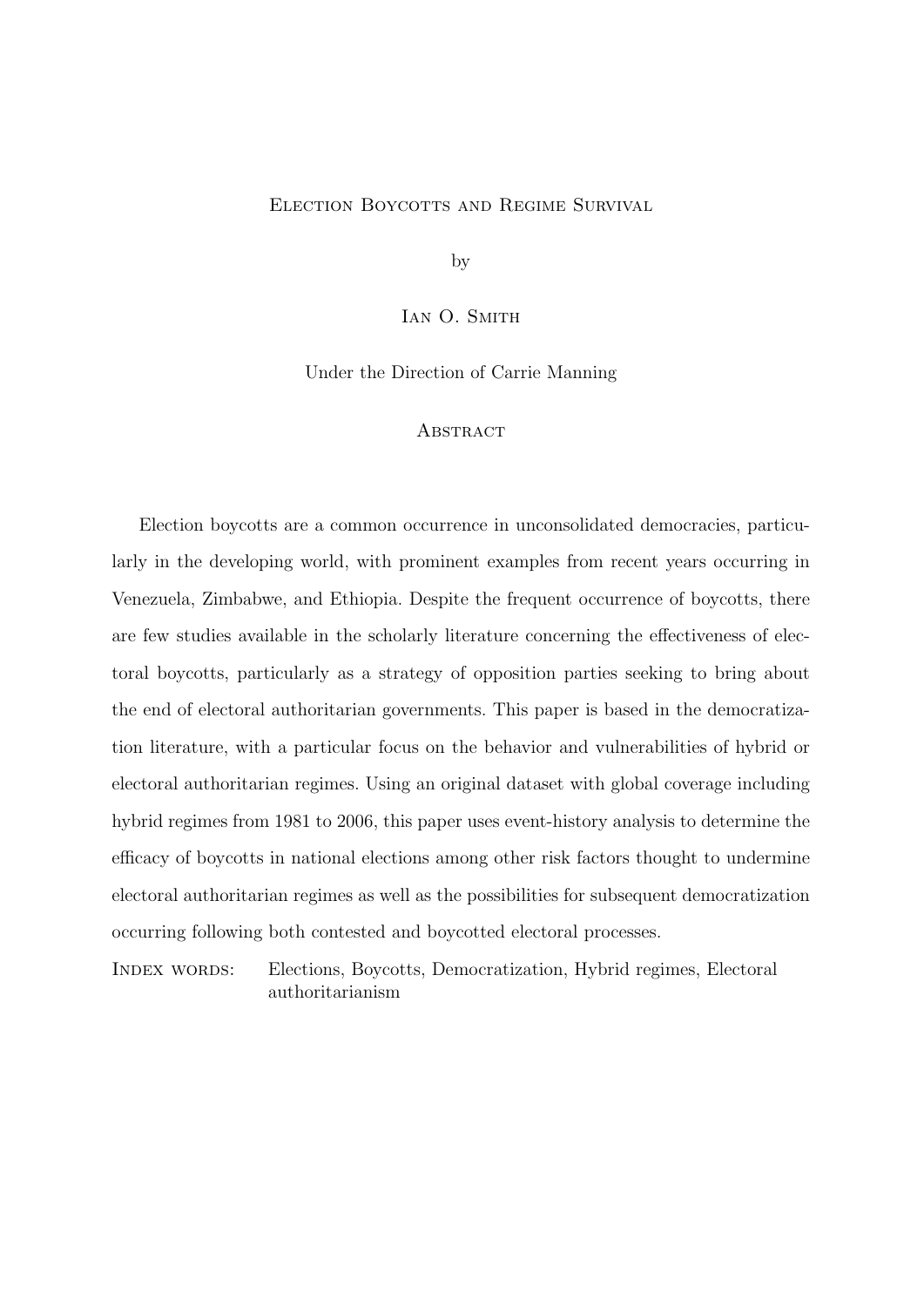ELECTION BOYCOTTS AND REGIME SURVIVAL

by

IAN O. SMITH

A Thesis Submitted in Partial Fulfillment of the Requirements for the Degree of

Master of Arts in the College of Arts and Sciences Georgia State University

2009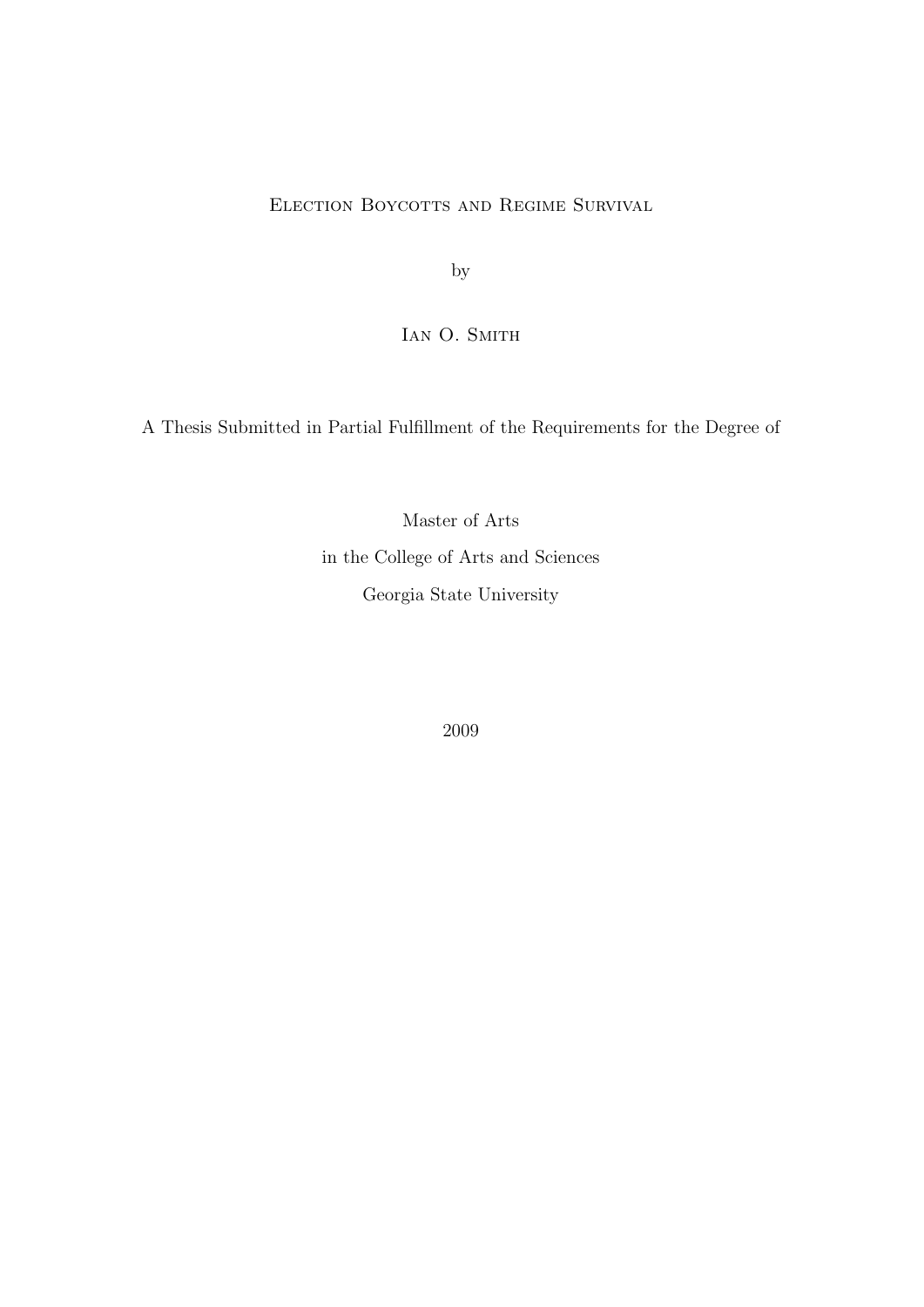Copyright by Ian O. Smith 2009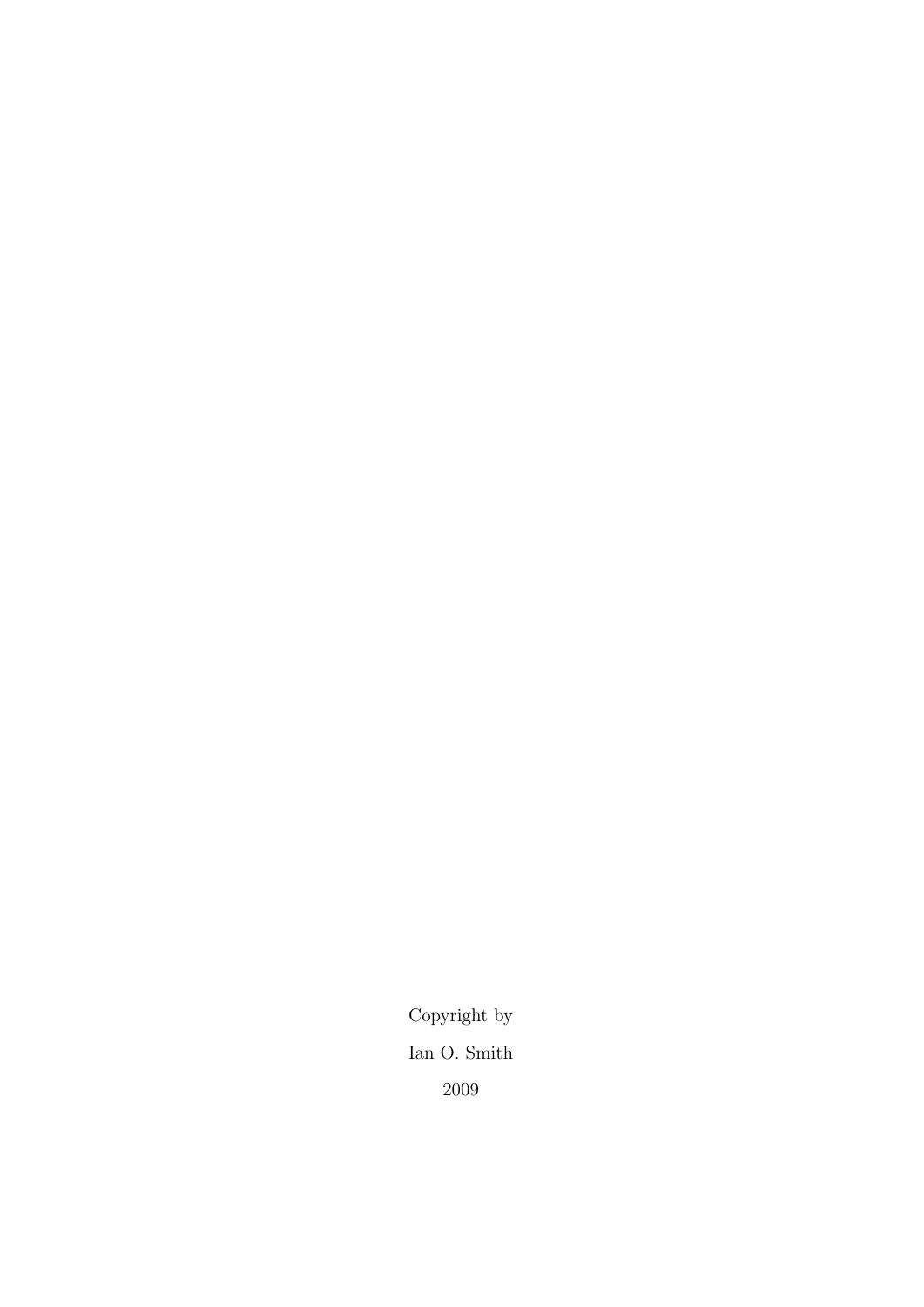ELECTION BOYCOTTS AND REGIME SURVIVAL

by

IAN O. SMITH

Committee Chair: Carrie Manning

Committee: Ryan Carlin Charles Hankla Scott Graves

Electronic Version Approved:

Office of Graduate Studies College of Arts and Sciences Georgia State University August 2009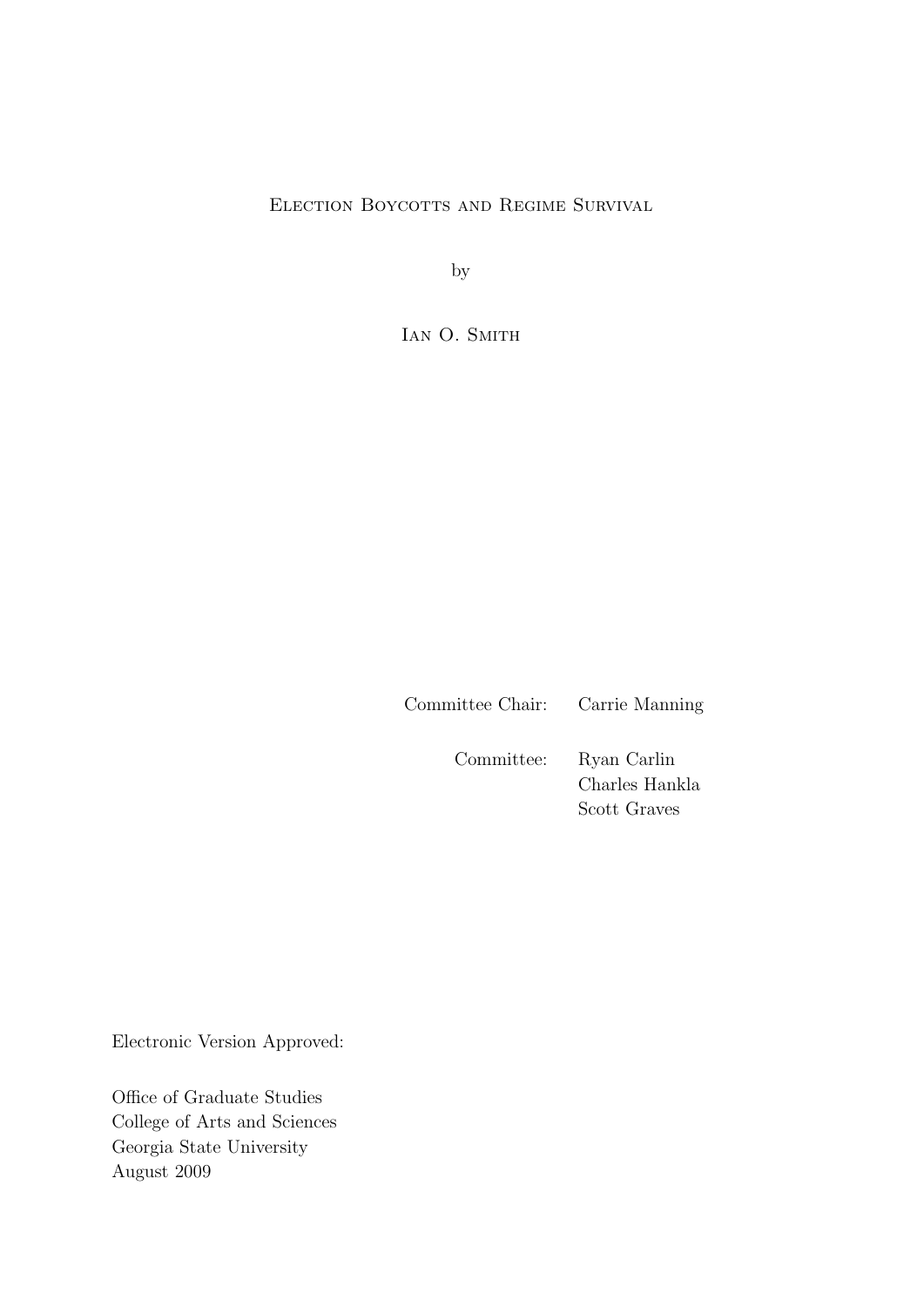## **ACKNOWLEDGEMENTS**

Here, as usual, I know I will forget to properly acknowledge many of the people responsible for this project's completion. At the top of the list has to be my comrades in the Political Science department at Georgia State. The amount of time we spend discussing things that would confuse or bore most people to death were incredibly helpful in keeping us all going. Also to the faculty for their support, particularly to my unsuspecting committee, upon who I dropped this whole project with little advance notice. Oddly enough, I also feel that I should acknowledge Venezuelan President Hugo Chavez, since if it were not for him, there would not have been the massive 2005 boycott of the National Assembly elections that initially inspired me to question the logic behind boycotting elections.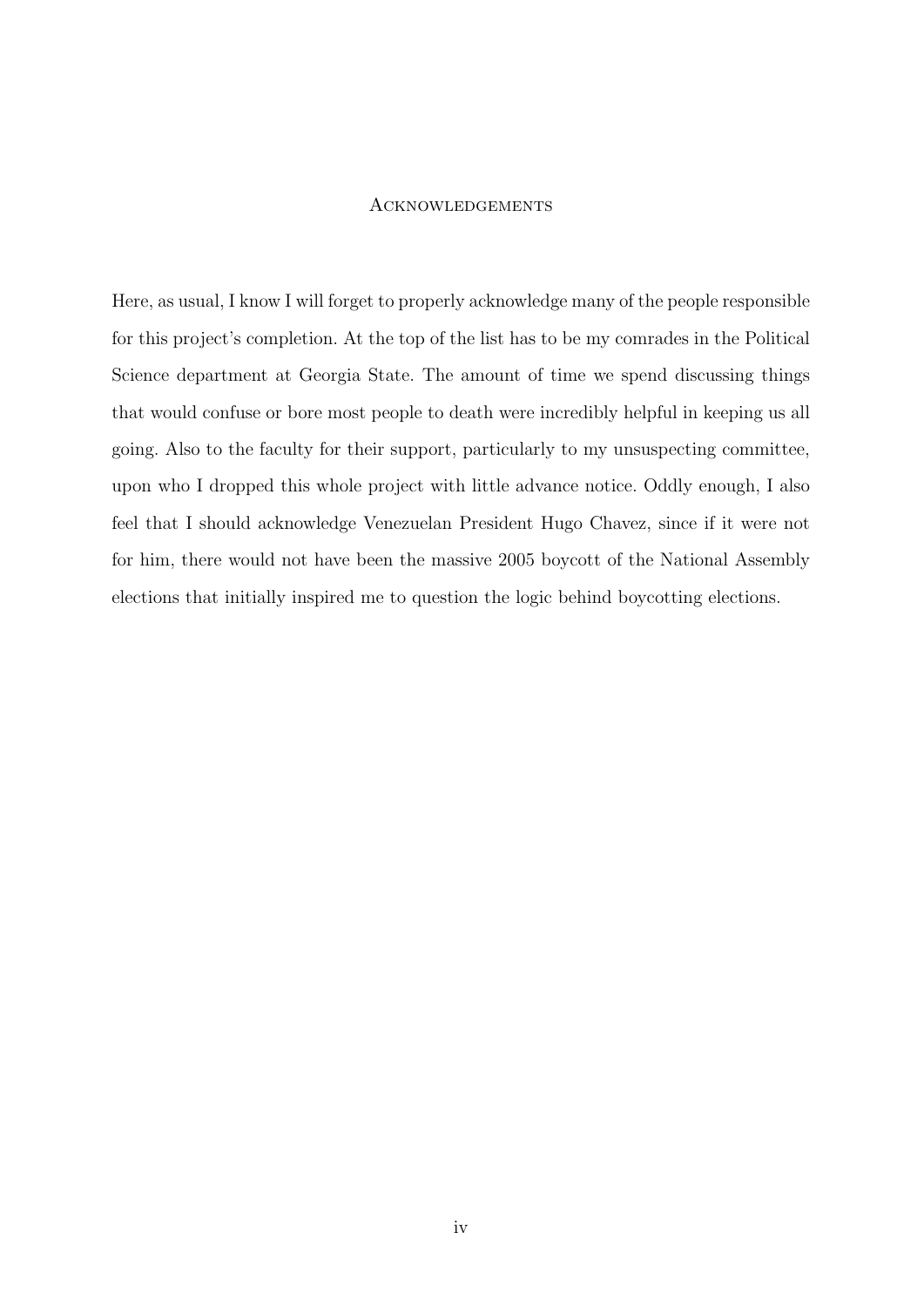## TABLE OF CONTENTS

|                |                                                                        | iv             |
|----------------|------------------------------------------------------------------------|----------------|
|                |                                                                        | vi             |
| <b>CHAPTER</b> |                                                                        |                |
| $\mathbf{1}$   |                                                                        | $\mathbf{1}$   |
| $\overline{2}$ |                                                                        | $\overline{4}$ |
|                | 2.1                                                                    | $\overline{4}$ |
|                | 2.2                                                                    | $\overline{5}$ |
|                | 2.3                                                                    | $\overline{7}$ |
| 3              |                                                                        | 10             |
| $\overline{4}$ | UNIVERSE OF CASES: HYBRID REGIMES $\ldots \ldots \ldots \ldots \ldots$ | 13             |
| 5              | COMPETING RISKS TO HYBRID REGIMES                                      | 17             |
| 6              |                                                                        | 21             |
| $\overline{7}$ |                                                                        | 24             |
| 8              |                                                                        | 26             |
| 9              | INTERPRETATION AND CONCLUSIONS                                         | 32             |
|                |                                                                        | 35             |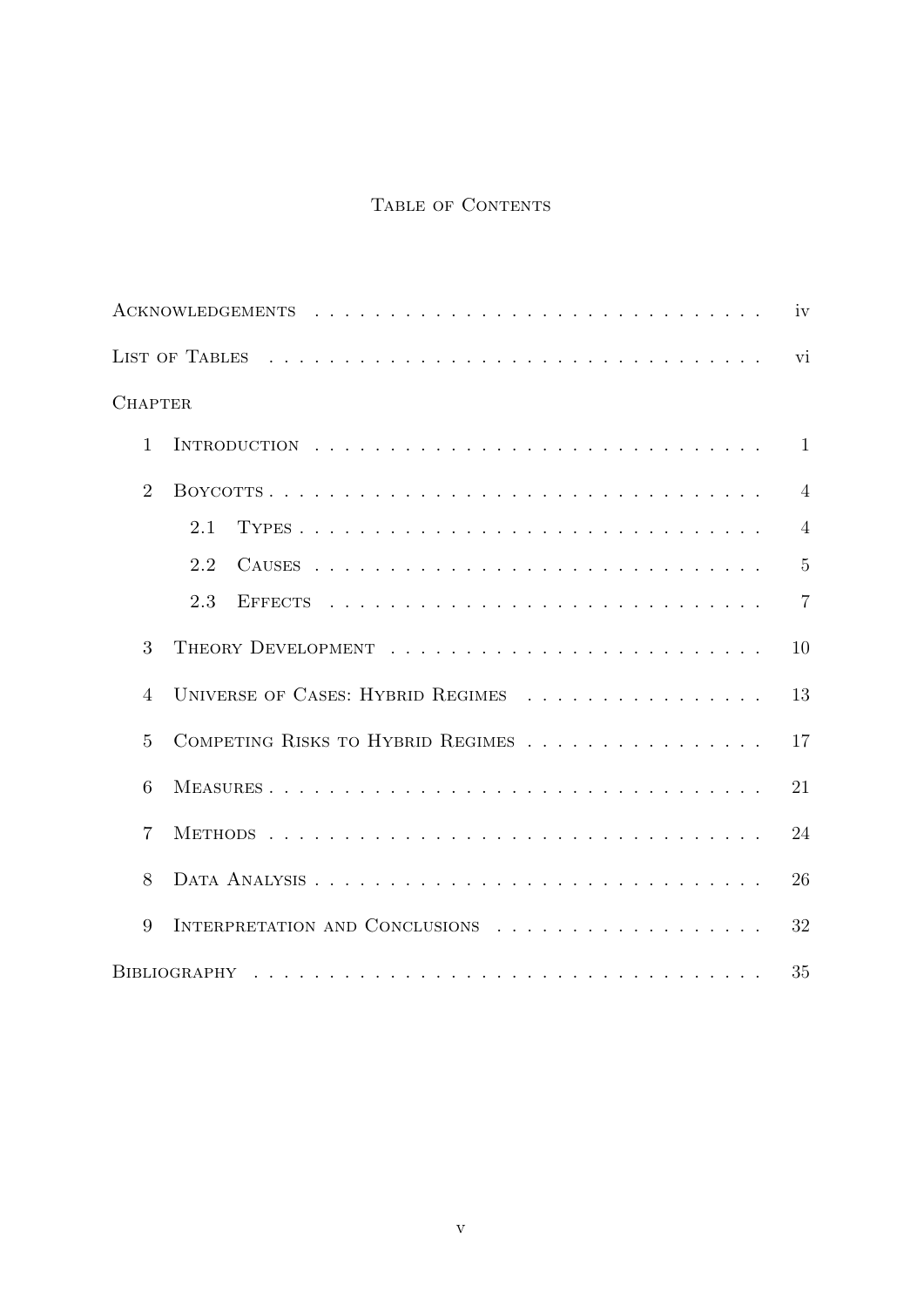## LIST OF TABLES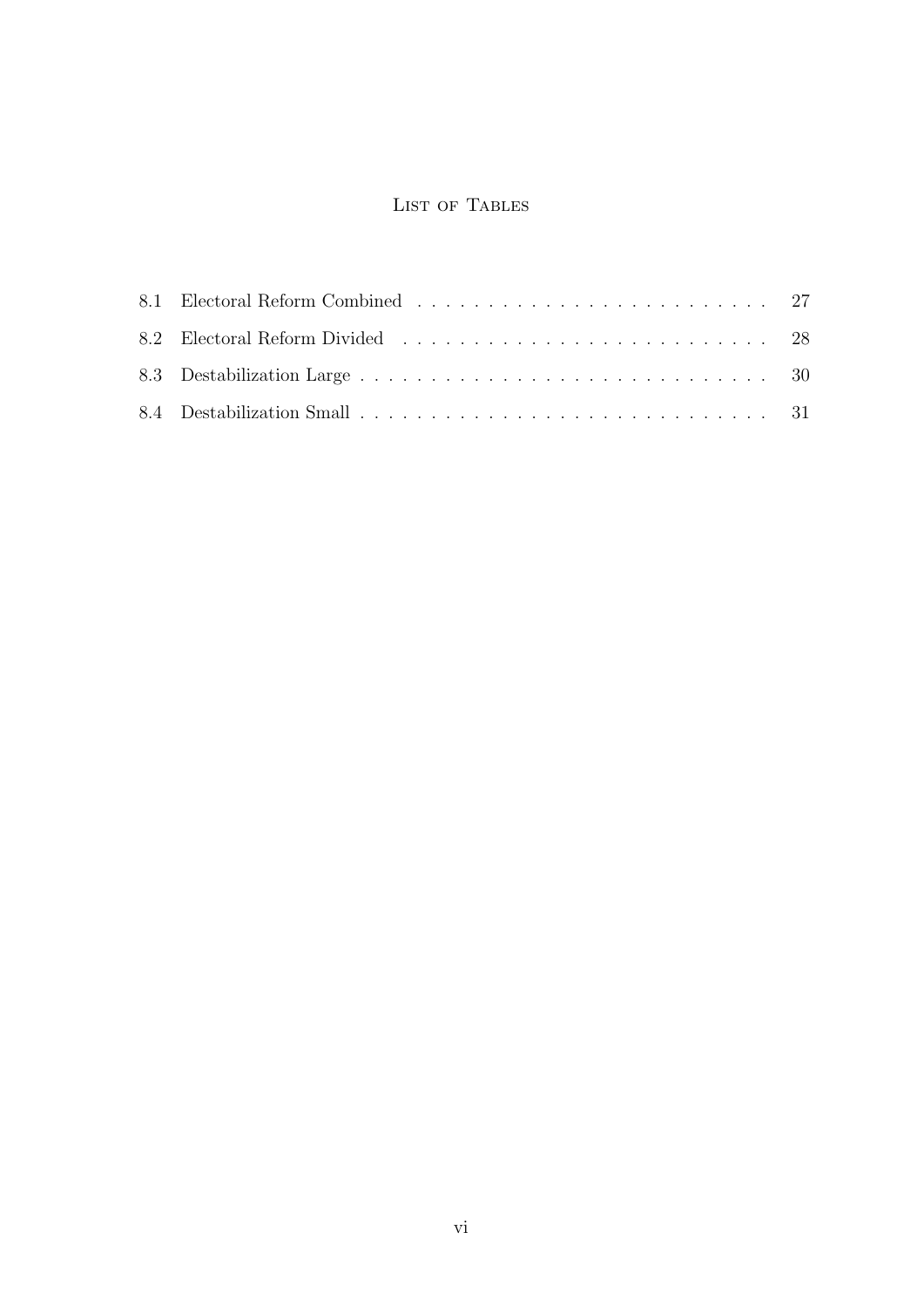## CHAPTER 1

## **INTRODUCTION**

Boycotts of elections have been a recurring event in news reports from around the world: Ethiopia, Egypt, Kosovo, Venezuela, and the list continues to grow. Even if they are contested, many elections today are still accompanied with the threat of boycotting by some parties. What remains to be answered is whether or not election boycotts actually work. Can a political party achieve success by overtly avoiding competition in national elections or do boycotts simply break down the electoral process and with it any hopes for regime change and democracy?

Given the recurrence of opposition boycotts in many elections around the world, the topic of election boycotts is certainly a relevant topic for study. Of particular concern is why these boycotts should continue to be used by opposition groups despite the fact that they defy the logical conclusion that if given the opportunity to contest and gain influence in the government, a party should use this opening to gradually build support through parliamentary opposition. The goal of studying boycotts is to better understand if and when there are situations in which it is advantageous to the opposition to forgo potential representation in government, and more specifically whether this form of protest can bring about change either by bringing about a change in power by democratic means or whether they break down the electoral system alltogether.

The question of the efficacy of election boycotts is also relevant to those who seek to understand the nature of competition in unfair elections, as well as to those interested in policies regarding strategies in unfair elections. These questions seek to provide an answer to opposition parties and democracy promotion groups that are trying to determine the best strategy and allocation of resources to oppose the ruling authoritarian regime in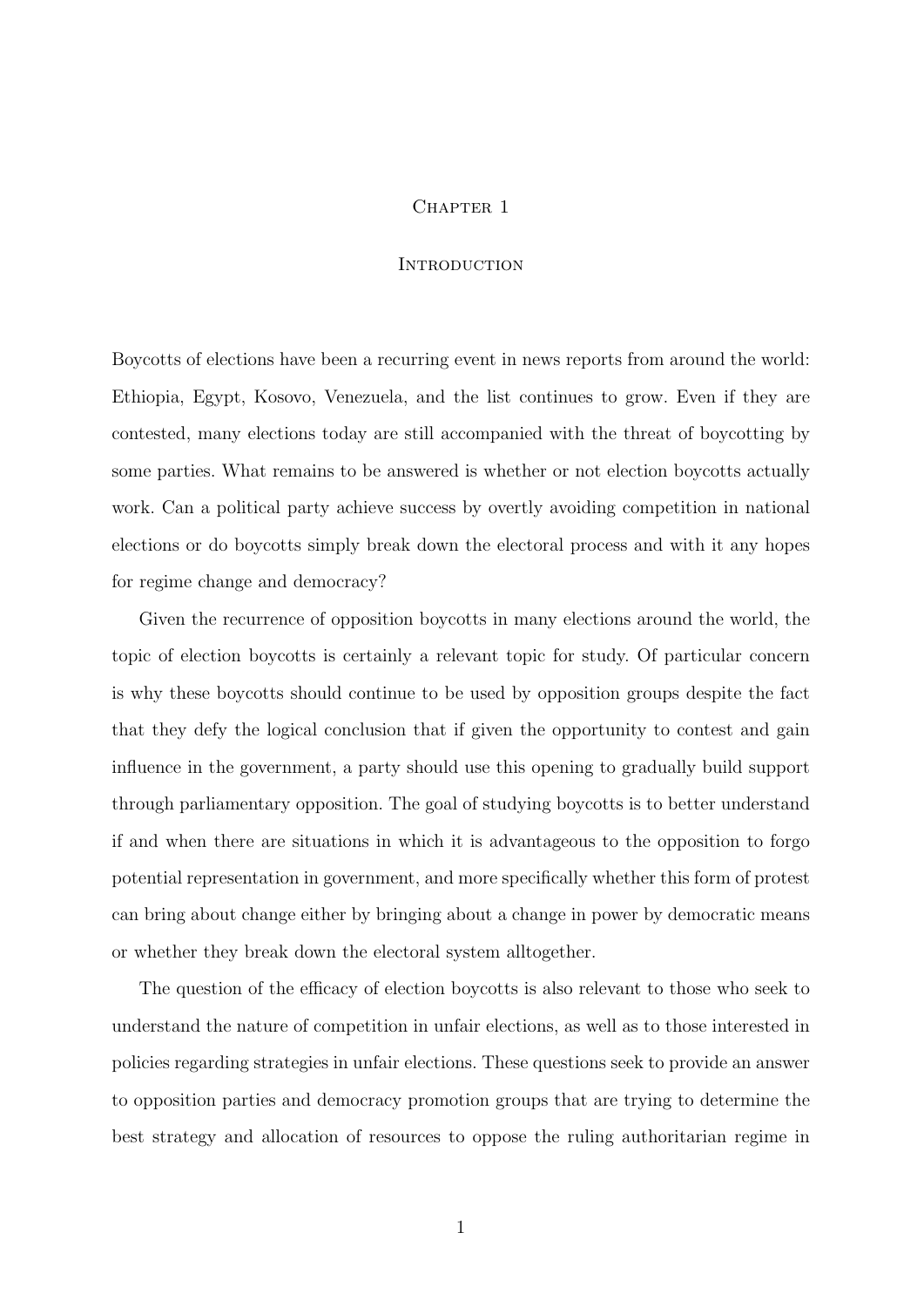elections, either to contest the ruling regime in elections or boycott the electoral process altogether.

Surprisingly, the topic has received very little attention in the comparative politics literature despite the utility and gravity of the topic. Only very recently have there been some works addressing the topic of election boycotts directly. Of these, only Staffan Lindberg's two works on boycotts in Africa during the 1990s have reached publication (Lindberg 2004, 2006). The other works specifically focusing on boycotts comprise a number of conference papers and a PhD dissertation by Emily Beaulieu covering a wide range of issues concerning election boycotts during the 1990s. Her works have a particular focus on the influence of international observers in conjunction with boycotts on democratization (Beaulieu 2006a, 2004, 2006b). Both authors focus largely on answering the question of when boycotts are likely to occur and some of the immediate outcomes of boycotts (Beaulieu 2006b, Lindberg 2004, 2006). In addition to these, Schedler has included election boycotts along with protests and various sorts of incumbent manipulation as one of the factors related to the degree of competitiveness between incumbents and oppositions in authoritarian elections (Schedler 2007).

The literature lacks a systematic answer to the more general question of how boycotts influence the survival of the incumbent regimes that maintain unfair election processes. Also we still know little about the exact nature of boycotts across the range of hybrid regime types. Beaulieu considers boycotts as a feature of the developing world, defined as countries receiving foreign aid, while the remainder of studies focus only on cases in Africa (Beaulieu 2006b, Lindberg 2004, 2006, Bratton 1998). Boycotts have not been clearly assessed as a factor that may potentially cause democratization or other risks to hybrid regimes.

My goal is to systematically assess the degree to which boycotts of elections to national offices influence the prospects for democratization by looking at the risks of regime collapse. I intend to look at this in two specific manners. The first is an analysis of whether the decision to contest or boycott as my primary independent variable increases the risks to an incumbent faction of falling to some other faction by elections both in the short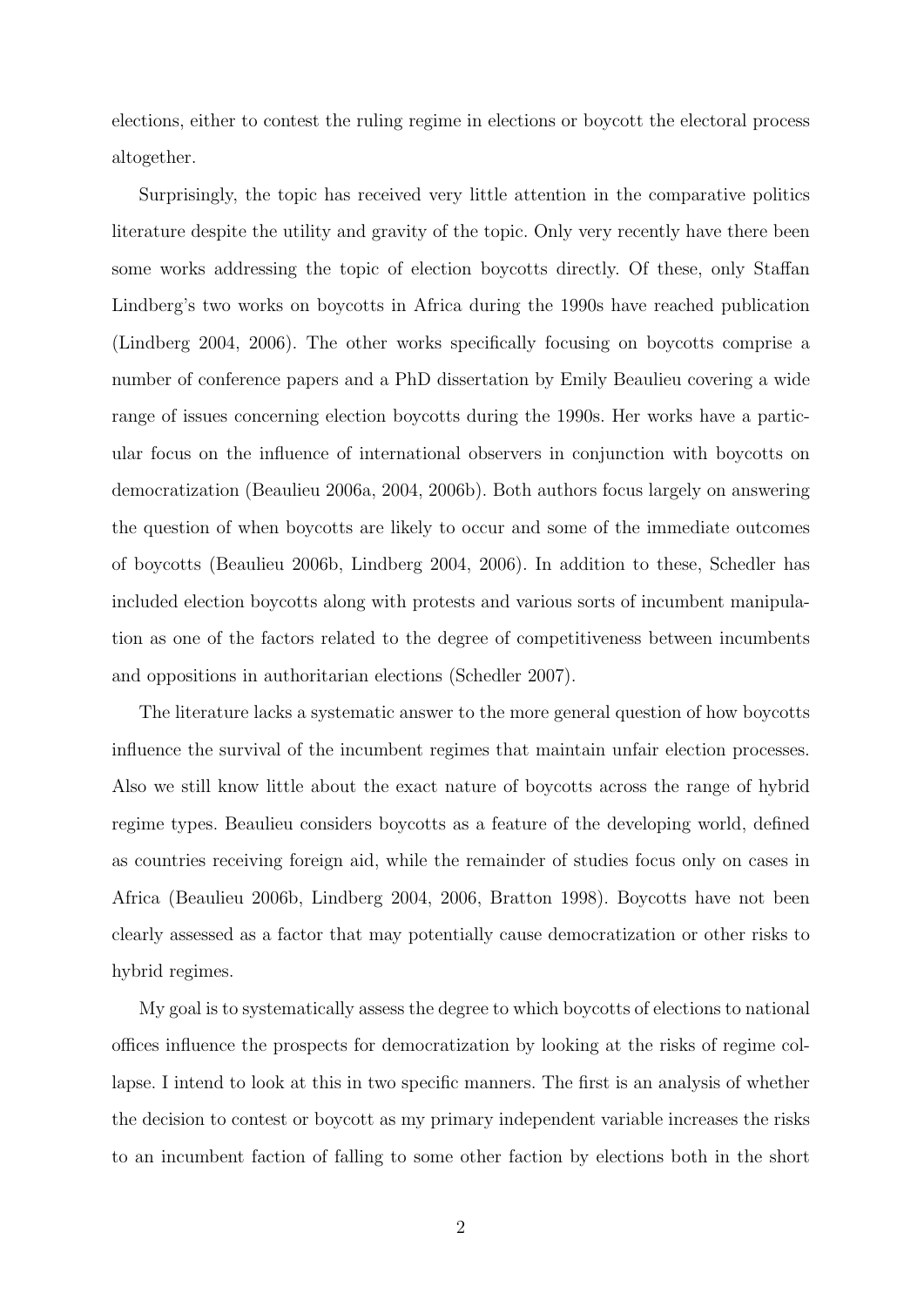term and over time. Alternatively I will investigate whether the decision to boycott or contest an election leads to the breakdown of electoral politics in the country.

In order to assess this my first step will be to review what is known about the nature of election boycotts, focusing on reasons for opposition parties to choose the option of boycotting as opposed to electoral contestation as well as the effects this decision has on regime survival and democratization. The second issue of importance is to determine what composes the universe of regime types to which this study should apply and how they fit into the general literature on regime types and operation. With a definition of these two concepts I can further develop alternative models of the action of boycotts on competition and survival in hybrid regimes and develop testable hypotheses concerning regime survival and boycotts.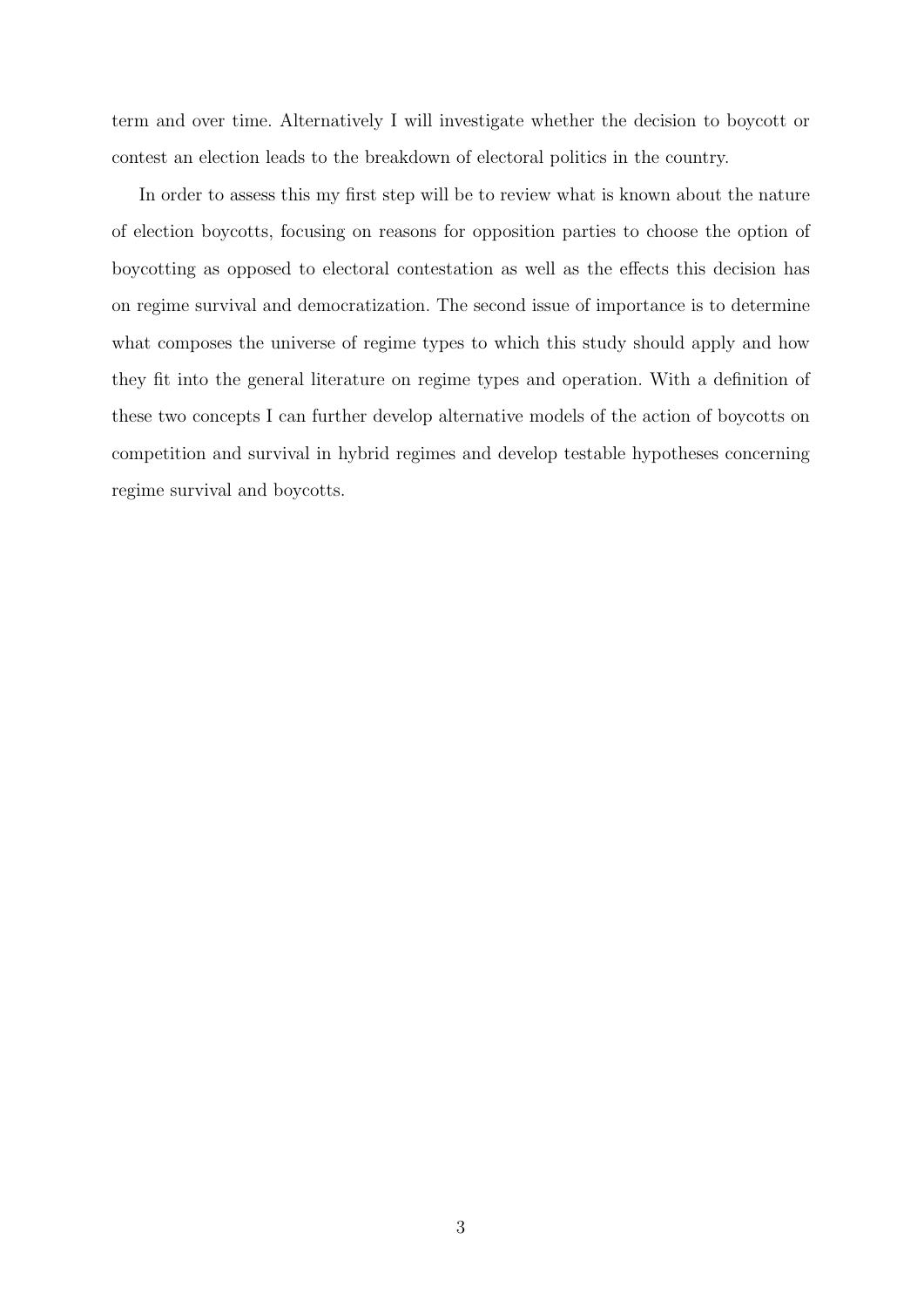#### CHAPTER<sub>2</sub>

## **BOYCOTTS**

Election boycotts have become an increasingly common phenomenon since 1990. When defined as a situation in which a political party or faction that is legally allowed to contest in elections makes a decision to organize active non-participation in the elections by members and followers rather than contesting, election boycotts have occurred in some form in 13% of all elections and 16% of elections in the developing world (Beaulieu 2006b). The existing literature on boycotts focuses on three aspects of boycotts: a typology of boycotts, a rational-choice modeling of the causes and motivations of boycotts, and the long term and immediate effects of election boycotts.

## 2.1 Types

In the most comprehensive study on election boycotts in the developing world available, Emily Beaulieu provides for a two-dimensional typology of election boycotts (2006b). This typology of boycotts allows for different explanations of the causes and results of election boycotts based upon the major characteristics of the particular boycott. The first dimension is of the most importance to this project and is determined simply by the level of involvement in the boycott. Her second dimension, violence, did not produce any meaningful results and will not be used in the current analysis.

In a situation in which the majority of the opposition factions participate in the boycott, a boycott is considered to be major by Beaulieu's typology (2006b). Major boycotts (and presumably total boycotts as well) are motivated largely by the level of unfairness of an electoral process in which the opposition does not believe they can win despite their popularity. This leads them to seek reforms to the electoral process that will allow for a greater likelihood of turnover and continued democratic competition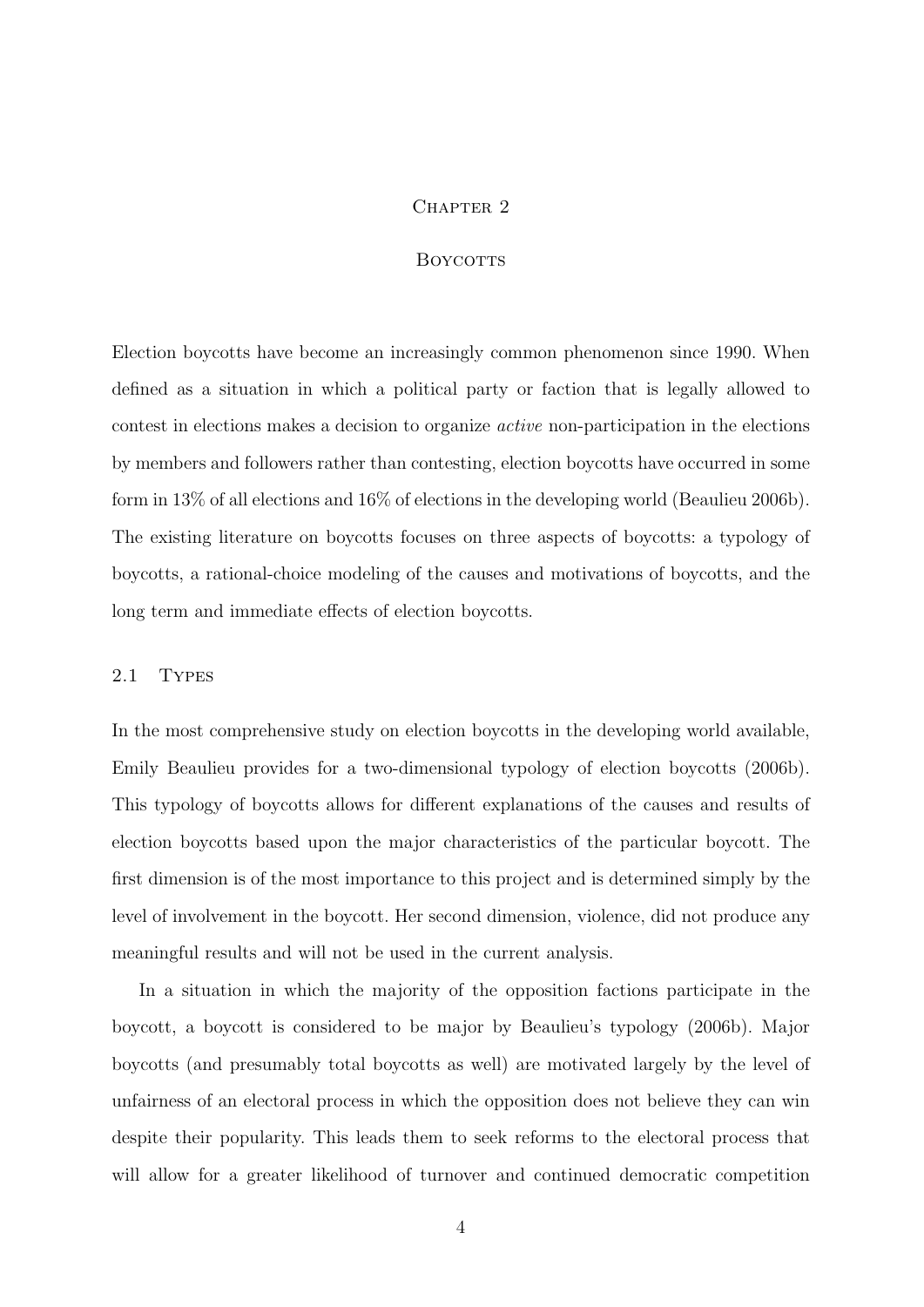(Beaulieu 2006b). Lindberg divides the level of participation into categories of total or partial boycott, determined by the proportion of parties participating in the boycott (2004). Schedler uses a four-part typology of boycotts including complete contestation, threatened boycott, partial boycott, and full opposition boycott (2007).

At the other end of this axis is the minor boycott. These consist of small, minority factions of the opposition and function quite differently from a major boycott. Parties involved in a minor boycott are most typically ethnic minorities, regional minorities, or anti-state/anti-system parties, and these parties are likely to be seeking side-payments from the incumbent regime by causing the elections to be considered unfair rather than protesting the existing levels of unfairness (Beaulieu 2006b). Parties that take part in minor boycotts often fall within the gray area in which political parties are not considered to be effective parties as having coalitional or blackmail potential, but do qualify under Mainwaring and Scully's definition of political parties as being any "group that would present candidates for public office, but is unable to do so either because it is proscribed or because elections are not being held," (2, 1995).

## 2.2 Causes

The value of a boycott to an opposition party as opposed to contestation is derived from a number of factors. Schedler models electoral protest, including boycotts, as a result of three separate processes: an indicator of the diminished legitimacy of the incumbent regime after repeated manipulation of the political process, the independent calculation of the opposition to shape the outcome of the electoral process, or a calculation of the opposition that protest will weaken the effectiveness of incumbent manipulation (2007). When framed in the light of Schedler's model of authoritarian competition as a twolevel game, the degree to which the parties value each level of the game determines the competing values of contestation or protest (2006). An opposition party that values the short term values of representation in gaining demands in the legislative process should be more likely to contest, while those parties that consider the control of the rulemaking process should value the benefits that they believe are derived from protest (following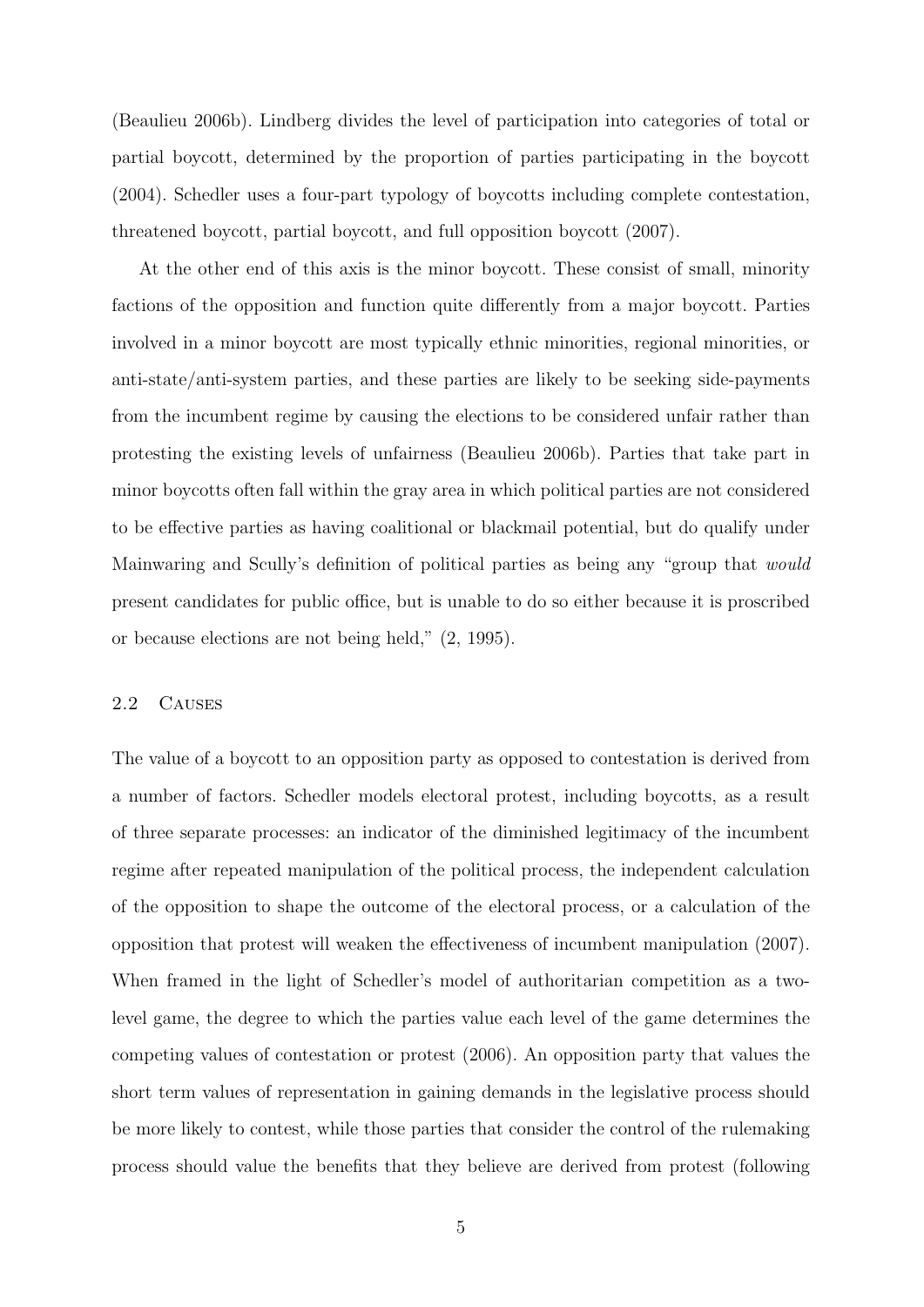Schedler's second and third processes).

Beaulieu and Lindberg both attribute this cost-benefit decision to the desire of the opposition to achieve a higher level of electoral fairness in instances of major boycotts (Beaulieu 2006b, Lindberg 2006). These boycotts are likely to occur in situations where either a dominant opposition faction or a broad consensus of parties believe that fraud and manipulation by the incumbent regime is all that stands in the way of incumbent defeat and are willing to bear the costs of leading the boycott(Beaulieu 2006b). These boycotts represent an acceptance of defeat in the short-term game in order to increase the chances of success in the long term game of increased fairness.

Most of the above explanations are attributed to major boycotts, in which the party must make a hard decision on forgoing the real possibility of winning meaningful representation in office. In contrast, minor boycotts are not influenced by concerns of fairness and are led by factions incapable of raising the popular or military support to overthrow the regime, but may use either peaceful or violent boycott tactics to disrupt the polling process in general in order to achieve their political goals (Beaulieu 2006b). Minor boycotts are often associated with small parties that do not have a voter base in the entire space of the country; largely being associated with ethnic minority parties and regionbased parties that are unlikely to ever win a significant representation in national office (Beaulieu 2006b).

Alternative explanations also exist on the decision of parties to boycott an election. Election boycotts may be carried out in order to mask the weakness of the opposition parties. In these situations, a weak party will avoid contesting the election in order to appear stronger through the organization of a boycott rather than face certain defeat in elections, whether fair or unfair (Bratton 1998, Pastor 1999). Beaulieu attributes this face-saving motivation largely to minor boycotts although it is conceivable that such motivating factors could prompt even a total boycott if there is a weak opposition facing a popular government that is capable of winning free and fair elections (Beaulieu 2006a).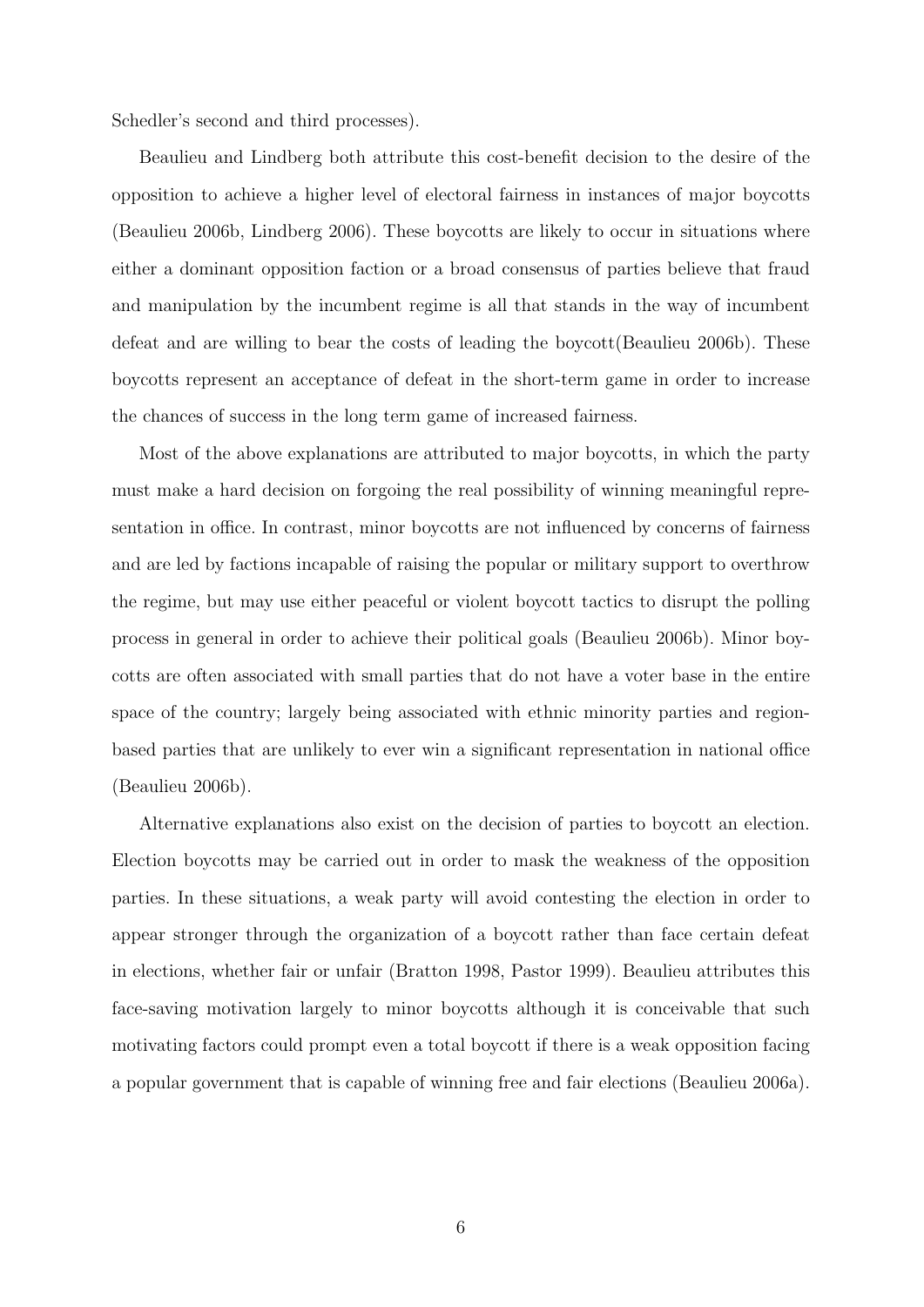#### 2.3 EFFECTS

What are the outcomes of election boycotts? Answers to this question have generally been divided into two categories; short term and long term outcomes. One of the logical, immediate outcomes of a boycott is a noticeable depression of turnout (Beaulieu 2006b, Lindberg 2006). This comes from the understanding that if major opposition parties instruct their followers to avoid the polls there will clearly be a lower turnout as a direct effect of the opposition boycott. Turnout may be further reduced if the opposition parties time the boycott in such a way that only candidates of the incumbent faction appear unopposed on the ballot (Beaulieu 2006b). These effects hold up in testing of developing countries by Beaulieu and of African elections by Lindberg for major boycotts (Beaulieu 2006b, Lindberg 2006). Minor boycotts, because of the small size and influence of minor parties, are not expected to be capable of reducing the turnout significantly unless they take part in a violent disruption of the process (Beaulieu 2006b).

Schedler also finds that the degree of electoral competition (as measured by the difference between the first and second placing parties) is also significantly reduced as a result of election boycotts (2007). This result fits well with Beaulieu and Lindberg's findings, but only provides insight into the degree to which boycotts are followed. All of these results indicate that boycotts when called for are carried out by voters but not much else. The reduction in competition based on election results indicates one of two possibilities: either that the cases in which the bulk of parties boycott are influential enough on the regression model that they cover the effects of partial boycotts, or also that voters do not significantly defect from their party during a boycotted election to vote for another party that remains in the contest. Measuring the degree of political competitiveness based on election results presents an imperfect measure because the boycott conceals the actual balance of power between political factions within a given country.

Electoral violence is the other short term effect considered by both Beaulieu and Lindberg in their research on election boycotts. Beaulieu finds that overall election violence is not significantly increased by the occurrence of all boycott types, but is only related to violence either initiated by the opposition, a far less common type of boy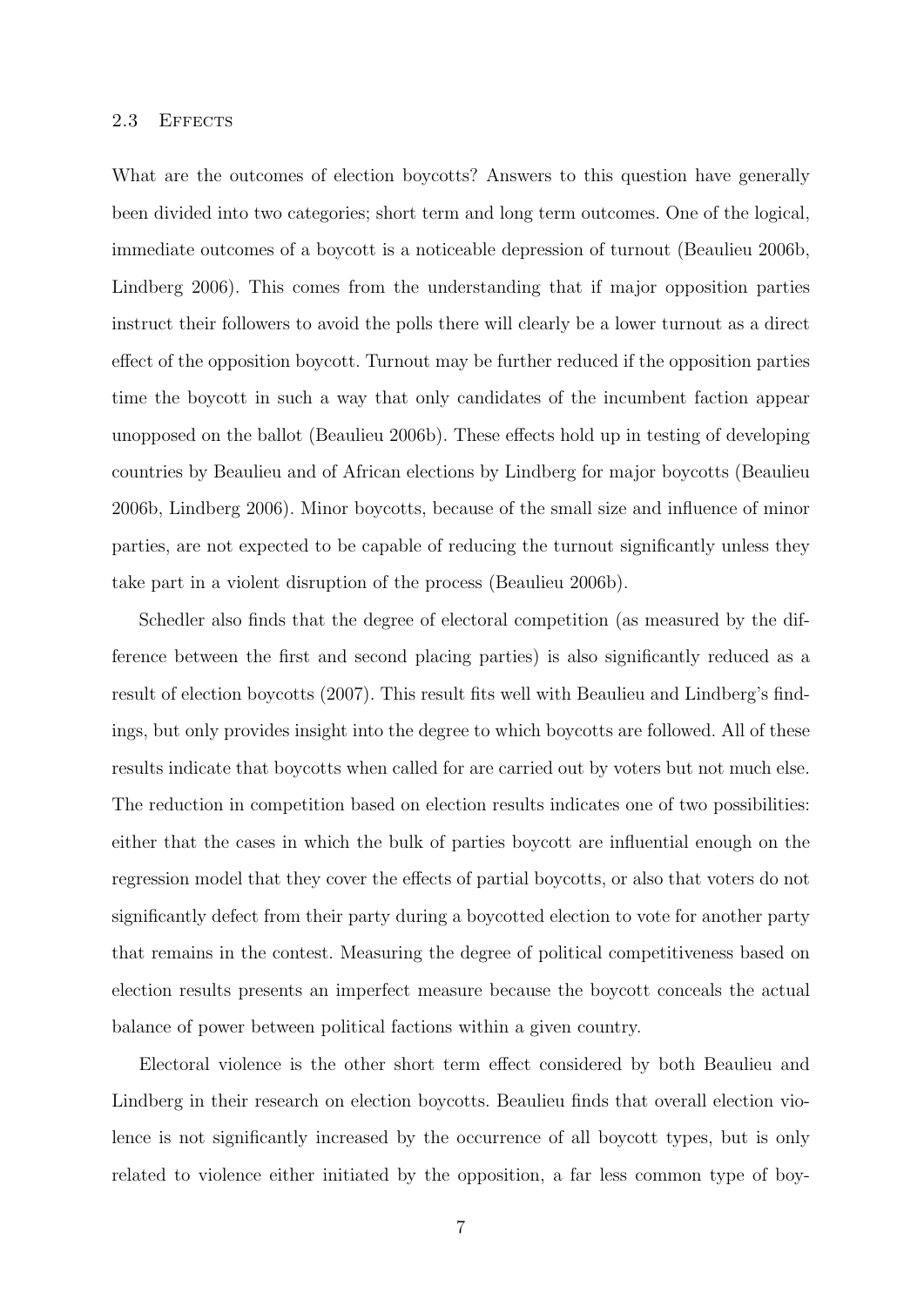cott than the peaceful, Ghandian type of boycott (2006b). Lindberg finds that violence and boycotts in African presidential elections are positively related, with the prospect of boycotts and widespread violence coinciding in 60% of elections (2006). Violence and boycotts are likely to coincide in African elections because both are either responses to or causes of a perception of election unfairness. The reasons for electoral violence may not all be based on opposition activities though. Following Wilkinson's analysis of electoral violence in Indian elections, both opposition and government use identity-based violence to mobilize and motivate the electorate (2004). Also, following Schedler's model of electoral protest, violent demonstrations by the opposition may in fact be a reaction to previous manipulative strategies of the incumbent rather than any innate feature of a boycott (2007). Overall, Beaulieu presents a bleak picture of the prospects for near-term democratic reform by the increased occurrence of violence, reduction of involvement in the electoral process, and lack of opposition representation that occurs (2006b)

Long term effects for boycotts receive a slightly more optimistic outlook for democracy, as measured by an increase in democratization index scores, in both studies than do the short term effects. Beaulieu holds an optimistic view of major election boycotts in relation to the formation of democracy, arguing that they lead to the creation and establishment of new democracies in conjunction with international assistance. She claims the process of democratization by boycotts to be related to the game where the opposition uses boycotts to either threaten rebellion or undermine international or domestic popular support in order to force the incumbents to enact reforms that enhance the fairness of the process or to adhere to existing rules in the presence of outside observers. These propositions are partially upheld in her analysis; boycotts do increase the likelihood of election reform and observation in the next election, but neither of these factors are shown to lead to significantly increased fairness or the removal of the regime from power (Beaulieu 2006b).

Lindberg is less optimistic about election boycotts; he shows that in African elections opposition participation and concession in elections that are not considered free and fair more often leads to gradual democratization than would boycotting or rejecting the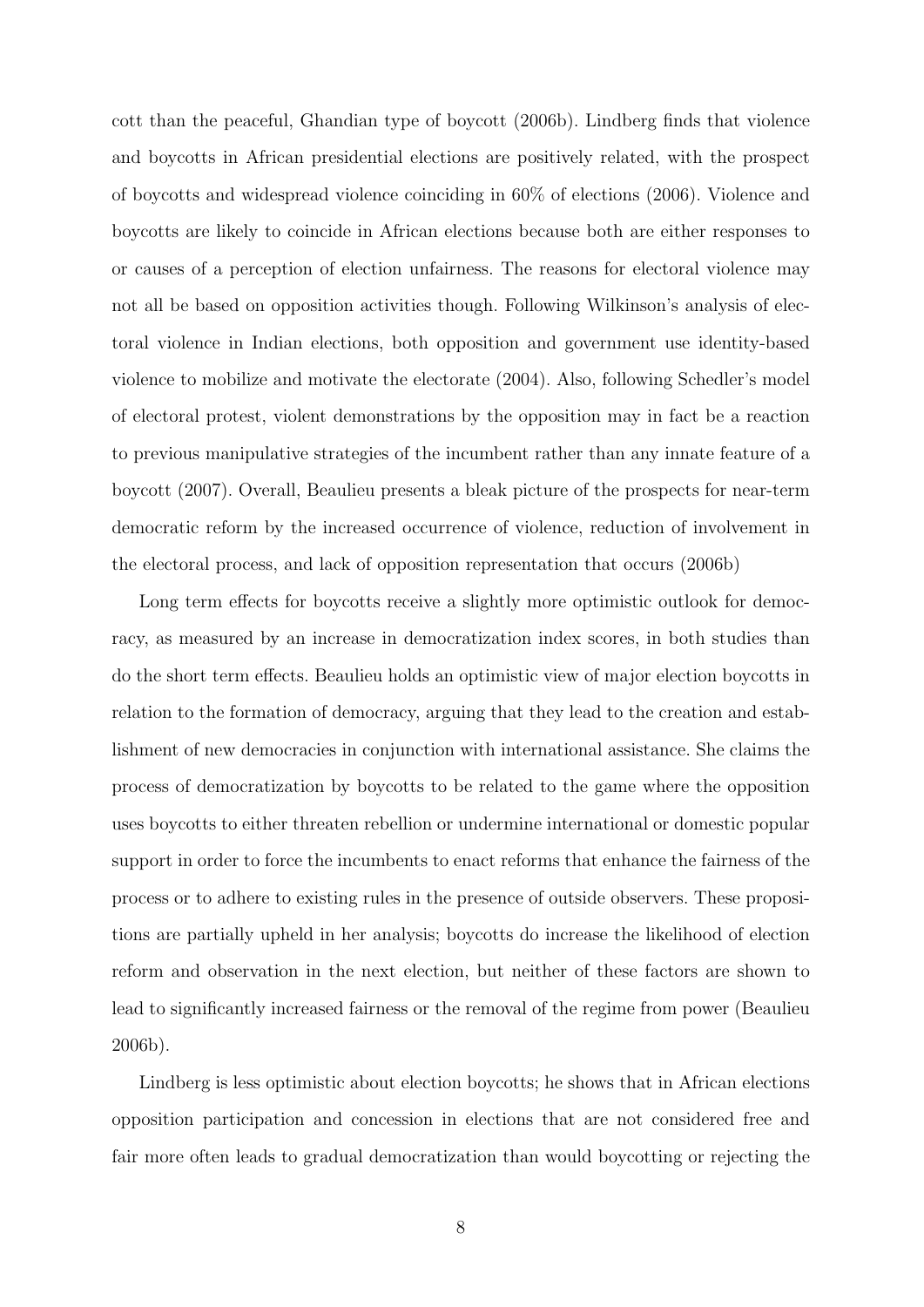outcome in the same situation (2004, 2006). More generally, Lindberg argues that participation in the electoral process leads to a greater increase in the level of democratization by increasing the level of civil liberties in his studies of African elections, particularly when coupled with external influences (2007).

If considered in the framework that Schedler presents of authoritarian elections as a two-level game, the following conclusions can be made from the existing literature on election boycotts (2002). In regards to the short-term game for immediate power, boycotts clearly show that the opposition does not benefit by boycotting. Power is not turned over during elections, and if their goal is democratization, the results of lowered turnout and increased violence do not favor the construction of a robust democracy. Consideration of the second level of the game provides mixed results. If we are to believe Beaulieu's conclusions, democratically-oriented oppositions are able to extract concessions from the incumbent over time through boycotting and in this manner are able to gain victories in the game for control over the processes determining political outcomes. If Lindberg is to be believed, boycotts are a dead end in both games. In the long term, boycotts allow for a consolidation of authoritarian rule because of a failure of the opposition to establish itself as a viable alternative to the incumbent, and thus blocking the development of the electoral procedures he contests lead to the increasing acceptance of democratic government (2006).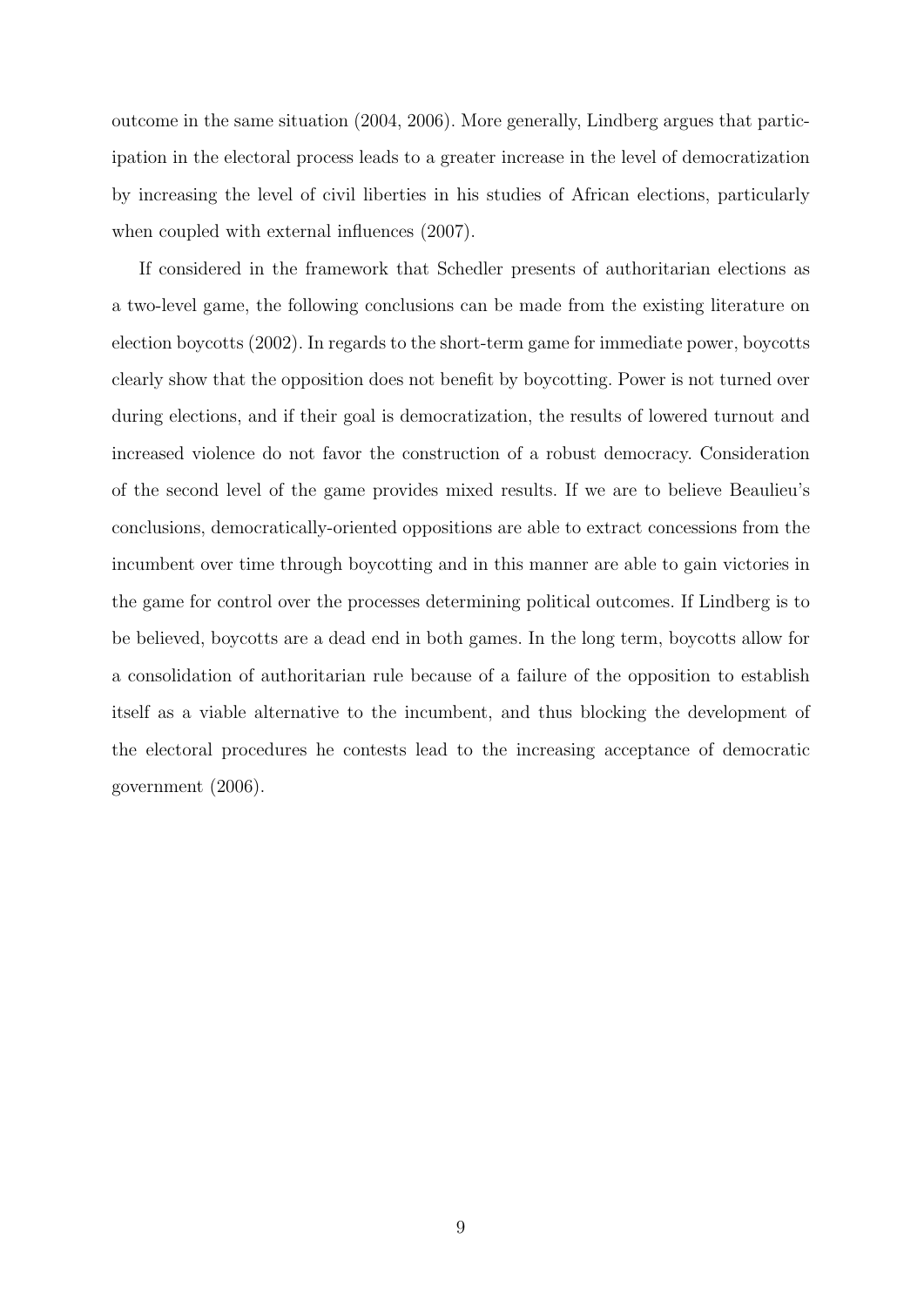#### CHAPTER 3

## Theory Development

All of the theoretical proposals in my model of election boycotts are derived from Schedler's modeling of authoritarian elections as a two-level game. From this starting point, I seek to view how boycotts among other threats to regime stability influence the survival of regimes against specific types of failure. In doing so, I set my self apart from the previous approaches in that I do not take sides on the issue of whether boycotts are an act of pro-democracy protest or another means of authoritarian comepetition.

One approach that my model is open to but that is not ventured by scholars on electoral competition is that election boycotts and other protests are not as benign as they appear. Anti-democratic forces may be motivated to use the electoral game in order to gain greater influence over the process and open their way for an eventual seizure of power. A cynical reading of Schedler's approach to protests as part of the two-level game leads to a possibility that a large opposition group may organize boycotts in what may be a fair electoral process in order to gain power in future elections (perhaps even by forcing early elections or re-runs of boycotted elections) where the incumbent has been demonized as anti-democratic. In this model, election protest may represent a backsliding in the democratization process initiated by authoritarian-minded opposition groups in unconsolidated regimes (with either authoritarian or democratic incumbents) rather than a protest by democratic-minded opposition parties against an authoritarian incumbent.

The first set of models proposes that boycotts are an important part of the two-level game between the incumbent and opposition forces over electoral rule making. In the simplest of models, which follows both from Levitsky and Way's idea of linkage and leverage as well as Beaulieu's theories of boycotts as activism, election boycotts of any type if carried through will lead to the increase of international pressure on the regime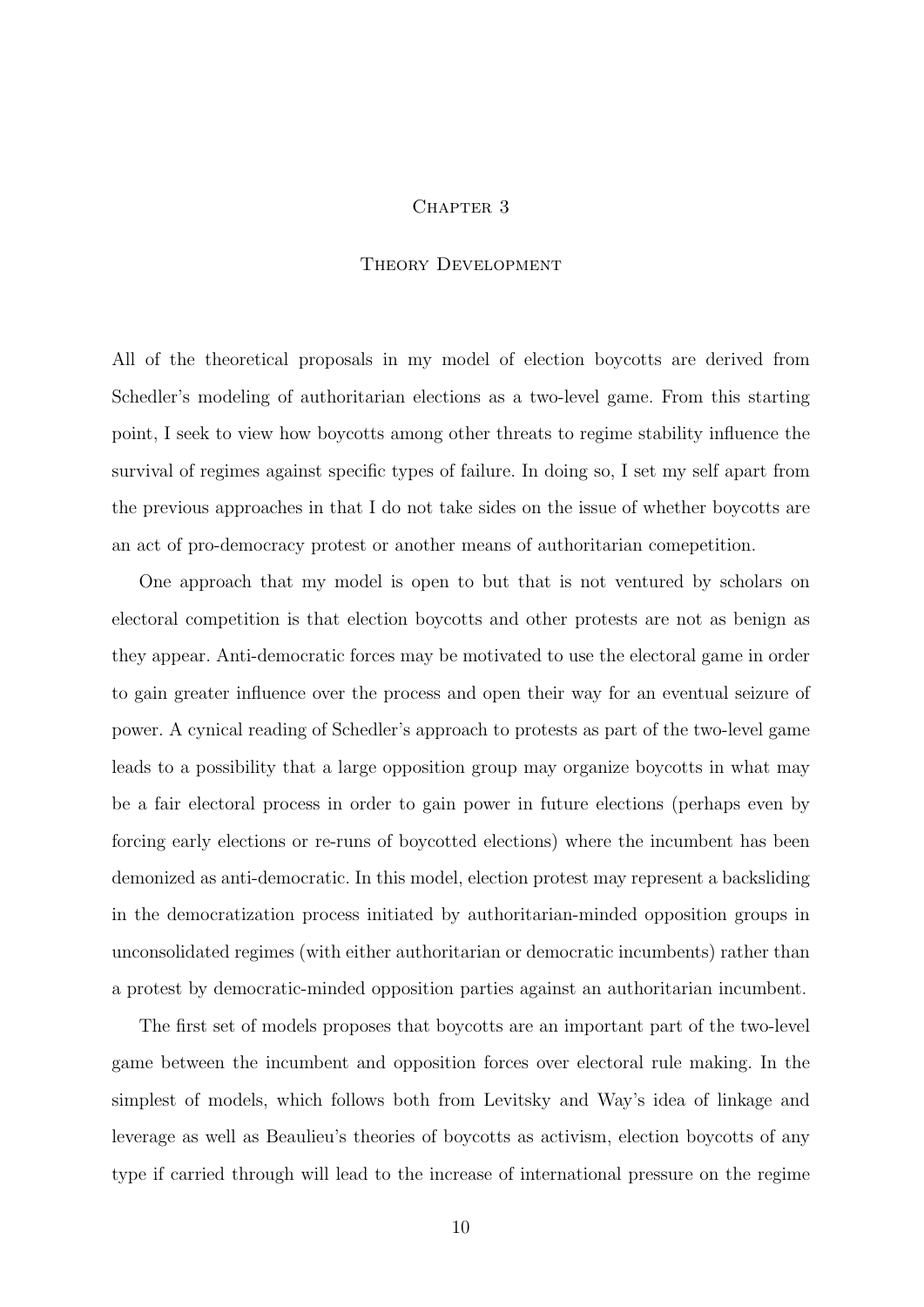to change (Beaulieu 2006; Levitsky and Way 2006). If the regime is sufficiently exposed to these pressures will be forced to reform the electoral process based on pressures from outside states brought on by internal activists, much like Keck and Sikkink's "boomerang effect" (1998). This model claims that the risks to an incumbent regime will increase in the period after the election as reforms that will need to be made to prevent international isolation will weaken the ability of the regime to survive future elections. Alternatively, the impact on regime survival may not come from outside pressure, but rather from the dynamics of the two-level game between the incumbent and opposition, by which boycotts allow for the opposition to form a viable coalition in future elections.

If boycotts do bring about electoral reform or otherwise strengthen the opposition relative to the incumbent, the following hypothesis should be supported by my analysis. Long term indicators of repeated election boycotts should increase the risk of executive turnover by elections. In election years, turnover by electoral processes should be reduced or unchanged because of the lack of opposition contestation. These are the main components of the electoral model of election boycotts.

- Hypothesis 1a: Long term indicators of boycotts should increase the risk of electoral turnover.
- Hypothesis 1b: Short term indicators of boycotts should decrease the risk of electoral turnover.

Alternatively, boycotts may bring about an increased likelihood of regime failure not because of electoral reforms that strengthen the electoral process, but rather by destabilizing and discrediting the electoral process. This model is indifferent on the goal of the opposition in calling for boycotts, whether democratic or authoritarian, but rather considers the possible unintended consequences of boycotting elections. In this model a number of adverse outcomes are possible. Following Case's model of transitions from electoral authoritarianism, the strength of the regime in relation to the opposition may lead to results such as resignation of the government due to protest, or an intervention by either the regime or military in order to stabilize the country (2006). Also the heightened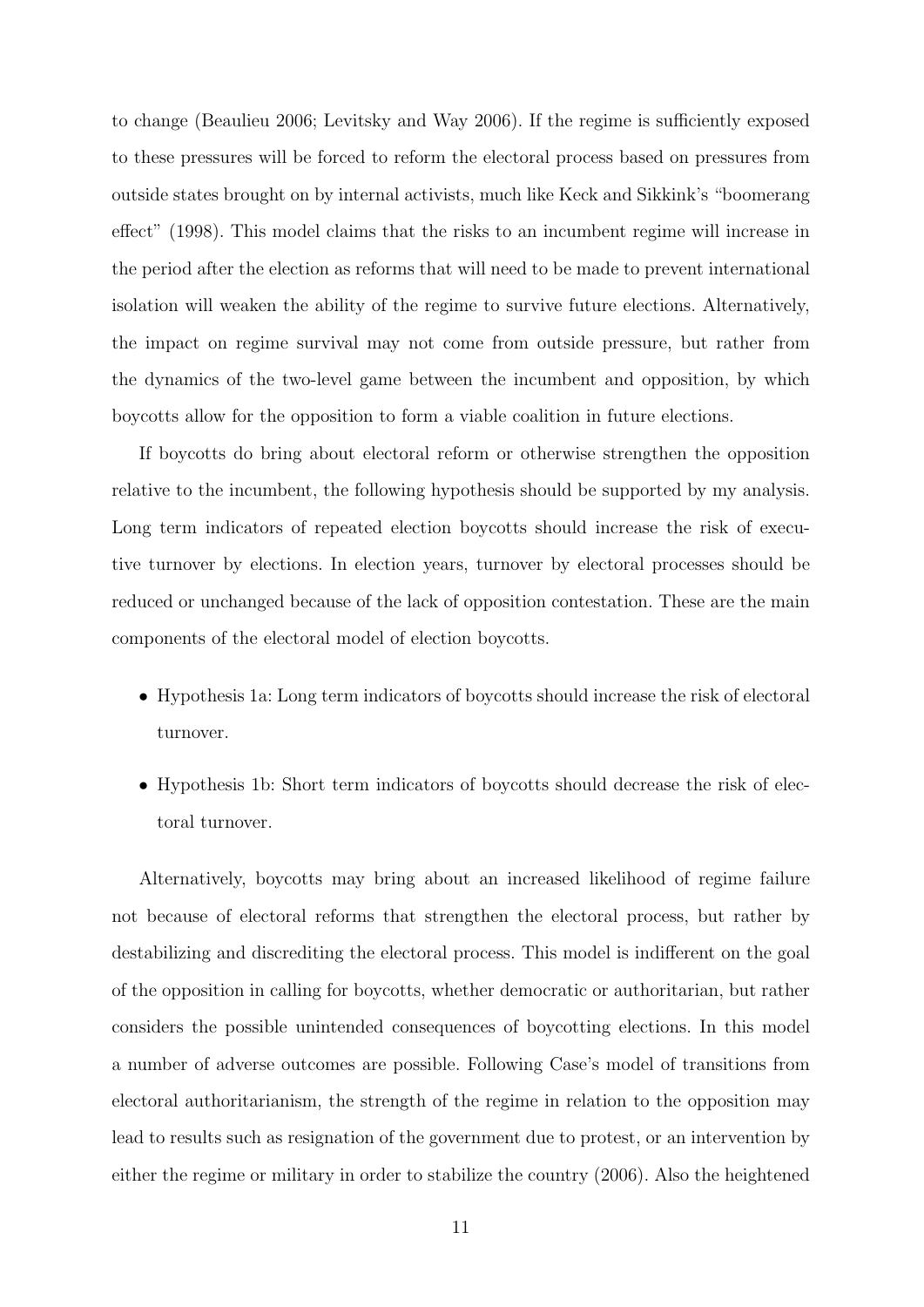publicity and polarization of the political process may result in a breakdown in rule, by either state failure or civil war. The hypothesis for this model is that in both long-term and immediate indicators of boycotts should increase the risk of non-electoral executive turnover (coups, civil wars, resignation, foreign interventions, etc). These present the key elements of the destabilization hypothesis of election boycotts.

- Hypothesis 2a: Long term indicators of boycotts should increase the risk of nonelectoral regime change.
- Hypothesis 2b: Short term indicators of boycotts should increase the risk of nonelectoral regime change.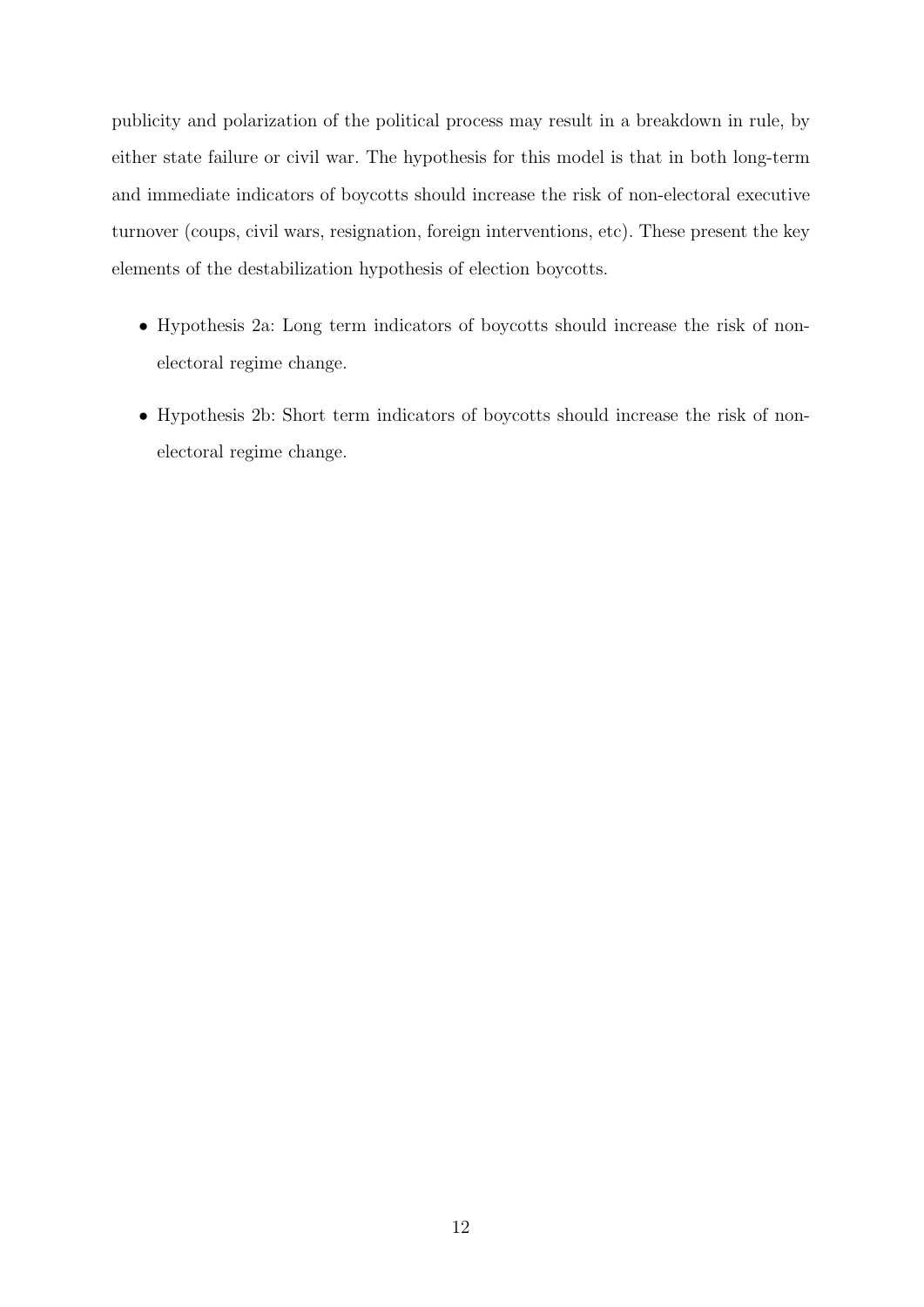## CHAPTER 4

#### Universe of Cases: Hybrid Regimes

Having already discussed the literature on the causes and effects of boycotts, the next step is to identify where boycotts are likely to be found. Beaulieu focuses her study of boycotts on the developing world, which she defines as those countries that are receiving foreign aid (Beaulieu 2006b). This creates a problem in her design, as one of her key proposals is that dependence on foreign assistance is more likely to bring about democracy in conjunction with election boycotts. Lindberg is not as particular on defining the regime, but instead takes a regional perspective on election boycotts as he looks at the prospects for democratization in Africa (Lindberg 2004, 2006). Given the limitation of these restrictions, I intend to make a global study of regimes falling between consolidated democracy and pure authoritarianism. Using this set provides a number of advantages. First of all, this universe of cases presents one in which there is most likely to be a perception of unfairness by opposition parties that would lead to the decision to make use of unconventional measures such as boycotting an election. The dynamics of elections and protest in hybrid democratic-authoritarian systems are a developing field of study. Finally, the main work covering the topic at present, Schedler's unpublished work on electoral protests, does not provide a satisfactory answer to the question of election boycotts due to his use of the level of electoral competition as the dependent variable; which as stated above creates difficulties in measuring the outcomes of boycotts. For these reasons I will look into the effects of election boycotts on the survival of the incumbent regime.

A growing body of literature has developed recently considering the intermediate regimes that are situated in the disputed areas, having some traits of both democratic and authoritarian regimes. In general there is an agreement that there is a type of hybrid regime that falls somewhere between the conventional, closed authoritarian regime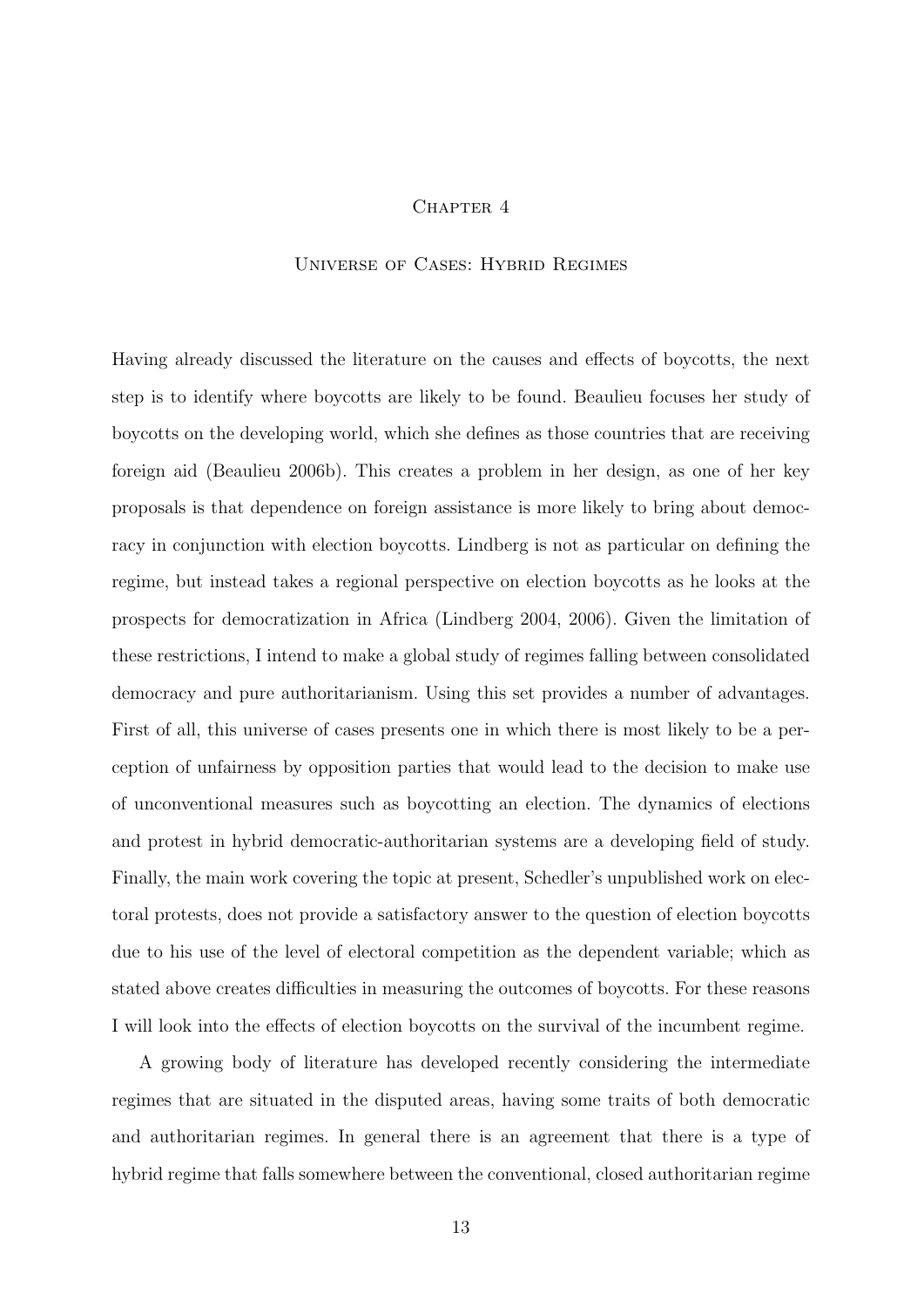and a fully developed democracy or polyarchy (Diamond 2002, Schedler 2006). These regimes have been given many different titles: defective democracy, hybrid regimes, semidemocracy, pseudodemocracy, democracy with adjectives, new authoritarianism, competitive authoritarianism, exclusive republics, guided democracy, illiberal democracy, anocracy, and near-democracy (Diamond 2002, Zakaria 1997, Schedler 2006, Levitsky & Way 2002, van de Walle 2002). The most important element of these regimes is that they use elections in order to provide legitimacy to the regime's continued existence. Following the rapid expansion of democracy since the 1970s and collapse of Marxist-Lenininist ideology in the late 1980s, electoral democracy has become widely seen as the only legitimate form of government available for new governments, and even authoritarian regimes have sought to use elections, albeit unfair ones, in order to be considered legitimate governments (Diamond 2002, Schedler 2006).

A key foundation for the discussion of democracy is Dahl's concept of polyarchy, and his two dimensions of regime classification and corresponding four ideal types prove useful for the purposes of classifying hybrid regimes. Of particular interest are the general types of competitive oligarchies, those regimes having elite competition and contestation but with a limited electorate, and inclusive hegemonies, regimes with limited competition but a broad electorate (Dahl 1971). In delimiting electoral authoritarian regimes, Munck uses Dahl's dimensions to limit regimes. Those that allow on the participation dimension more than one faction with at least one mass group are included. When considering the dimension of contestation, two situations can immediately be considered electoral authoritarianism: one is that multiple parties exist, but some that cannot lose elections; the other possibility consists of multiple parties that can all be defeated, but with some major factions banned from competition for political reasons (Munck 2006).

Andreas Schedler uses Przeworski's definition of democracy from Democracy and Development in order to classify these intermediate regimes (Schedler 2006). Przeworski's definition of democracy holds the key elements to be as follows: executive office and the legislature must be filled by election; more than one party exists in the polity; and finally, alternation of power occurs in the regimes that are considered democratic (Przeworski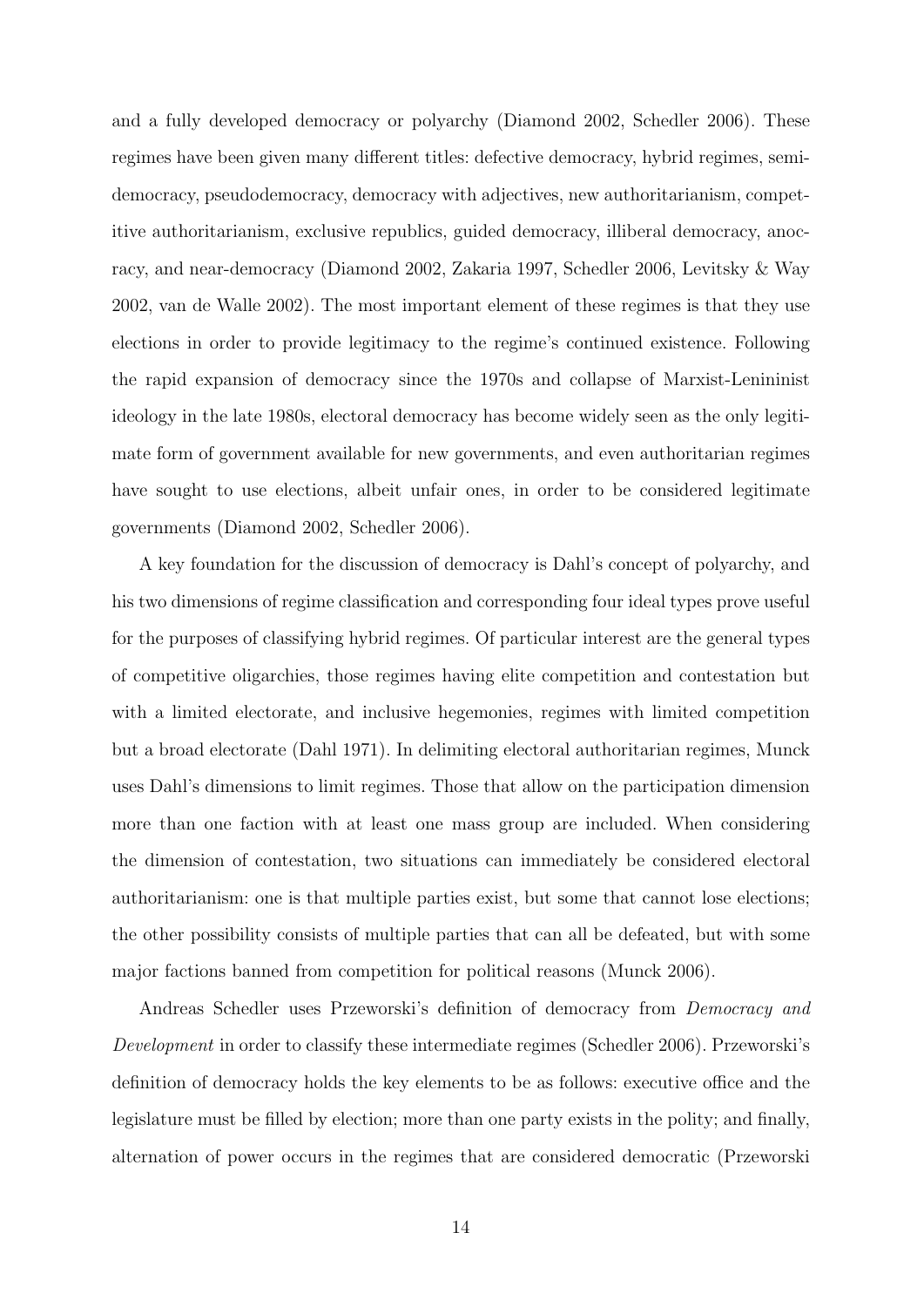et al. 2000). Schedler's electoral authoritarian regime retains the electoral process but it is not fair, and the incumbent regime uses manipulation and persuasion to prevent the opposition from ever taking power. The opposition is thus simultaneously demoralized by knowing there is almost no possibility of immediate electoral victory and encouraged by the possibility that they may damage the regime in the long term by competing (Schedler 2006).

Electoral authoritarian and hybrid regimes must also be separated not only from fully democratic regimes but also from fully authoritarian regimes. Schedler defines this separation along the following dimensions: top levels of government are open to competition, franchise is not restricted as in competitive oligarchy, head of government is not exempted from competition, opposition must be independent and not a manufactured opposition, and finally, authoritarianism is not defined by the use of power but access to power. Electoral authoritarian regimes also have nearly universal suffrage and are minimally competitive, minimally pluralistic, minimally open, and have limited but systematic manipulation on elections (Schedler 2006). Schedler's definition is a useful starting point for defining hybrid regimes, but it is too restrictive, particularly in not allowing for the inclusion of regimes with restricted offices and electorates, which comprise a small but important subset of regimes in which election boycotts may occur.

Other hybrid regimes may vary along the degrees of how competition for power operates. Levitsky and Way in their discussion of competitive authoritarianism describe the alternative arrangement of exclusive republics (like Dahl's exclusive oligarchy), and of guided democracies, in which there exist some veto players isolated from electoral competition such as the military or clergy above what may otherwise be fair competition (2002). These definitions of hybrid regimes quite often do not lead to the same set of regimes included in them. Some definitions, particularly Schedler's Electoral Authoritarianism, exclude a large number of regimes from consideration that are included in other authors' defining of their types of hybrid regimes.

For the purpose of this study, hybrid regimes will be defined following the Polity IV composite subscore value for political competition (Marshall & Jaggers 2005). This value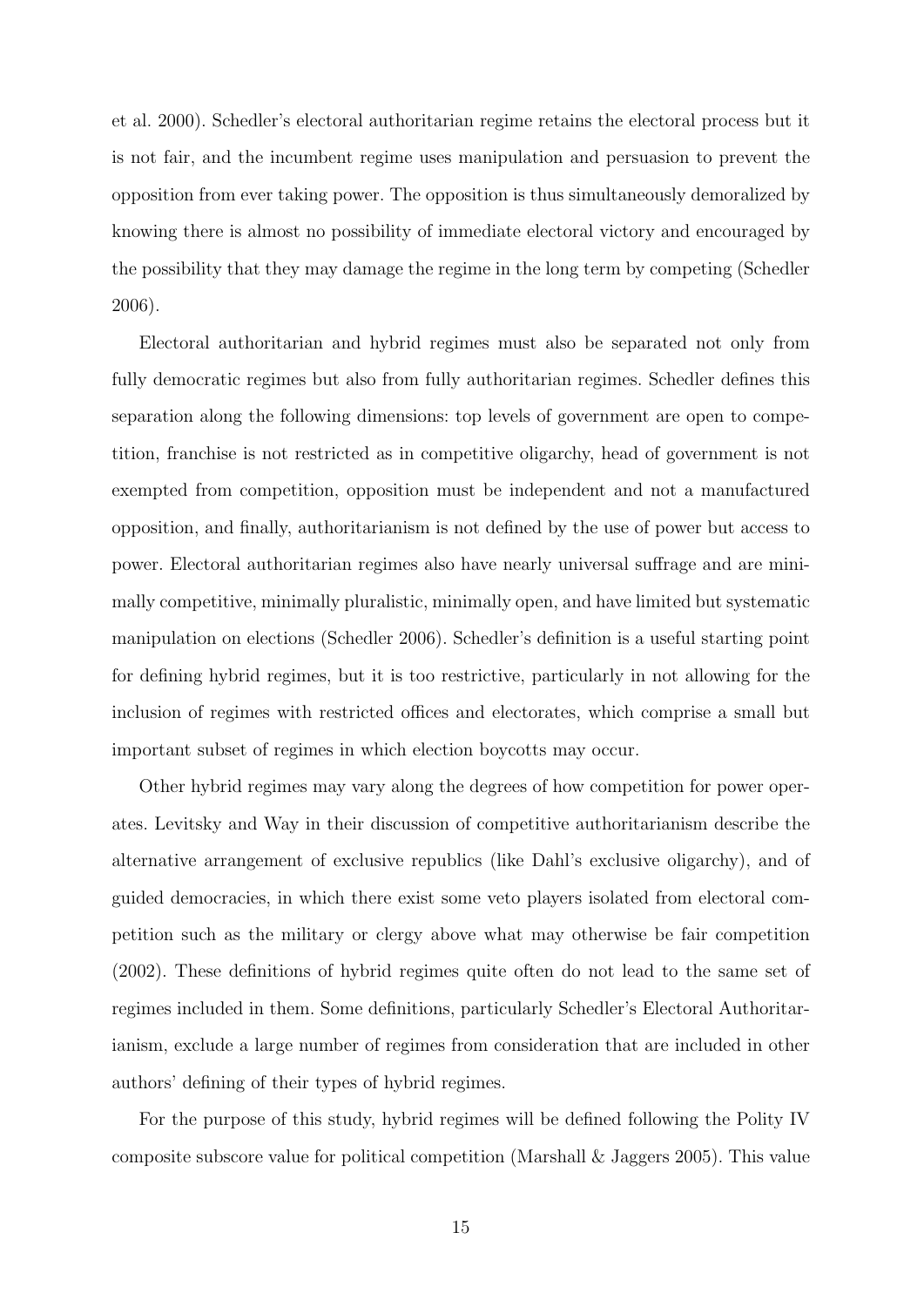combines measures for the degree of competition in a given country with the restrictions on that competition. To develop a set of hybrid regimes, all those having a value between fully restricted (1) and fully open (10) were considered hybrids. The first operationalization of regimes is based on measuring executive turnover, and includes the full duration of executives that had during their existence a period of hybrid rule, even if in that particular year the country would not be considered a hybrid (an uncommon occurrence in the data). This data on regime periods is constructed using United States State Department country briefs to determine when regimes started or ended and in what manner the regime ended. When considering spells of hybrid regimes independently of executive factions, the coding of continuous periods of hybrid values constitute a regime.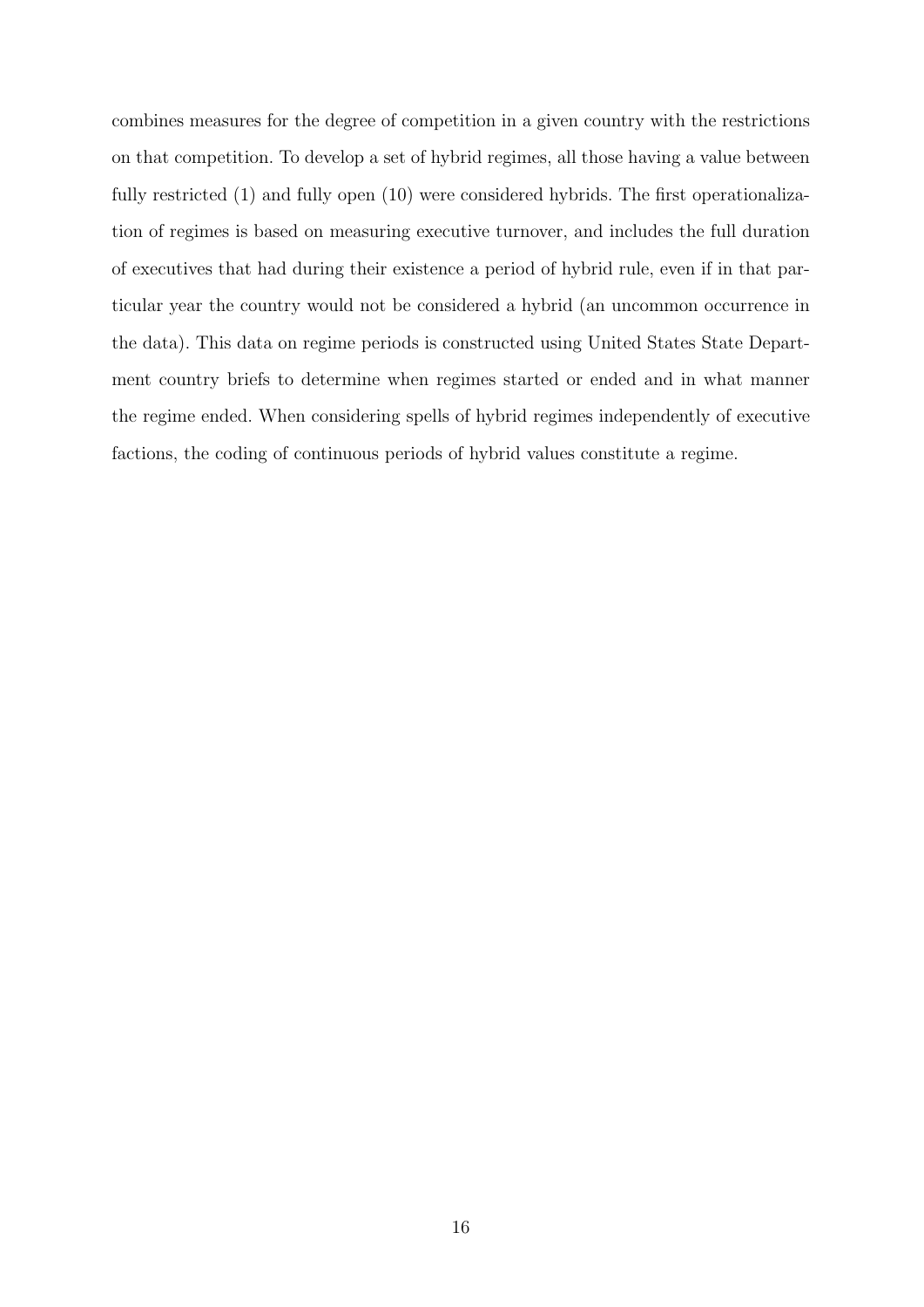## CHAPTER 5

## Competing Risks to Hybrid Regimes

The dependent variable being considered in this study is the duration of hybrid regimes. In order to test the effects of election boycotts on regime stability, I must also look into what other risk factors are competing with boycotts in hybrid regimes. The nature of competition and the types of threats to survival are critical when attempting to determine which of the competing risk factors are most influential in the survival or demise of these regimes. Certain elements and dynamics of competition drive these risk factors and must be drawn out of the literature on hybrid regimes before proceeding to test the effect of election boycotts on survival.

The consensus in the literature is that while these regimes are not fair regarding political conduct and contestation, the levels of repression and persecution remains relatively moderate. The ruling party tends not to resort to blatant persecution if at all possible, and prefers to maintain power through popularity as would a party in a normal democracy, but will use subtle manipulation if necessary to ensure that they cannot lose power through elections (Levitsky and Way 2002). Schedler represents this dynamic as an instance of nested games differing from those in a conventional democracy. The goals of the actors in electoral authoritarian states can be seen as a two-level game involving goals of both power and reform, with the ultimate goal of holding the capacity to modify the rules of the electoral game (Schedler 2002). Oppositions as well as ruling factions are capable of using the electoral game as a tool to change the future rules, giving each faction a greater chance of taking or retaining control of the rules of the game (Schedler 2006).

The tools employed by the electoral authoritarian regime depend on a number of factors related to nature of the regime and level of competition it faces. Some such as van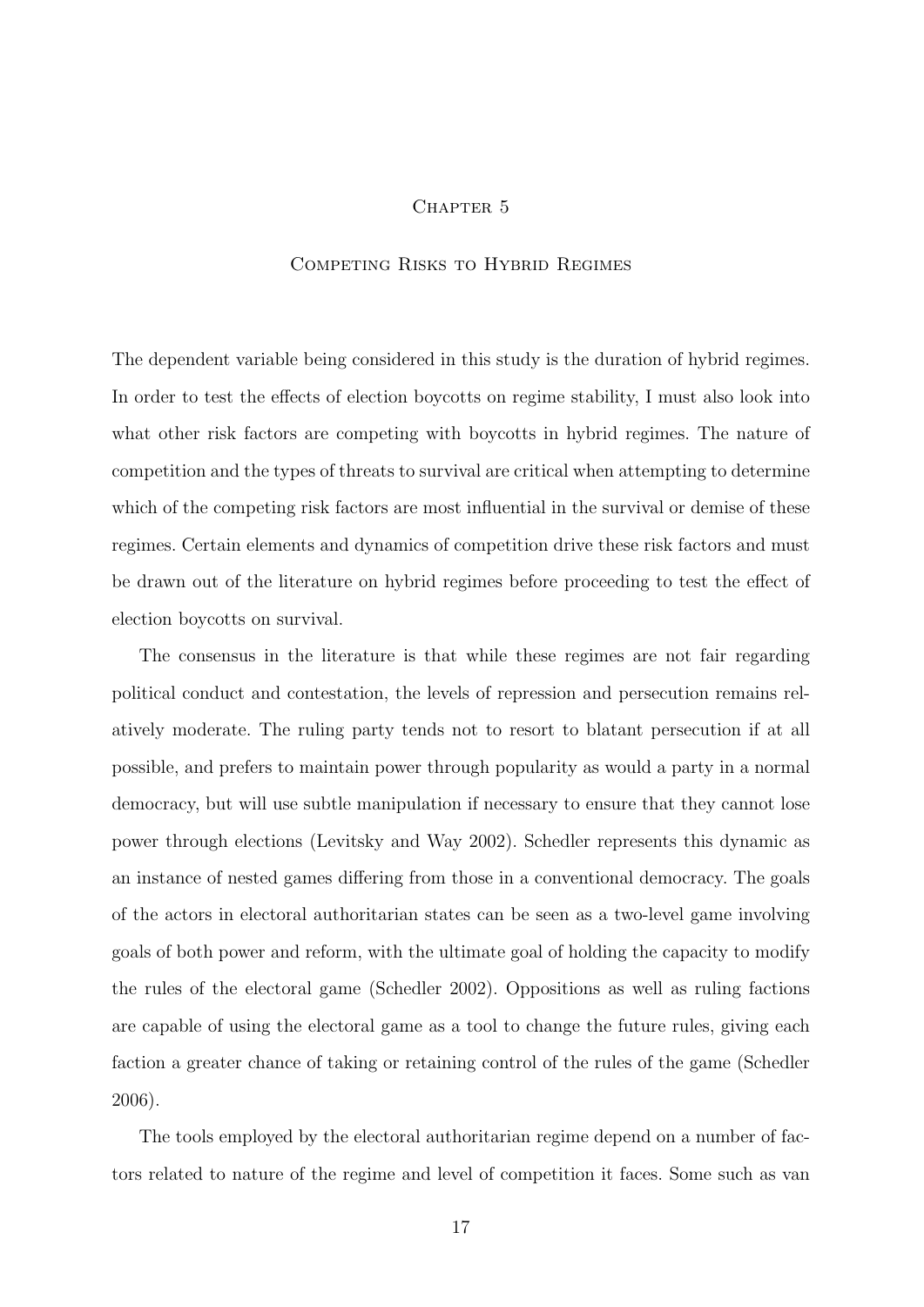de Walle's contested autocratic regime are so unpopular that they would be unable to win in fair elections, while others hold enough popularity to win fair elections most of the time and use unfair tactics to prevent any unexpected outcomes from occurring (2002). Popular regimes need not use nearly as many repressive tools and often function very similarly to a political party in fair electoral competition, the difference being that an electoral authoritarian party will resort to manipulation before accepting defeat. Higher levels of repression and repeated instances of repression in hybrid regimes should lead to an increased demand for democratic reform and thus a higher threat of opposition mobilization and protest against the regime (Schedler 2007). Hybrid regimes can use a variety of tactics including: reserving certain key positions to appointment; excluding or fragmenting opposition parties to the point that none could win; targeted disenfranchisement and manipulation of districts and registration; vote buying; intimidation by either non-secret ballot or violence; and fraud (Case 2006).

The hegemony of liberal ideology in the international system following the collapse of the Soviet Union has led regimes to increasingly use electoral means to justify their existence (Levitsky & Way 2002). Outside influences have led recently to a growth in the number of regimes using elections to legitimize their rule, and location of regimes (both political and physical) can often determine the prevalence of electoral authoritarian regimes. States located in areas dominated by Russia or China today face far fewer pressures to democratically legitimize their rule than their counterparts in the Western sphere of influence (Levitsky & Way 2006). Size and international influence are also critical factors to the behavior of reducing the pressure to draw legitimacy through popular elections. Levitsky & Way explain these features by the increased costs of repression in loss of aid or trade for states within the Western sphere and thus a tendency for electoral legitimacy to be a more important factor for regimes located within these ares than in others (2006). This line of linkage as a constraint on regime behavior is supported also by van de Walle's observation that African countries that receive aid are often led to the path of electoral, constitutional government, although not necessarily with free and fair elections (2002).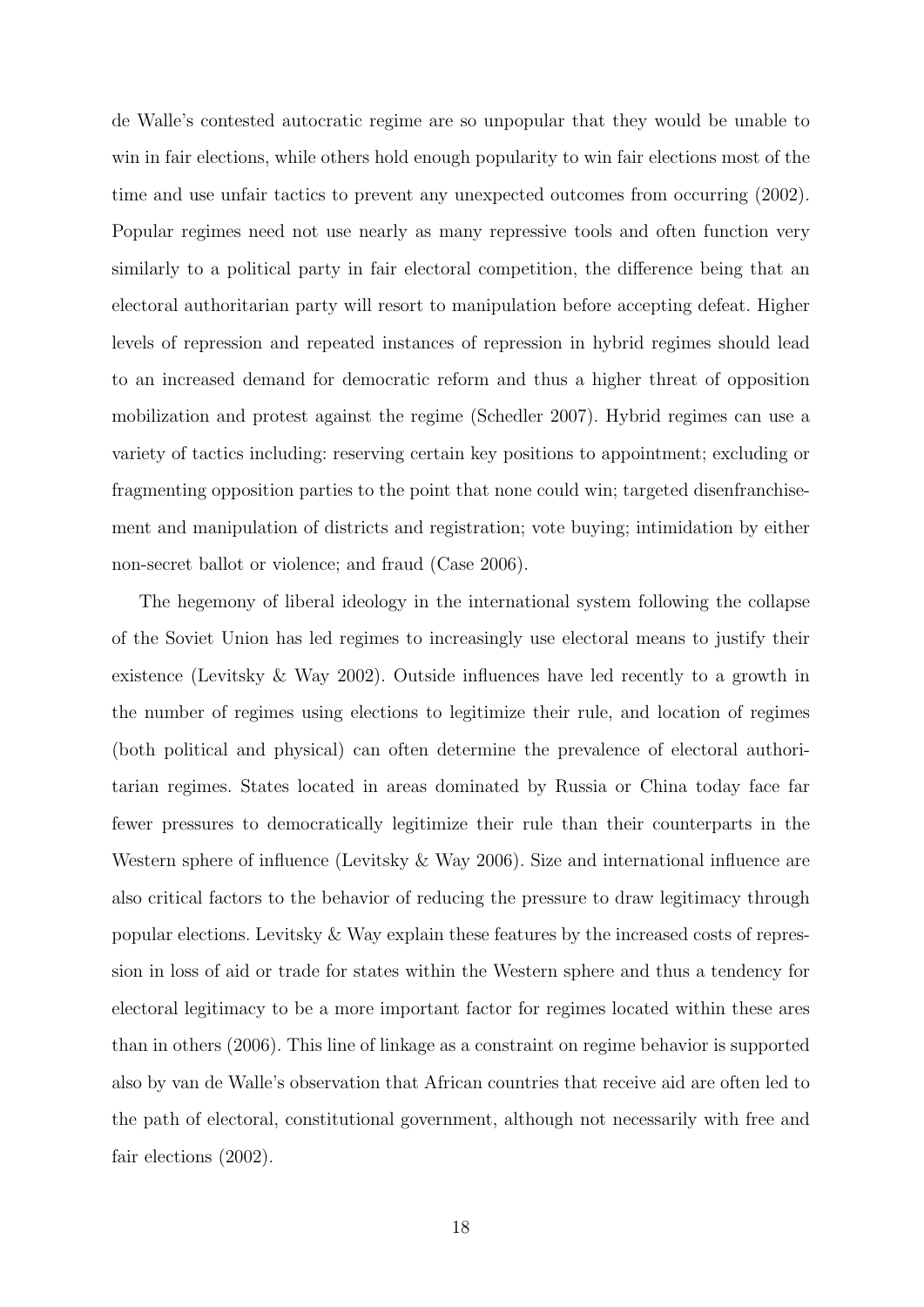The route of development of these regimes can follow one of many paths: gradual democratization, as in Mexico (before the 2006 election at least) and Senegal; sudden regime collapse to democracy as in Peru and Serbia; regression to authoritarianism as in Azerbaijan; or finally the maintenance of a long-term static game (Schedler 2006). Van de Walle presents another option for regime evolution in which the opposition is strong enough to defeat and replace the existing authoritarian regime as another hegemonic and manipulative regime (2002). The duration of hybrid regimes also varies widely, with some surviving less than a full election cycle, others oscillating to and from closed authoritarianism or democracy, continuing to function for decades, or slowly democratizing (Schedler 2006).

What determines the survival or demise of electoral authoritarian regimes? Case presents a model in which the repressive skill and capacity of the regime is the deciding factor in regime survival (2006). Based on case studies in Southeast Asia, regimes are stable until faced with some form of exogenous shock and must use more manipulative and repressive actions to survive than would be normally needed. The relative power of the opposition to the skill of regime manipulation of events determine the path: regimes with high levels of manipulative capacity will persist in their current form despite opposition strength, while those with low levels of manipulative capacity will democratize if the opposition is strong, or revert to closed authoritarianism in the case of a weak opposition (Case 2006). Powerful regimes, particularly military regimes are often able to hold control by reverting to closed authoritarianism in the face of miscalculating the opposition strength, while personalist and party regimes are much more likely to be forced to step down following a botched manipulation and an unexpected opposition victory (Snyder 2006).

Literature regarding the effects of boycotts on regimes focuses particularly on Africa, a region noted for the high levels of occurrence of hybrid electoral regimes. As stated above, there is a very limited body of literature on boycotts, and once again, the two authors who have written on boycotts in Africa both come to conflicting conclusions. Bratton concludes that boycotts in Africa do not break down democracy, but reinforce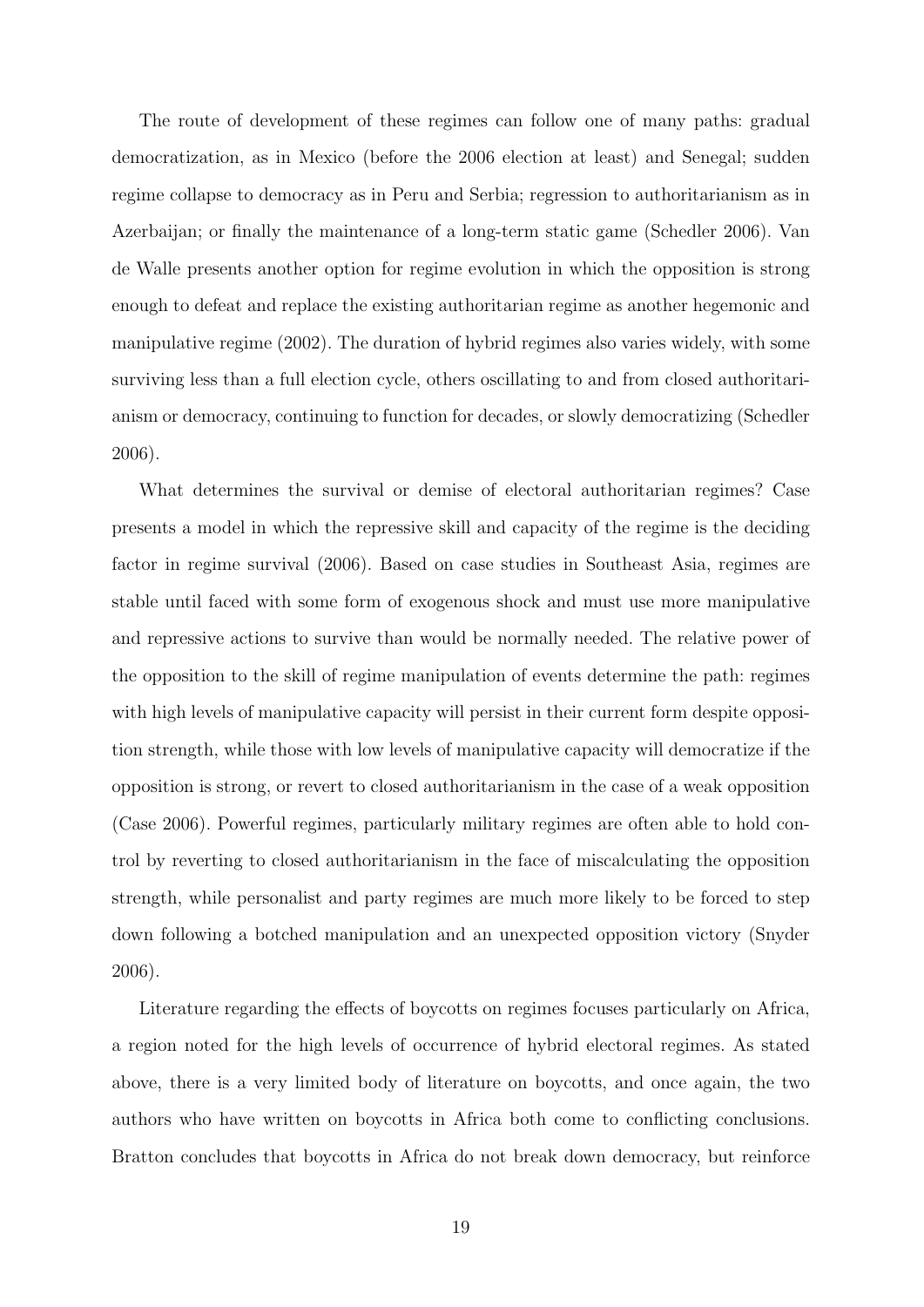the norm that elections are the only legitimate route for change in power and that there is a positive effect caused by the mobilization of the opposition in the boycott, which can be seen as a dedication to democratic processes by the opposition (1998). Lindberg reaches a different conclusion that the same aim of reinforcing the democratic process is suited best by opposition contestation even in unfair elections, as continued participation by the opposition will eventually lead to democratization (2004). Lindberg also argues that the survival of electoral authoritarian regimes in Africa is determined by their survival of the second contested election, most regimes are considered legitimate after this cycle even if they are not holding free and fair elections (2006).

These should influence my dependent variable, regime duration, in the following ways. Increased levels of competition in previous elections should increase the risk of electoral turnover, as the incumbent will be more reliant upon manipulation with an established and popular opposition. Along with competition, the more frequently elections are held, the more opportunities for regime termination exist, thus elections represent an increased risk. Increasing levels of economic development should provide an environment more conductive to democratic reform and should increase the risk of electoral turnover. Linkages to Western democracies should constrain the manipulation options of the incumbent and increase the risk of electoral turnover. As the capacity of a regime to restrict competition and repress opposition members increases, the risk of an electoral defeat should be reduced, though the risk of violent change may increase. Finally shocks and economic crises should also lead to an increased risk of failure by both violent or electoral means.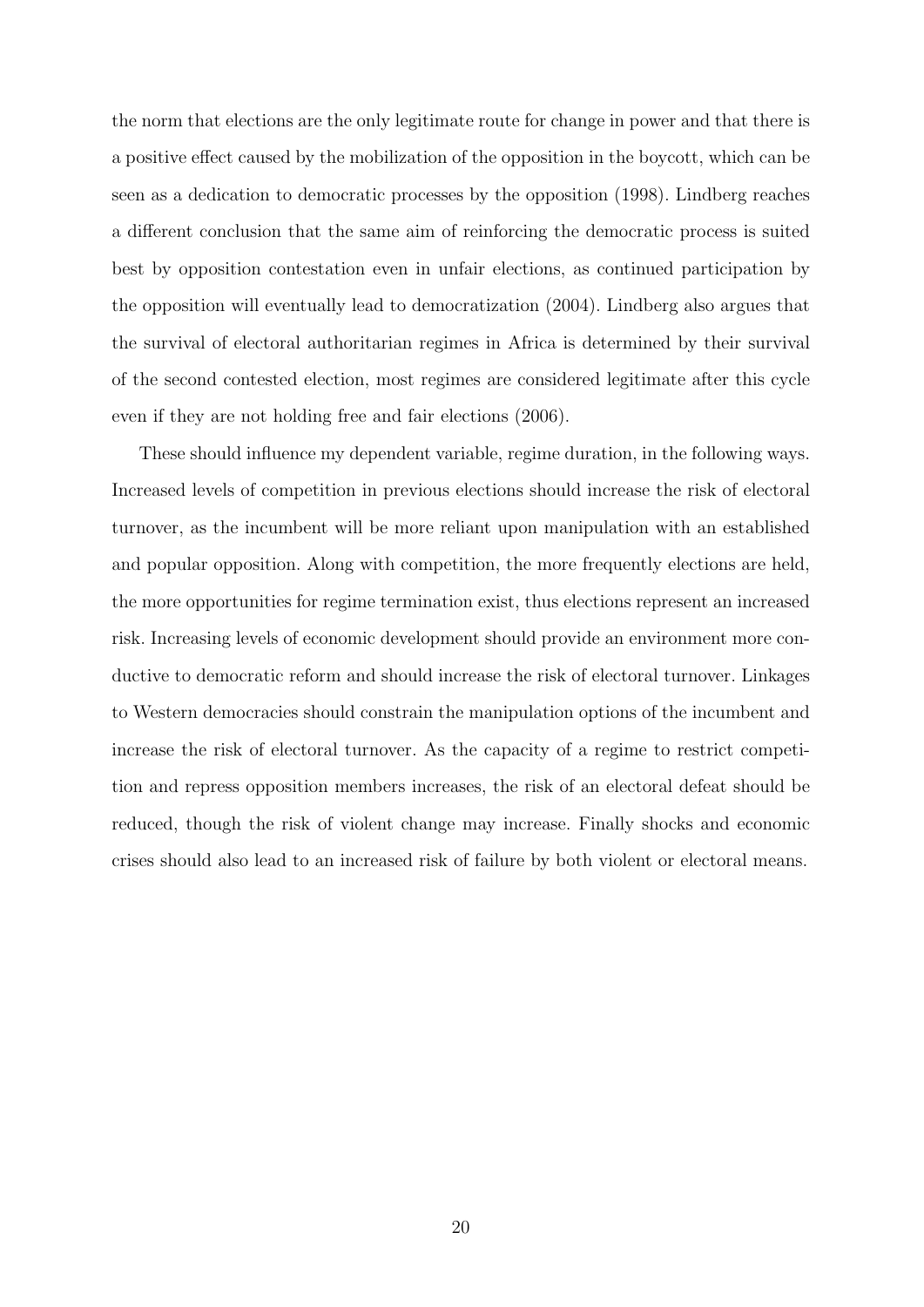## CHAPTER<sub>6</sub>

## **MEASURES**

In order to test my hypotheses, I will use the same methods for determining boycotts as Beaulieu used in her study of boycotts in developing countries from 1990-2002, by searching through the Lexis Nexis database for reports of elections and boycotts in each election year of the regime periods defined above, and using this information to classify these into either minor or major boycotts as described above. According to my operationalization, boycotts are also considered to occur if banned parties make a public call for voters to avoid the polls as a protest to the proscription of their party. Boycotts of either type were observed in 32% of the 640 election years in the period of study, equally divided between major and minor boycotts.

Although I recorded minor boycotts as well, only major boycotts are considered in the data analysis. This is because of the wide variation in motives and tactics for minor boycotts. Some are simply protests by minor groups and single-issue parties that could never win representation even in free and fair elections. Only major boycotts fit properly into the model of the two-level game in which a party gives up a certain opportunity to gain representation (the power game) in favor of making a protest against the unfairness of the system (the rule-making game).

Elections were determined both from the country histories used to assemble the list of regimes and online election databases, then confirmed when searching for election boycotts. The values and coding for the other variables will be described below:

• Boycott Short-term effects: This is a binary variable indicating the presence of a boycott in a given year, coded as described above. Variables considering boycotts of parliamentary and presidential elections separately are also used.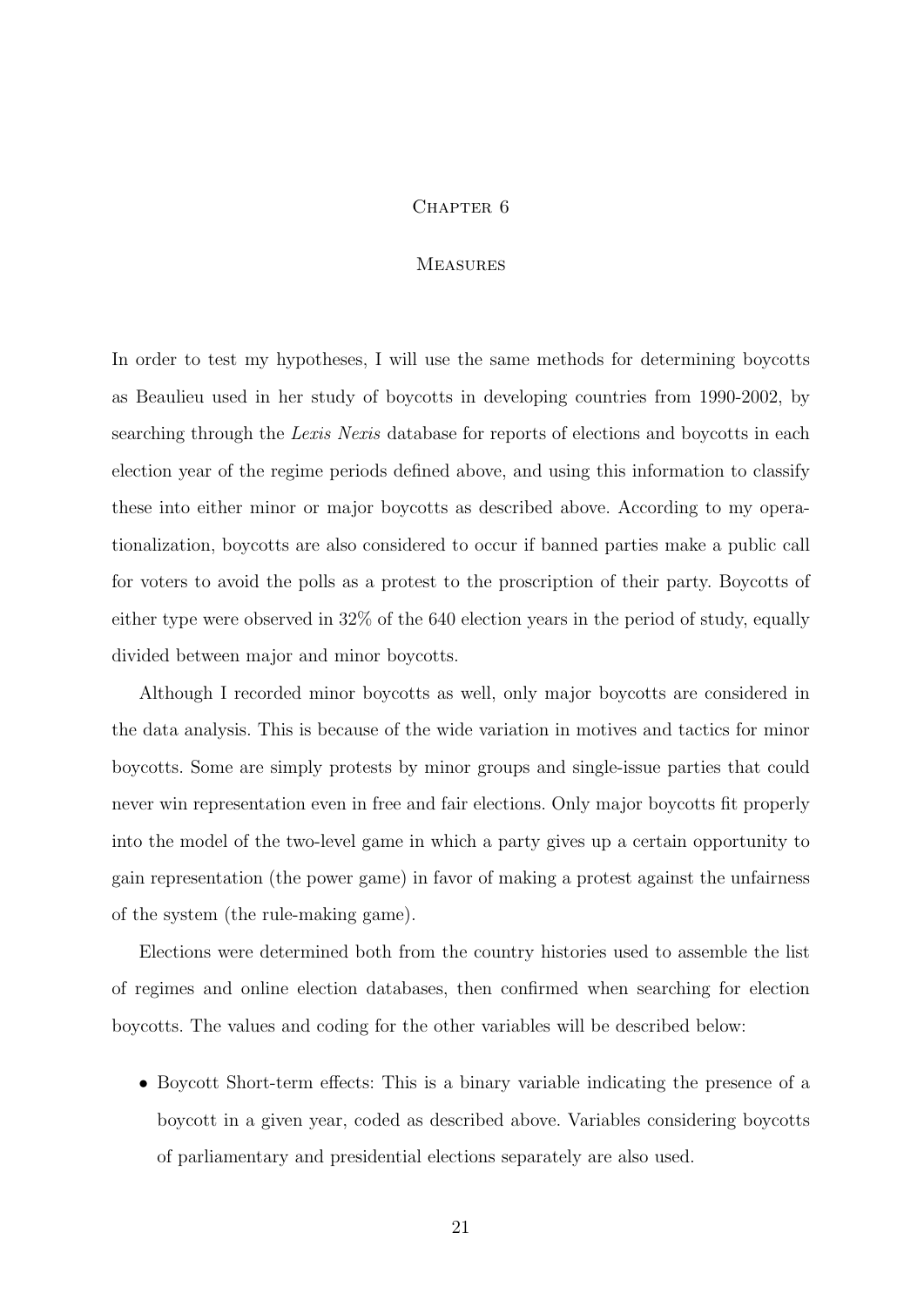- Boycott Long-term effects: This variable and its equivalents for presidential and parliamentary boycotts is constructed by dividing the number of boycotts having occurred in a regime up to the given year by the age of the regime.
- Election: This is also a binary variable indicating the presence of a national-level election in a given year, coded as described above.
- Development: The value of GDP per capita in constant 2000 dollars from the World Bank World Development Indicators [WDI]. The natural log value is used in order to counteract nonlinear variance in the Martingale residuals for the Cox regression.
- Growth: The percentage change in GDP per capita from the previous year also obtained from the WDI.
- Repressive Capacity: Indicated by the PHYSINT composite score from CIRI that combines indicators for torture, extra-judicial killings, political imprisonment, and disappearance. The index ranges from a value of 0 indicating no protections to 8 indicating full protection in practice.
- Restrictive Capacity: Indicated by the EMPINX composite score from CIRI that combines indicators for freedoms of movement, speech, and religion and also worker's rights and political participation. This index ranges from a minimum of 0 for no rights to one of 10 for full rights in practice. This variable is exponentially transformed in order to counteract nonlinear variance in the Martingale residuals for the Cox regression.
- Linkage and Leverage (partial sample): Following Levitsky & Way, this original measure combines the region, percent of GDP accounted for by trade with the United States, percent of GDP accounted for by fuel exports, and the relation of a country in alliances with the United States in both the Cold War and War on Terror.<sup>1</sup>

<sup>&</sup>lt;sup>1</sup>This data was only available for a smaller set of years and was not used in all calculations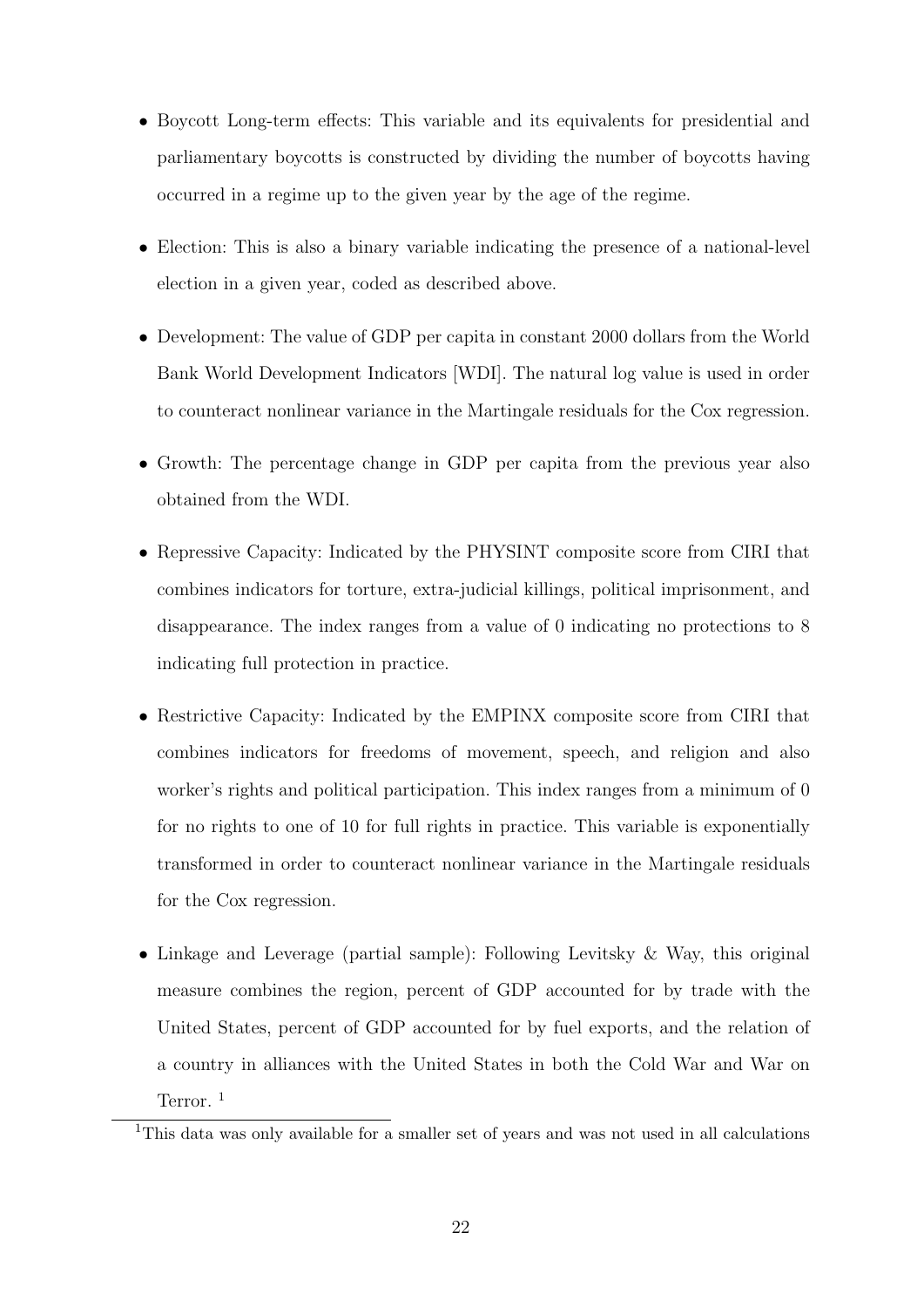- Linkage and Leverage (full sample): Similar to above, but only considers region and alliances in order to avoid missing data problems with GDP data and fuel exports.
- Presidential system: From the World Bank's Database of Political Institutions (DPI), indicates that the highest executive body is elected independently from the assembly (1 Presidential, 0 Other) (Keefer 2005).
- Competitiveness: Competition value from Vanhannen's polyarchy index. Measures the combined proportion of the vote received by all but the top finishing party. This value has been lagged one year to indicate the degree of competition in the previous election.
- Mean District Magnitude: From the World Bank DPI. <sup>2</sup>

<sup>2</sup>This data was only available for a smaller set of years and was not used in all calculations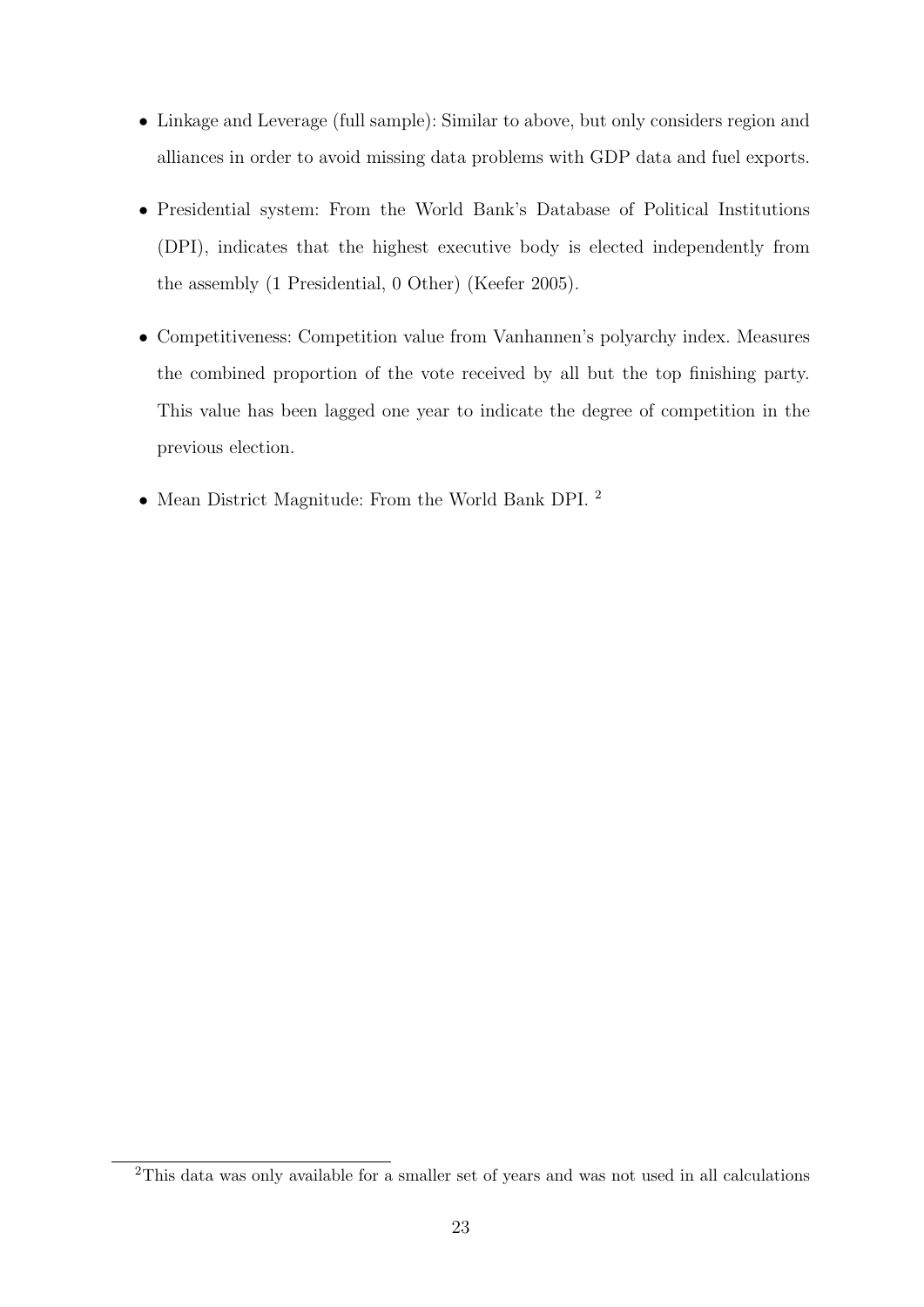## CHAPTER 7

## **METHODS**

In order to test the effects of election boycotts and other competing risks on regime survival, I will use event-history analysis. These models determine the degree to which each contributing independent variable influences the dependent variable of duration of the unit in question, in my case a political regime. The event history tool that I will use is the semi-parametric Cox partial likelihood estimation. The choice of this model is mainly due to the risks of incorrectly specifying the baseline hazard function in one of the parametric estimators (Blossfeld et al 2007). As the literature on electoral authoritarian regimes provides little in the way of substantive justification for using a given parametric model of regime survival, I will use the Cox semi-parametric model to avoid this problem. I will test both models using this method, differing on how the exit condition is specified. Individual country effects that are not accounted for by the independent variables will be managed through the specification of shared frailty based upon country cluster, so that successive regimes in the same territory will face a similar elevated or reduced threat.

Four tests will be constructed in order to assess my hypotheses. Each test will be run for combined major boycotts, and then again with presidential and parliamentary elections split. They will also be divided into a full sample test and a reduced sample test. The full sample will not include the electoral system and district magnitude variables and use a simplified version of the linkage and leverage index in order to increase the number of observations under study. The reduced sample will include these variables and use a more precise measure of linkage and leverage, but at the expense of reducing the number of observations that can be studied due to missing data, particularly data from the smaller countries before 1990.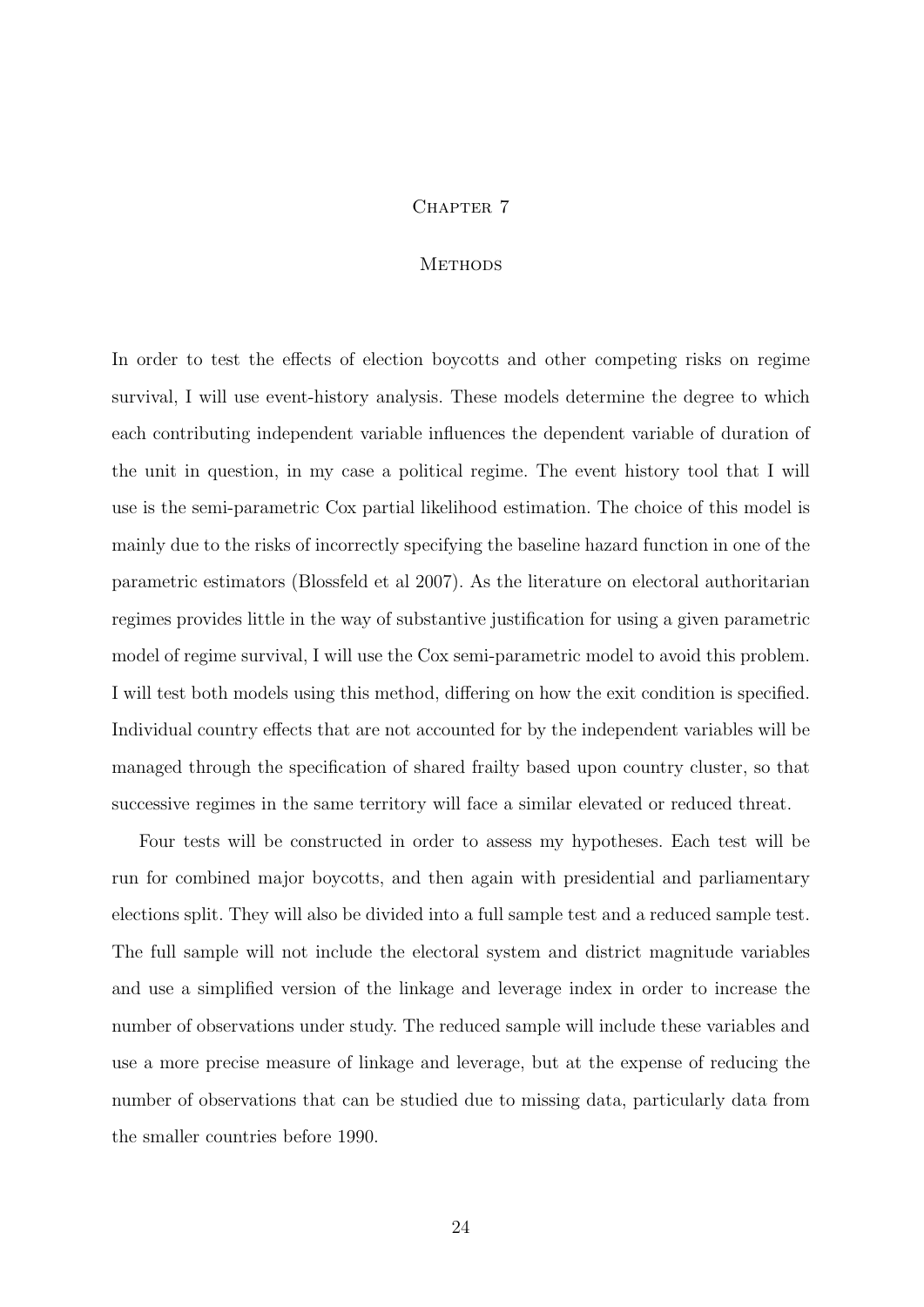The first set of tests will test the electoral reform hypothesis by investigating the effect of the independent variables on only the regime failures that occur due to electoral turnover. The second set will test the destabilization hypothesis by investigating the effect of the independent variables on non-electoral turnover. The indicator for non-electoral turnover includes the following events: military coup or civil war defeat, state collapse, death or assassination of personalist chief executive, power-sharing deal or resignation, and foreign invasion.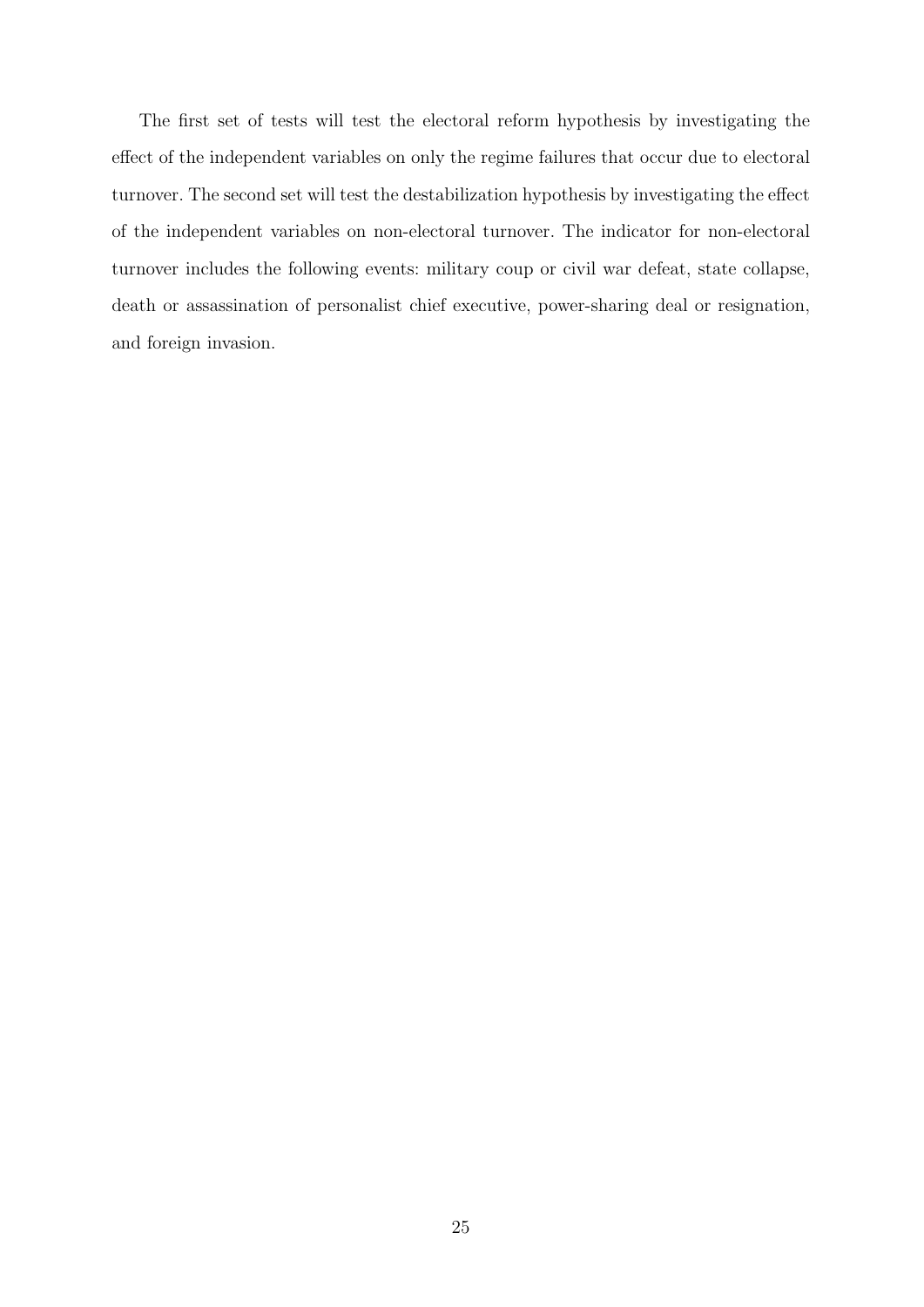#### CHAPTER 8

## DATA ANALYSIS

The full sample model of electoral reform included 267 regimes in 109 countries that were at risk of failure for 1906 years and experienced 133 instances of executive turnover by elections. During the regression process some of the variables showed violations of the proportional hazards assumption for the Cox semi-parametric regression and required corrective measures to be taken. <sup>1</sup>

As is expected, the model of all major boycotts combined (see table 8.1) shows boycotts to have a strikingly negative effect on immediate electoral turnover, with a hazard ratio well below one, indicating that there is a strong impact on risk and a level of significance comfortably above the standard alpha value of 0.01. The long term effects of major boycotts is the opposite, with a hazard ratio showing an increase well above one and significance at the 0.01 level. Elections as would be expected have an extremely large effect on the hazard ratio (electoral turnover cannot happen without an election except for shifts in coalition governments and the delay in inauguration). The level of competition in the previous election appears to have the opposite impact on survival, but the effect on the risk of electoral turnover is insignificant. As expected, increasing levels of economic development positively impacts the likelihood of electoral turnover, although the results are not quite significant at the 0.05 level.

When the type of election is divided up between boycotts of parliamentary and presidential elections, the outcomes are surprising (see table 8.2). For both types the shortterm impact insignificantly increased the risk of electoral turnover, with parliamentary

<sup>&</sup>lt;sup>1</sup>Non-linear transformations were used on development, empinx, and linkage and leverage3 in order to correct for non-linear variance in the Martingale residuals. The failure of the transformed empinx and development variables to meet the proportional hazard assumption was also corrected for by including a variable for the interaction with the natural log of time to correct this violation (Box-Steffenmier & Jones 2004).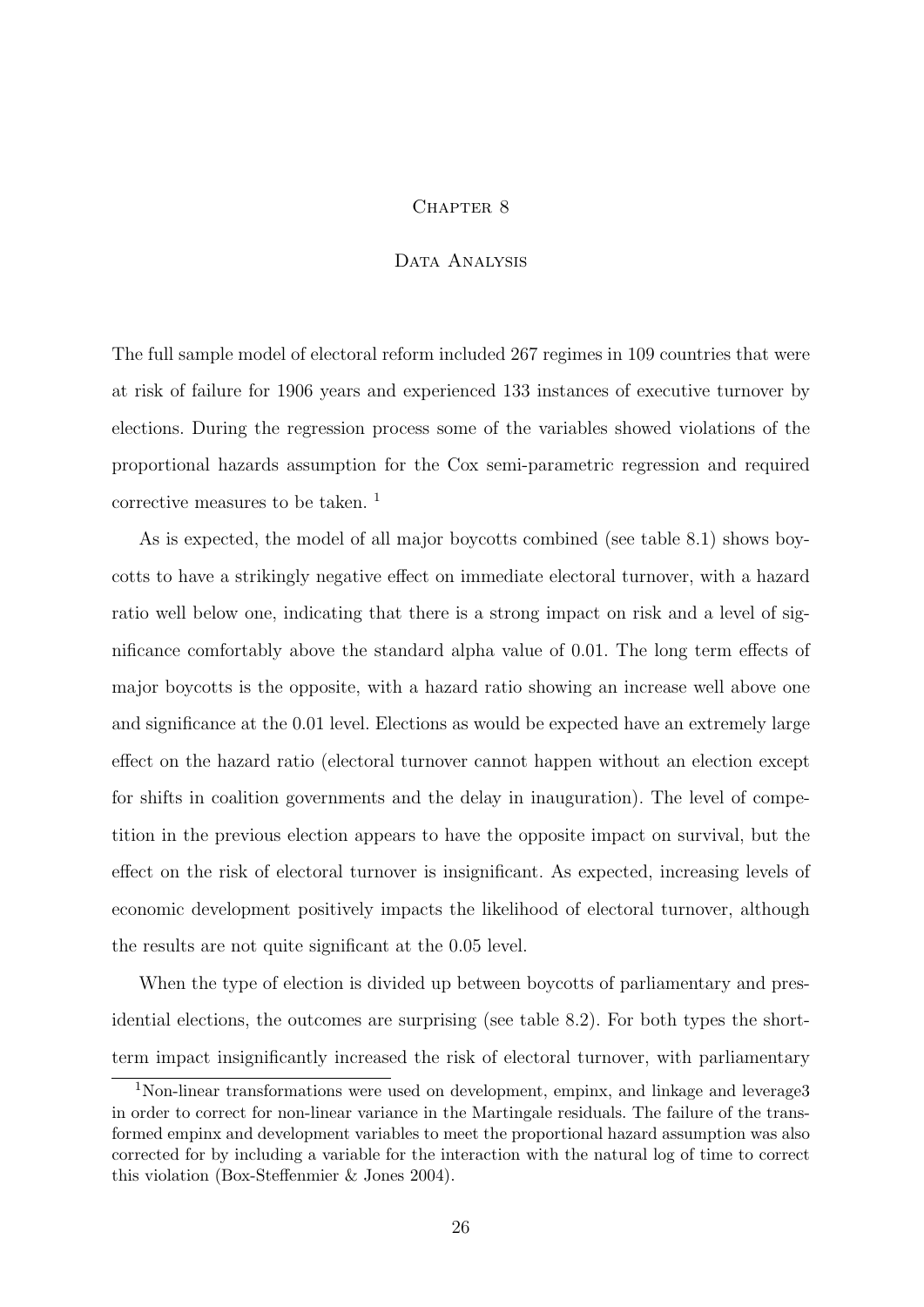|                      | Combined Election Types |         |             |
|----------------------|-------------------------|---------|-------------|
| Independent Variable | Hazard Ratio (S.E.)     | Z       | P > 0<br> z |
| Short-term Boycott   | 0.230(0.118)            | $-2.86$ | 0.004       |
| Long-term Boycott    | 6.550(4.520)            | 2.72    | 0.006       |
| National Election    | 47.546 (17.801)         | 10.31   | 0.000       |
| Competitiveness      | 0.999(0.010)            | $-0.07$ | 0.941       |
| Interacted Comp.     | 1.012(0.007)            | 1.79    | 0.073       |
| Pres. System         | 0.768(0.181)            | $-1.12$ | 0.264       |
| Development          | 1.566(0.361)            | 1.94    | 0.052       |
| Interact. Devel.     | 0.790(0.104)            | $-1.78$ | 0.075       |
| Growth               | 0.988(0.015)            | $-0.77$ | 0.441       |
| Repressive Cap.      | 1.054(0.054)            | 1.04    | 0.297       |
| Restrictive Cap.     | 0.999(0.000)            | $-1.28$ | 0.200       |
| Interact. Rest. Cap. | 1.000(0.000)            | 2.00    | 0.045       |
| Linkage and Leverage | 1.138(0.147)            | 1.00    | 0.319       |
| Years at risk        |                         |         | 1906        |
| Countries            |                         |         | 109         |
| Regimes              |                         |         | 267         |
| Failures             |                         |         | 133         |

Table 8.1: Electoral Reform Combined

boycotts closer to significance. This may be because of election timing in which both occur in the same year, parliamentary elections are boycotted but presidential elections are won. The most intriguing finding is that boycotts of presidential elections are much more likely to lead to electoral turnover, while parliamentary boycotts have the opposite effect of making turnover extremely unlikely in the long term. This may be because parties boycotting parliamentary elections have a different payoff structure, losing representation makes it harder to set the electoral rules in the future and may only be seen as a good option when the opposition is extremely desperate for outside support. Presidential boycotts on the other hand are more effective due to the all or nothing nature of presidential elections. Here an opposition party can gain in the power game by contesting in the assembly elections as well as gaining in the rule-making game by boycotting a presidential election they would be unable to win because of probable manipulation.

The other variables behave as expected, with both types of elections being influential and increasing the risk of electoral turnover, although not as influential as the boycott of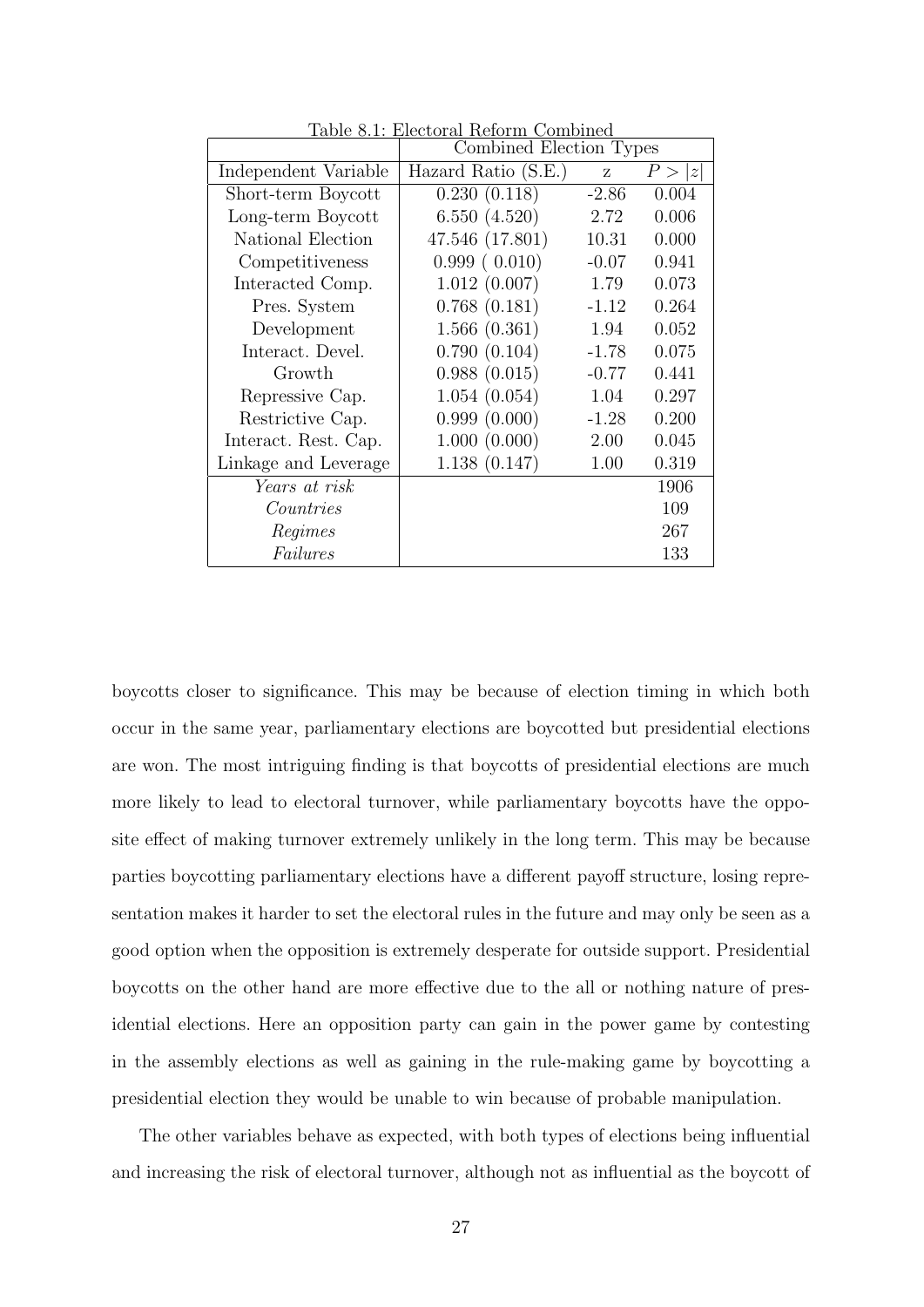a presidential election. Presidential systems as well are significantly more insulated from electoral turnover than parliamentary systems, most likely due to the fact that electoral turnover can only occur at presidential elections, rather than the collapse of a coalition government or a move for snap-elections in a parliamentary system. The final variable of interest in this analysis is the degree of restrictive capacity. Unlike expected, as this level decreases (an increase in the index) the ability of the incumbent to survive elections is increased. This may be because these regimes are more popular and need less restriction. Too much weight should not be placed on this finding due to the miniscule effect upon the risk and also the fact that the interaction variable has an opposite and equally miniscule impact. <sup>2</sup>

|                       | Divided Election Types |         |        |
|-----------------------|------------------------|---------|--------|
| Independent Variable  | Hazard Ratio (S.E.)    | Z       | P >  z |
| Parl. Short-term      | 1.556(0.493)           | 1.39    | 0.163  |
| Pres. Short-term      | 1.037(0.399)           | 0.10    | 0.923  |
| Pres. Long-Term       | 32.774 (30.265)        | 3.78    | 0.000  |
| Parl. Long-term       | 0.018(0.022)           | $-3.29$ | 0.001  |
| Pres. Election        | 5.023(1.247)           | 6.50    | 0.000  |
| Parl. Election        | 8.805(2.285)           | 8.38    | 0.000  |
| Competitiveness       | 1.009(0.010)           | 0.95    | 0.340  |
| Interact. Compet.     | 1.0081(0.006)          | 1.22    | 0.221  |
| Pres. System          | 0.504(0.111)           | $-3.10$ | 0.002  |
| Development           | 1.461(0.285)           | 1.95    | 0.052  |
| Interact. Development | 0.846(0.098)           | $-1.44$ | 0.150  |
| Growth                | 1.006(0.015)           | 0.45    | 0.651  |
| Repressive Cap.       | 1.073(0.050)           | 1.51    | 0.130  |
| Restrictive Cap.      | 0.999(0.000)           | $-2.28$ | 0.022  |
| Interact. Rest. Cap.  | 1.000(0.000)           | 2.90    | 0.004  |
| Linkage and Leverage  | 0.873(0.103)           | $-1.14$ | 0.253  |
| Years at risk         |                        |         | 1906   |
| Countries             |                        |         | 109    |
| Regimes               |                        |         | 267    |
| Failures              |                        |         | 133    |

Table 8.2: Electoral Reform Divided

The destabilization model provides different results. In the large set analysis the

<sup>2</sup>Reduced sample tests were run on all of these variables as well as district magnitude and a more precise measurement of linkage and leverage. The results showed no meaningful change with either variable and reduced the level of significance, but no change in direction for the other variables from the large set.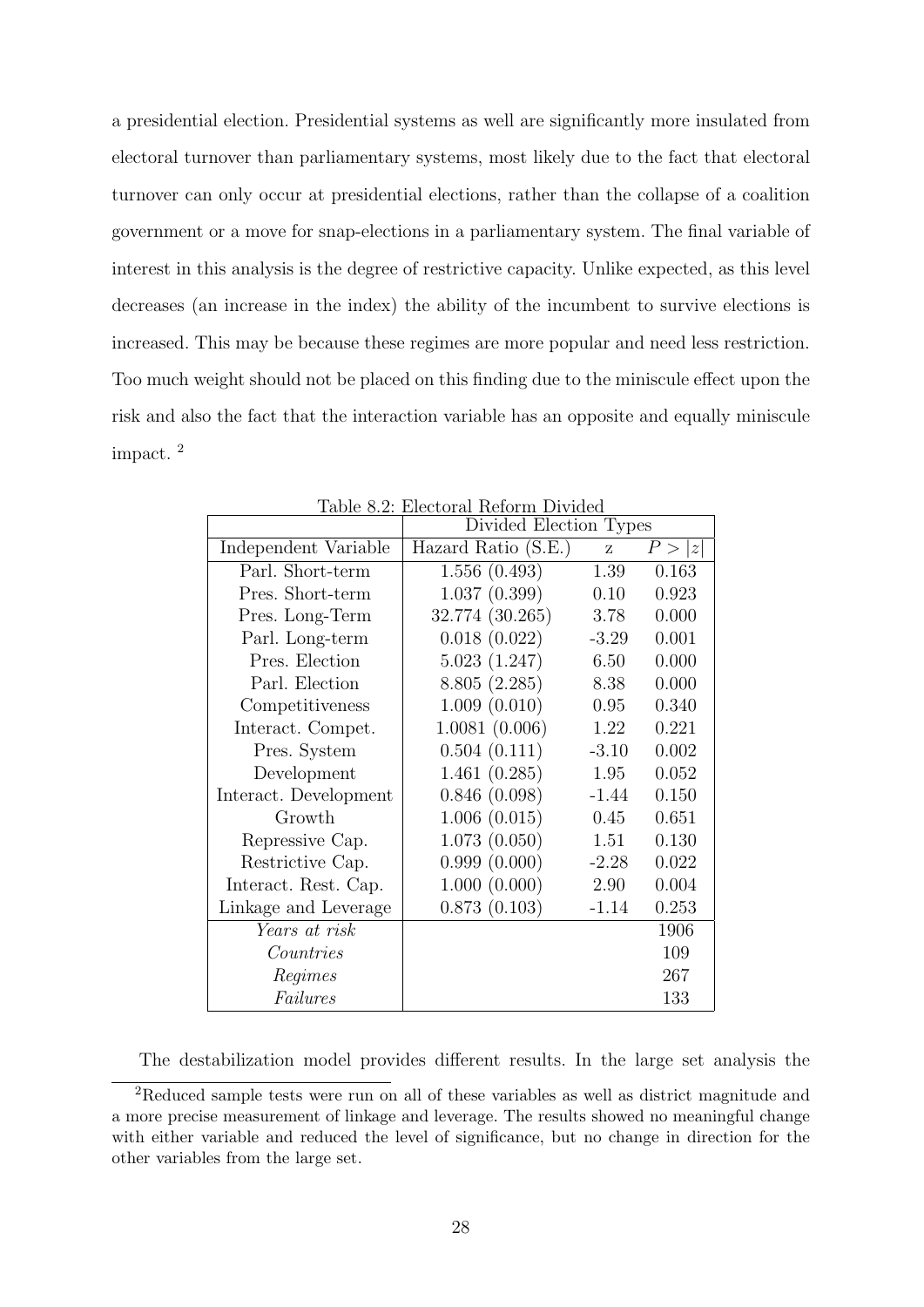same set of regimes is at risk for the same time period, but only forty-two regimes end in non-electoral failures. In this regression, major boycotts have an insignificant effect of increasing the likelihood of destabilization in the short term, which is not surprising if pre-election boycotts are sometimes tied to post-elections protests and refusals to accept the results of the election. In the long term, major boycotts insignificantly reduce the likelihood of turnover by non-electoral means, likely because of the increased possibility of turnover by electoral means as seen in the preceding test. The only variable in this model with a significant influence on regime survival at the 0.05 level is the degree of competitiveness in elections. Higher levels of opposition vote-share tend to decrease the likelihood of a non-electoral turnover of power, once again this is likely because of an increased possibility of electoral turnover. At the 0.1 level of significance, the value for physical repression is also significant and indicates that lower levels of repression are associated with a lower likelihood of non-electoral executive turnover, possibly because of a connection between physical repression and general levels of political violence in a given country.

When non-electoral regime failures (table 8.3) are considered the results are much less clear. In the full sample, major boycotts of any election type had an insignificant result, though the directions were as expected <sup>3</sup>. Short-term impacts tended to increase the risk of regime collapse, while long term results reduced the impact, although the results were extremely insignificant. The only variables in this analysis that came close to having a significant impact on the duration of regimes were the values for restrictive and repressive capacity. Both indicated that for less restrictive regimes there was a lower likelihood for a non-electoral end of the regime, likely because the opposition does not feel a need to take action outside the political system to take power. Of the two, repressive capacity has the greater effect, while restrictive capacity, although significant at the 0.1 level, had almost no impact on regime risk.

When considering the reduced sample (table 8.4), the results were somewhat changed, although no variables were significant at the 0.5 level.  $4$  The directions on the variables

<sup>3</sup>When the split election types were used, the results were similar.

<sup>&</sup>lt;sup>4</sup>The split model was unable to successfully calculate hazard ratios as the likelihood estimates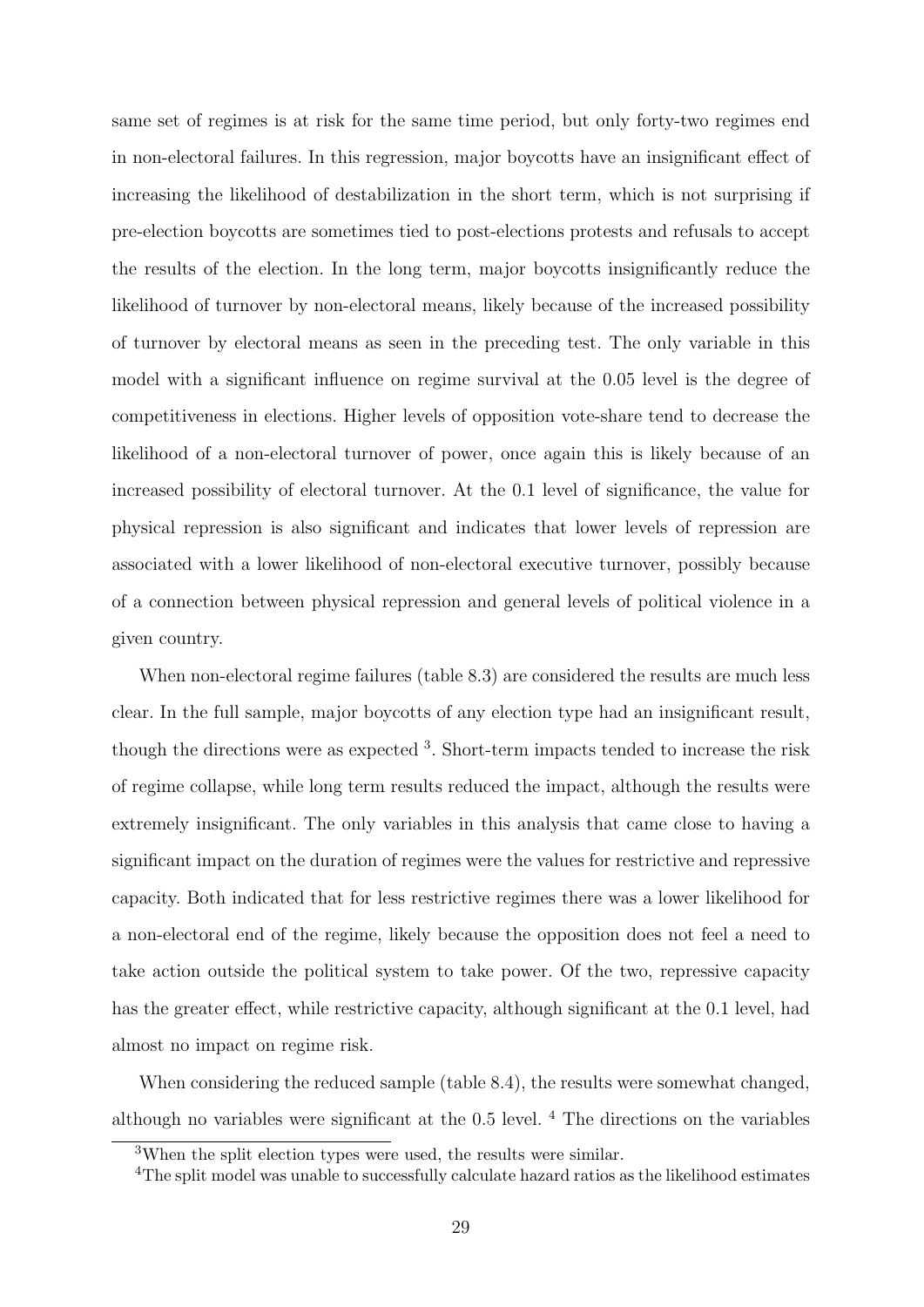|                      | Combined, Full Sample |         |        |
|----------------------|-----------------------|---------|--------|
| Independent Variable | Hazard Ratio (S.E.)   | Z       | P >  z |
| Short-Term Boycott   | 2.161(1.779)          | 0.94    | 0.349  |
| Long-Term Boycott    | 0.587(0.798)          | $-0.39$ | 0.696  |
| Election             | 0.664(0.302)          | $-0.90$ | 0.370  |
| Competitiveness      | 1.023(0.017)          | 1.41    | 0.160  |
| Interact. Comp.      | 0.986(0.009)          | $-1.37$ | 0.171  |
| Pres. System         | 0.894(0.322)          | $-0.31$ | 0.758  |
| Development          | 1.214(0.389)          | 0.60    | 0.545  |
| Interact. Devel.     | 0.794(0.152)          | $-1.20$ | 0.229  |
| Growth               | 0.983(0.023)          | $-0.70$ | 0.485  |
| Repressive Cap.      | 0.880(0.068)          | $-1.63$ | 0.102  |
| Restrictive Cap.     | 0.999(0.000)          | $-0.73$ | 0.465  |
| Interact. Rest. Cap. | 0.999(0.000)          | $-0.67$ | 0.501  |
| Linkage and Leverage | 1.375(0.326)          | 1.35    | 0.178  |
| Years at risk        |                       |         | 1906   |
| Countries            |                       |         | 109    |
| Regimes              |                       |         | 267    |
| Failures             |                       |         | 42     |

Table 8.3: Destabilization Large

were unchanged, but the significance levels did change, with restrictive and repressive capacity no longer significant at the 0.1 level. Major boycotts did become significant at the 0.1 level and indicated that there may be a degree of increased risk of non-electoral change in the year of a boycott, although there is a large amount of variation. The enhanced linkage and leverage index appears to indicate that increased ties to Western democracies leads to a slightly increased risk of non-electoral failures, but the degree of impact is very small.

did not converge, most likely due to the small number of failures.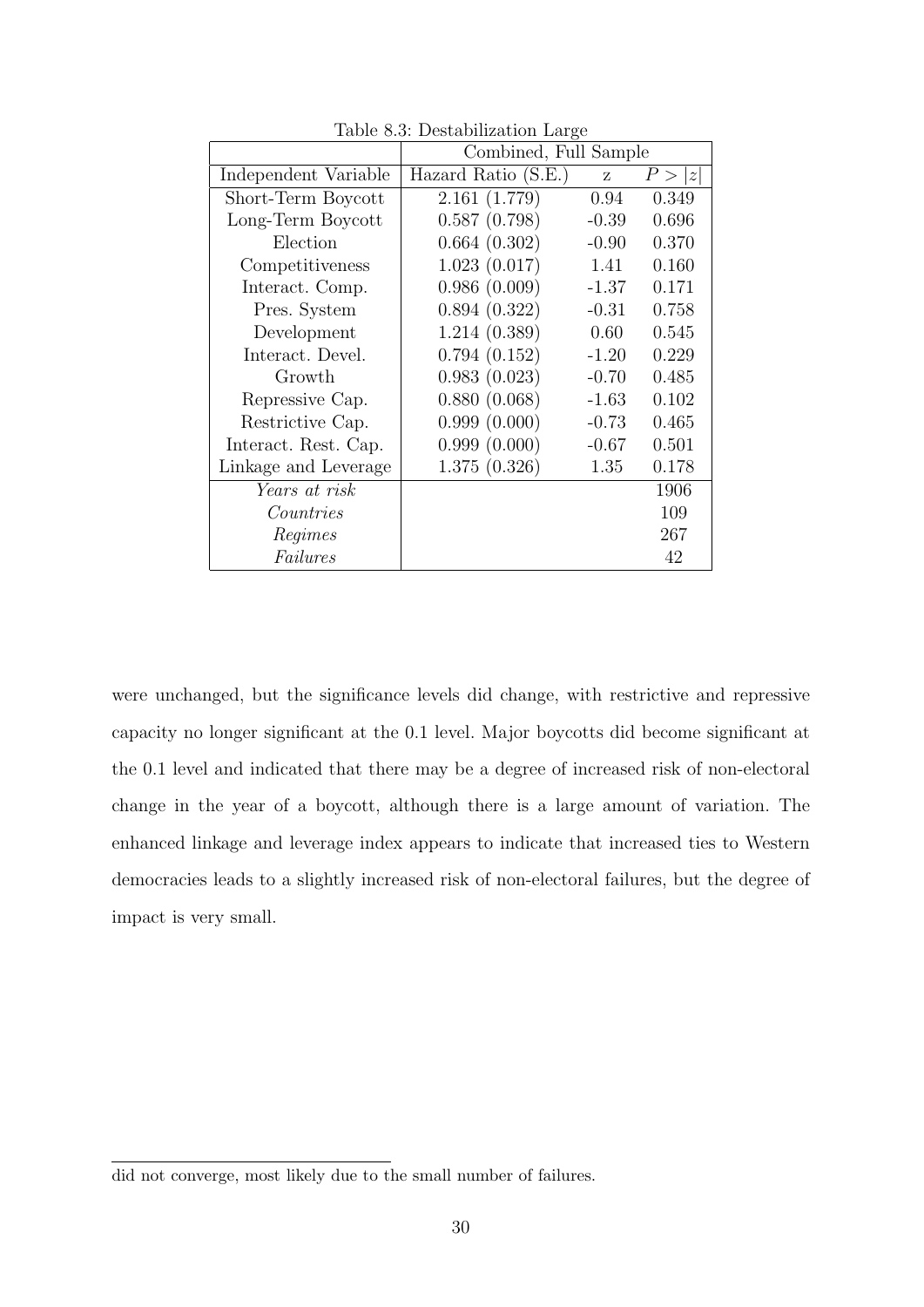| тарк о. т. резваршиватот рики |                       |         |        |  |
|-------------------------------|-----------------------|---------|--------|--|
|                               | Combined, Reduced Set |         |        |  |
| Independent Variable          | Hazard Ratio (S.E.)   | Z       | P >  z |  |
| Short-Term Boycott            | 5.164(4.765)          | 1.78    | 0.075  |  |
| Long-Term Boycott             | 0.519(0.828)          | $-0.41$ | 0.681  |  |
| Election                      | 0.697(0.393)          | $-0.64$ | 0.523  |  |
| Competitiveness               | 0.992(0.011)          | $-0.65$ | 0.513  |  |
| Pres. System                  | 0.668(0.277)          | $-0.97$ | 0.332  |  |
| Development                   | 0.935(0.182)          | $-0.34$ | 0.733  |  |
| Growth                        | 0.996(0.026)          | $-0.14$ | 0.886  |  |
| Repressive Cap.               | 0.883(0.087)          | $-1.25$ | 0.211  |  |
| Restrictive Cap.              | 0.999(0.000)          | $-1.42$ | 0.155  |  |
| Linkage and Leverage          | 1.017(0.009)          | 1.91    | 0.057  |  |
| District Magnitude            | 1.004(0.006)          | 0.62    | 0.535  |  |
| Years at risk                 |                       |         | 1367   |  |
| Countries                     |                       |         | 104    |  |
| Regimes                       |                       |         | 219    |  |
| Failures                      |                       |         | 26     |  |

Table 8.4: Destabilization Small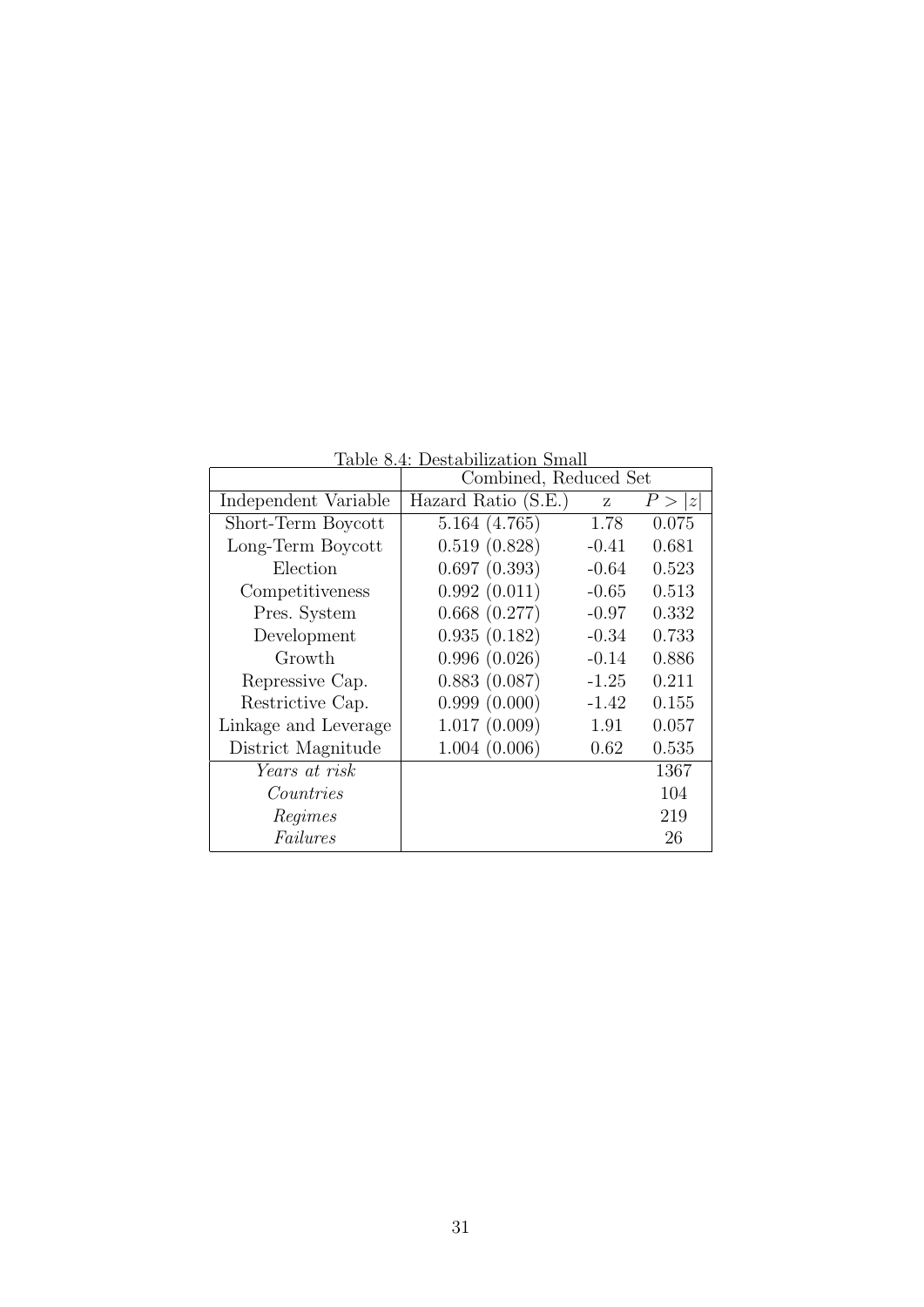## CHAPTER 9

## Interpretation and Conclusions

Election boycotts appear to have mixed effects, depending on the type of boycott and the time scale considered. Minor boycotts appear to follow no clear pattern <sup>1</sup>. After noting all of the variation within the category of minor boycotts during the process of coding these events, this is not a surprising finding. My anecdotal analysis of minor boycotts indicates that there are many different types. Some consist of the objections of small, religious communities and ethnic groups seeking public attention to their cause by advocating for their followers to reject the election process. These can occur for reasons other than seeking political improvements and in some cases are about issues completely unrelated to the electoral process. Others are more similar to labor strikes in which services critical to the electoral process in a particular community or area are denied, causing disruptions to the process. Yet others are violent and seek not to disrupt the voting by constituents of the group calling for the boycott, but for the general disruption of the election process by destroying election infrastructure (ballots, polling centers, observers, poll workers, etc.).

What this appears to indicate is that boycotts that do not involve a large portion of already organized political parties should not be considered as an influential part of the electoral game, but rather should be considered as another form of general political protest. These minor boycotts are more closely related to general protests, boycotts of government service providers, and strikes than they are to major election boycotts and post-election protest. Because of this, it is not surprising that there was no indication of any clear effect of minor boycotts on the improvement of election processes in hybrid regimes.

<sup>1</sup>Preliminary analysis included minor boycotts as well as major boycotts in the analysis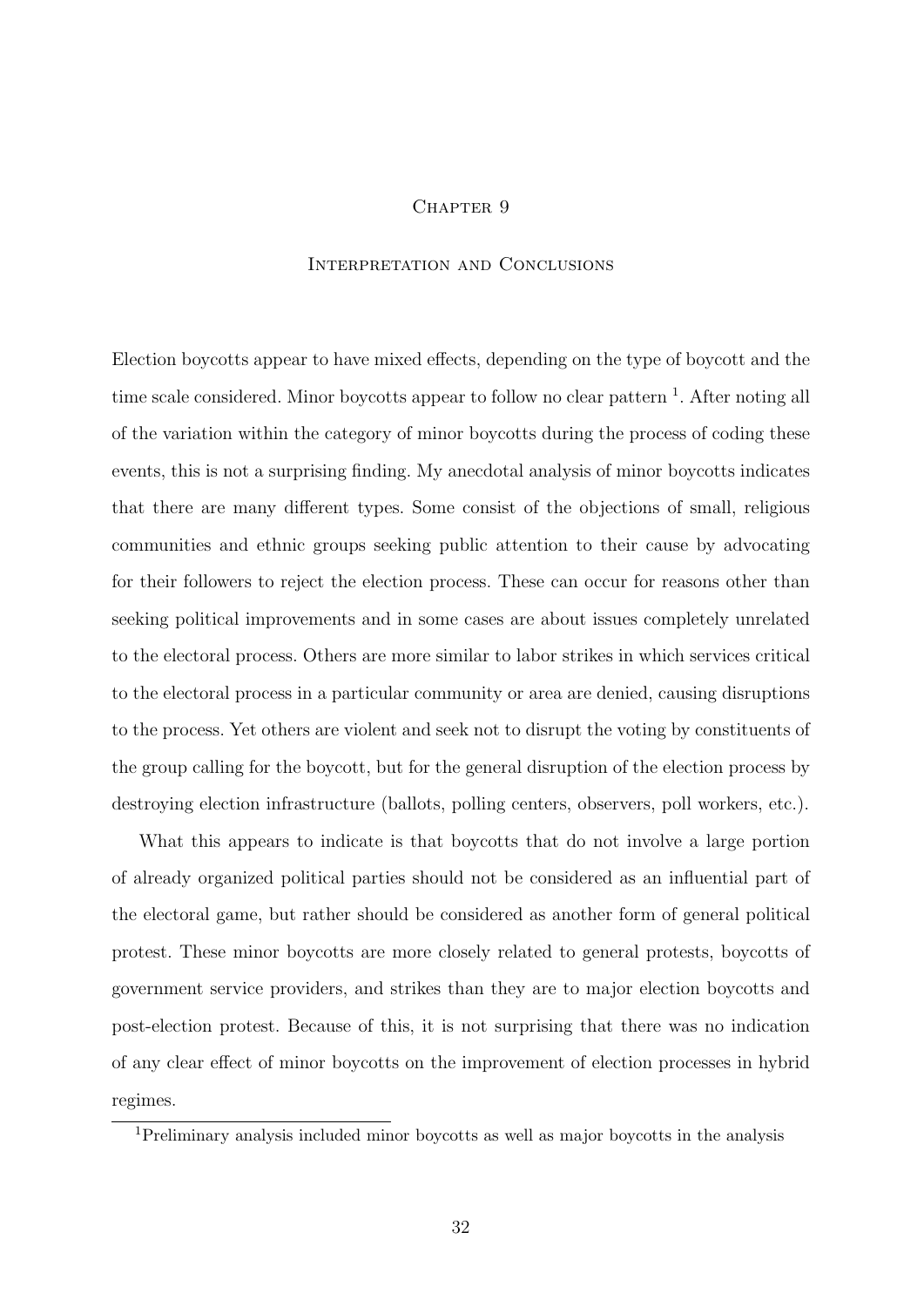As far as major boycotts are concerned, the findings appear to show that they are in fact a useful strategy for those seeking to unseat an incumbent regime. The short term effects on electoral turnover indicate clearly that boycotting an election means sacrificing the possibility of regime change today for the increased possibility of change in the future. The process through which this occurs cannot not clearly determined by the tests used in this study, but some possibilities can be assessed for future analysis.

My findings do not completely refute Beaulieu's proposition that boycotts lead to electoral reforms that improve the future chances of electoral victory by opposition candidates. Her connection of dependence on the West as the main pressure for change however, is not supported in my model, although it is possible that some other operationalization for linkage may provide that connection. This partial failure of Beaulieu's model lends support to the idea that boycotts have some inherent ability to improve the chances of future success by opposition parties. One area deserving of further investigation is what I will call a coalescence model of boycotts. This model is similar to Van de Walle's concept of electoral authoritarian competition as a tipping game in which the opposition is able to come together in order to defeat the incumbent (2006). In this case, boycotts allow an opposition that cannot agree to running a unified candidate or platform to cooperate against the incumbent's attempts to divide the opposition, while at the same time remaining a publicly visible political force.

The relation of executive turnover in the context of democratization depends on how one defines positive democratization. Using the idea of turnover in the executive as a positive indicator of democracy leads to the conclusion that election boycotts are an effective means for bringing about democratic transitions. On the other hand, if democratization means moving from a hybrid regime to consolidated democracy, the evidence appears less optimistic. In the original hypothesis testing for this project, I produced a model designed to measure if regimes are more or less likely to exit hybrid status as democracy or authoritarian as a result of election boycotts. A model testing regime failure as moving from hybrid to either democratic or authoritarian was not included because of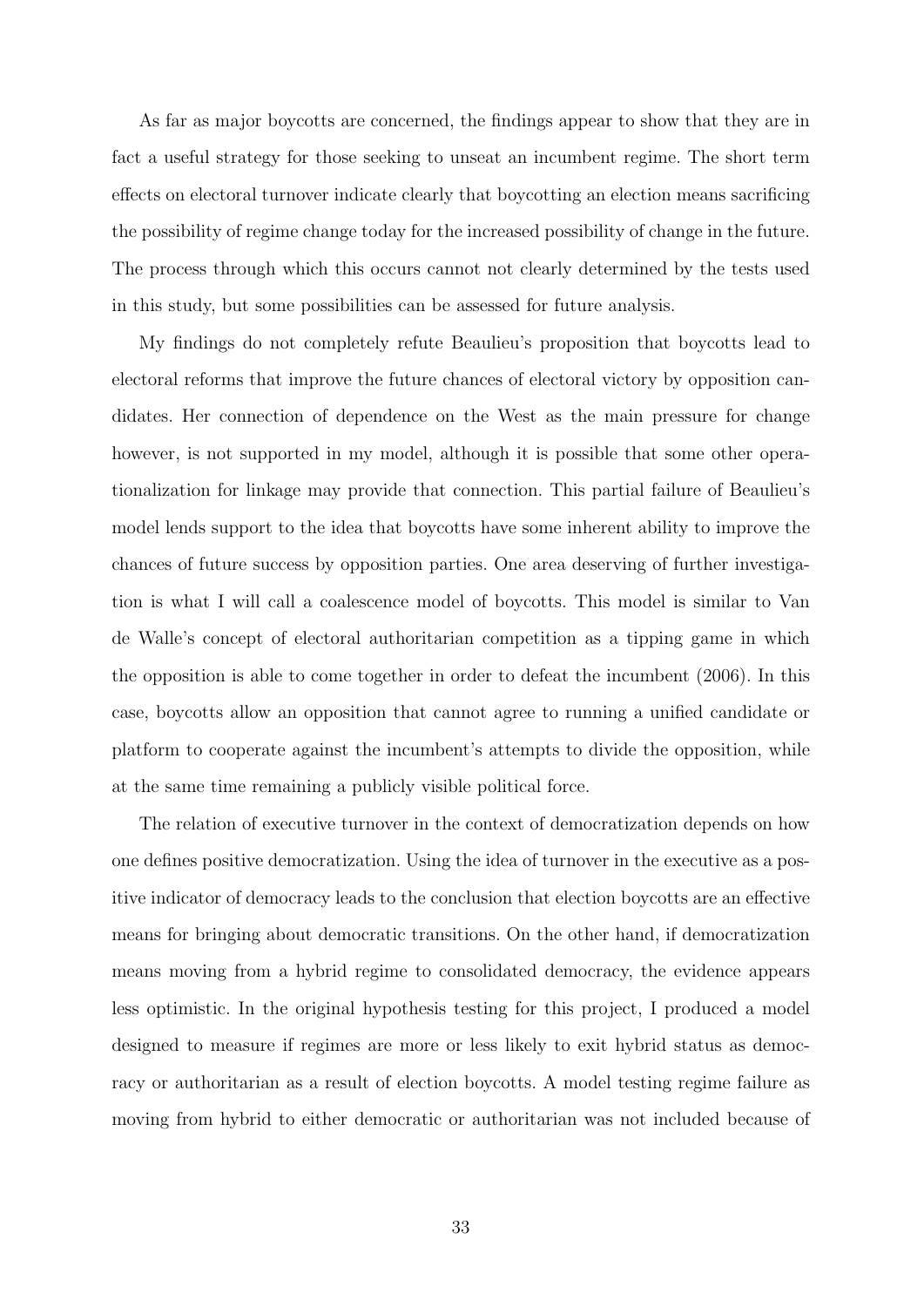the number of transitions was too small to analyze. <sup>2</sup> Although not a robust statistical finding, this lack of transitions appears to indicate that even though boycotts clearly produce electoral turnover, the new regime is not likely to be significantly more or less democratic than that which it replaces.

As far as the significance of this finding in the context of the general literature on hybrid regimes, it appears to indicate that for the most part these are not transitional regimes indicating an intermediate step in the process of democratization. Rather, these hybrid regimes are a very stable state in which the bulk of countries find themselves becoming consolidated hybrids during the past three decades.

Finally, boycotts appear to be a low-risk option for oppositions in the game of democratization. Even if the ability to bring improvements beyond electoral turnover is questionable, there is not sufficient evidence to point to election boycotts leading to a breakdown of the electoral process. Boycotts may disrupt the particular election in which they occur, but because of the long-term goal of the action, this action does not present an immediate threat to the regime . Indeed, boycotts provide the appearance of government consolidation as the incumbent is able to gain more power in the current election. This also may be a reason for the increased possibility of electoral turnover in the future, as the incumbent following a boycott finds the electoral process to be a secure means of legitimizing rule and overestimates its security, thus opening the regime to future failure when the opposition does decide to contest in future elections.

<sup>2</sup>The lack of cases meant it was not possible to get conclusive results due to the lack of failures to either type.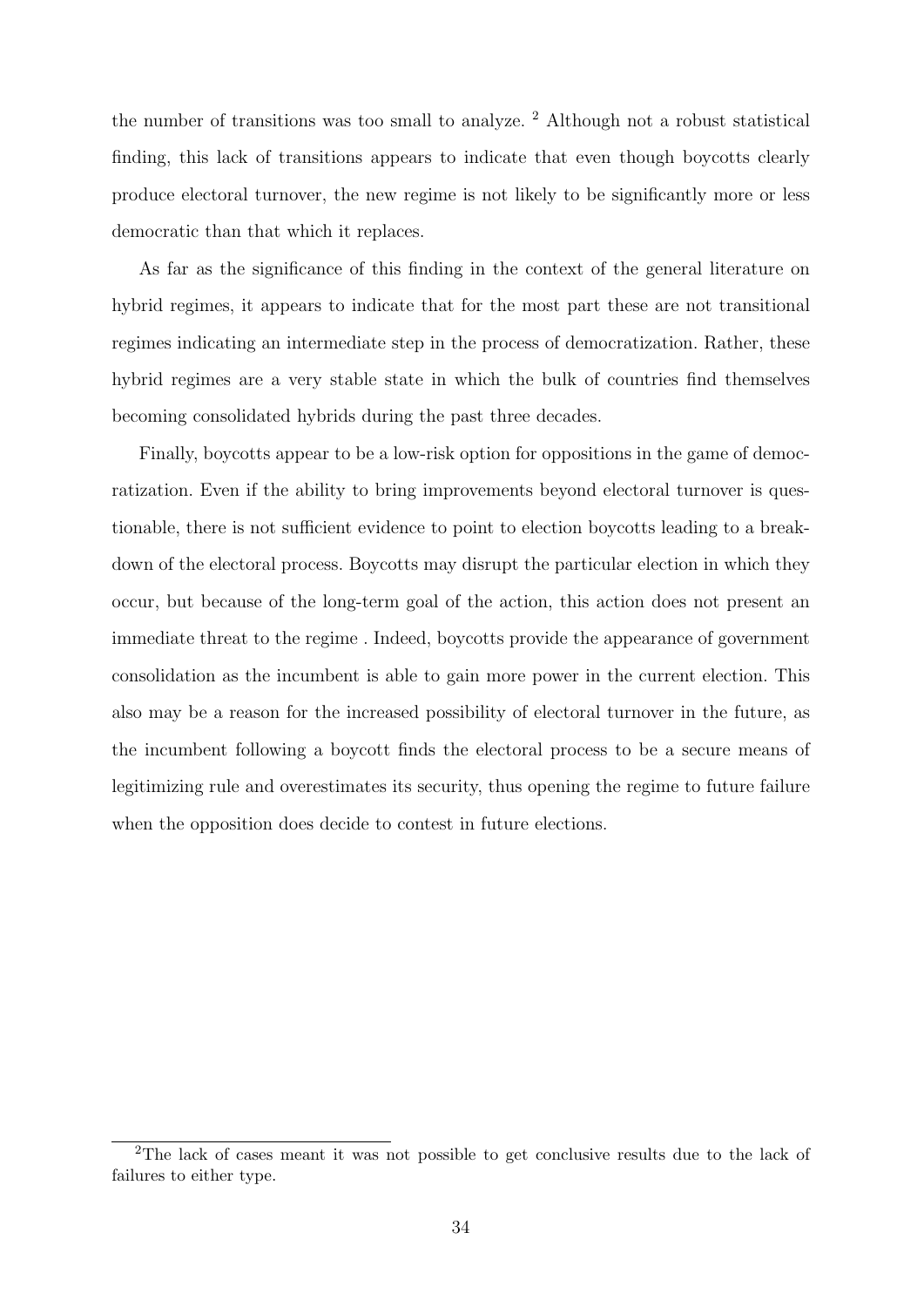#### **BIBLIOGRAPHY**

- [Beaulieu 2006a] Beaulieu, Emily. 2006. "Domestic and International Determinants of Election Boycotts." 2004. Unpublished paper Available online http://www.yale.edu/macmillan/newdemocracies/beaulieu.pdf
- [Beaulieu 2006b] Beaulieu, Emily. 2006. Protesting the Contest: Election Boycotts around the World, 1990-2002. Doctoral dissertation, University of California, San Diego.
- [Beauliu and Hyde 2004] Beaulieu, Emily and Hyde, Susan. 2004. "Election Boycotts, Election Observers, and Competition: Do international election observers give parties an incentive to boycott elections?" Paper presented at the annual convention of the American Political Science Association, 2004.
- [Blossfeld, Golssh, and Rohwer 2007] Blossfeld, Hans-Peter; Katrin Golsch, Götz Rohwer. 2007. Event History Analysis with Stata, Lawrence Earlbaum Associates, Inc. Mahwah, NJ.
- [Box-Steffenmier and Jones 2007] Box-Steffenmier, Janet M. and Bradford Jones. 2007. Event History Modeling: A Guide for Social Scientists. Cambridge University Press. Cambridge.
- [Bratton 1998] Bratton, Michael. 1998. "Second Elections in Africa." Journal of Democracy, 9:3, 51-66.
- [Case 2006] Case, William. 2006. Manipulative Skills: How Do Rulers Control the Electoral Arena. In Andreas Schedler (Ed.), Electoral Authoritarianism: The Dynamics of Unfree Competiton., Lynne Rienner: Boulder, CO.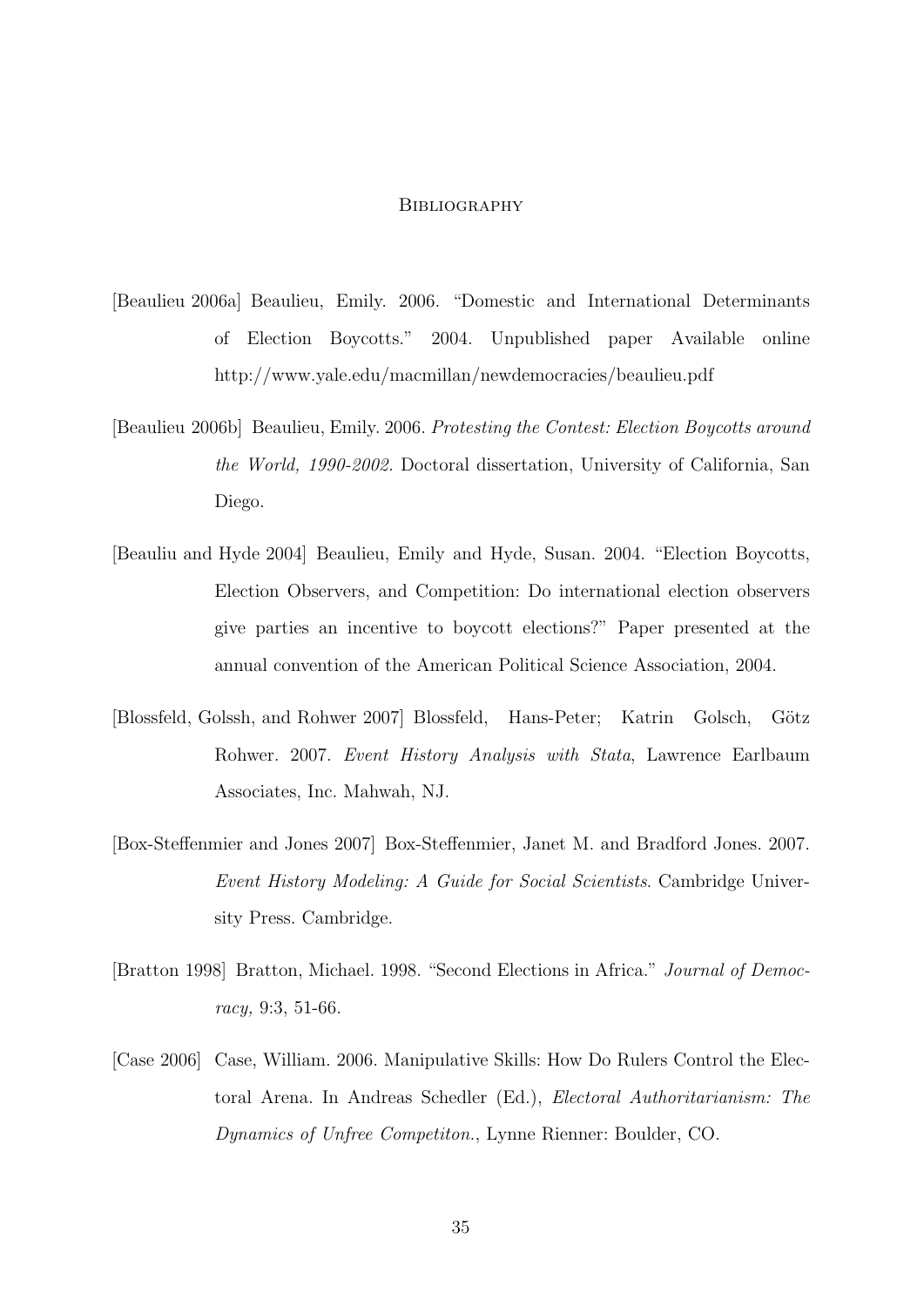- [Dahl 1971] Dahl, Robert. 1971. Polarchy: Participation and Opposition. Yale University Press: New Haven.
- [Diamond 2002] Diamond, Larry. 2002. "Thinking about Hybrid Regimes." Journal of Democracy 13:2, 21-35.
- [Keck & Sikkink 1998] Keck, Margaret and Sikkink, Kathyrn. 1998. Activists Beyond Borders: Advocacy Networks in International Politics. Cornell University Press: Ithica, NY.
- [Keefer 2005] Keefer, Philip. 2005. "DPI 2004 Database of political Institutions: Changes and Variable Definitions." The World Bank.
- [Levitsky & Way 2002] Levitsky, Steven and Way, Lucan. 2002. "The Rise of Competitive Authoritarianism." Journal of Democracy 13:2, 51-65.
- [Levitsky & Way 2006] Levitsky, Steven and Way, Lucan. 2006. Linkage and Leverage: How Do International Factors Change Domestic Balances of Power? In Andreas Schedler (Ed.), Electoral Authoritarianism: The Dynamics of Unfree Competiton., Lynne Rienner: Boulder, CO.
- [Lindberg 2004] Lindberg, Staffan. 2004. "The Democratic Qualities of Competitive Elections: Participation, Competition, and Legitimacy in Africa. " Commonwealth & Comparative Politics 42:1. 61-105.
- [Lindberg 2006] Lindberg, Staffan. 2006. Tragic Protest: Why Do Opposition Parties Boycott Elections? In Andreas Schedler (Ed.), Electoral Authoritarianism: The Dynamics of Unfree Competiton., Lynne Rienner: Boulder, CO.
- [Mainwaring & Scully] Mainwaring, Scott and Scully, Timothy. 1995. Introduction: Party Systems in Latin America. In Scott Mainwaring and Timothy Scully (Eds.) Building Democratic Institutions: Party Systems in Latin America, Stanford University Press: Stanford, CA.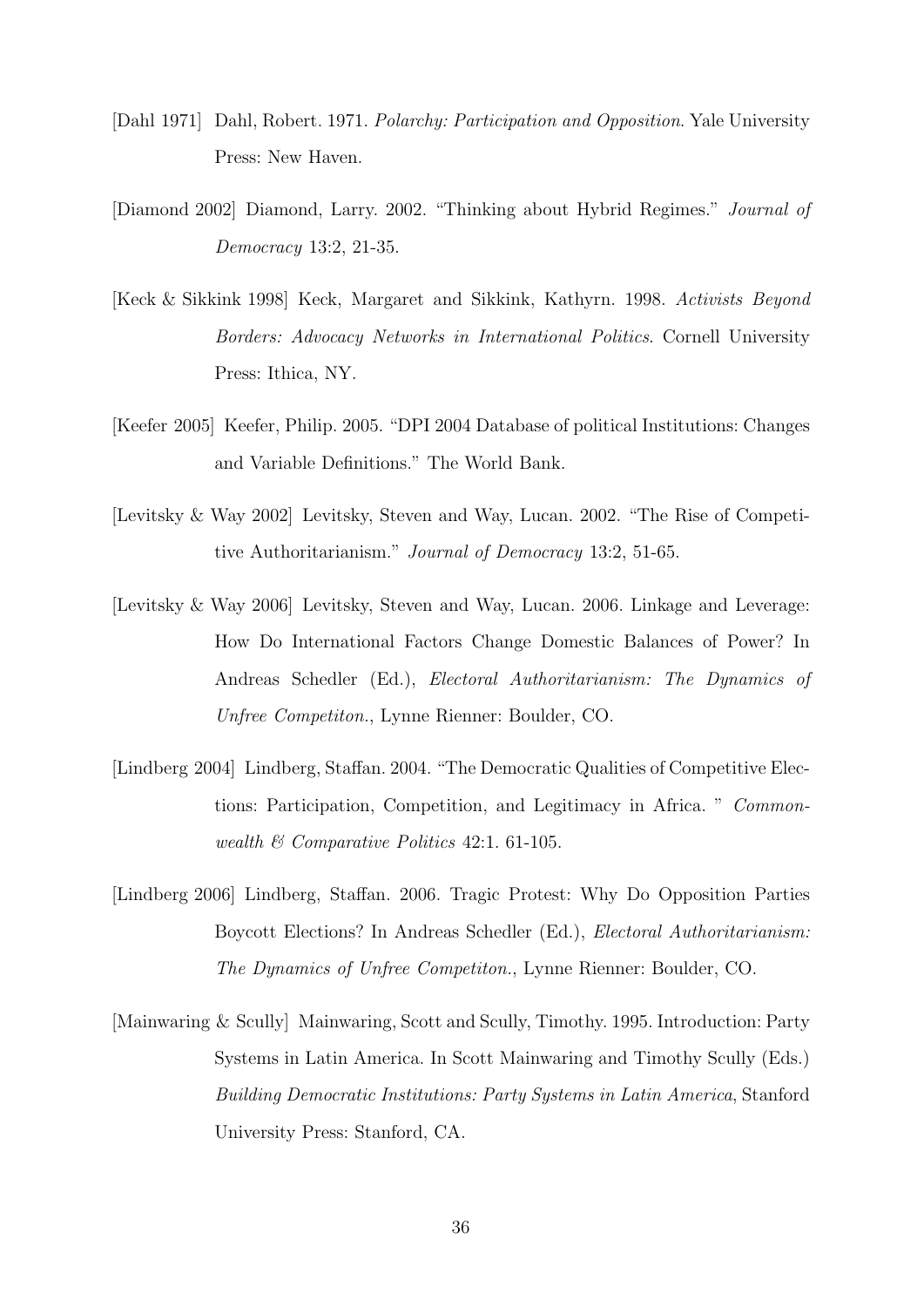- [Marshall & Jaggers 2005] Marshall, Monty G. and Keith Jaggers. 2005. "Polity IV Project: Dataset Users' Manual."
- [Munck 2006] Munck, Gerardo. 2006. Drawing Boundaries: How to Craft Intermediate Regime Categories. In Andreas Schedler (Ed.), Electoral Authoritarianism: The Dynamics of Unfree Competiton., Lynne Rienner: Boulder, CO.
- [Pastor 1999] Pastor, Robert. 1999. "The Role of Electoral Administration in Democratic Transitions: Implications for Policy and Research." Democratization. 6:4. 1- 27.
- [Przeworski et al. 2000] Przeworski, Adam; Alvarez, Michael; Cheibub, Jose; Limongi, Fernando. 2000. Democracy and Development: Political Institutions and Well-Being in the World 1950-1990. Cambridge University Press: New York.
- [Schedler 2002] Schedler, Andreas. 2002. "The Menu of Manipulation." Journal of Democracy 13:2, 36-50.
- [Schedler 2006] Schedler, Andreas. 2006. "The Logic of Electoral Authoritarianism." In Andreas Schedler (Ed.), Electoral Authoritarianism: The Dynamics of Unfree Competiton., Lynne Rienner: Boulder, CO.
- [Schedler 2007] Schedler, Andreas. 2007. "Blunt Manipulation, Incicive Protest: Explaining Election Outcomes under Authoritarian Rule." Unpublished paper presented for Democratization by Elections Workshop, University of Florida.
- [Snyder 2006] Snyder, Richard. 2006. "Beyond Electoral Authoritarianism: The Spectrum of Nondemocratic Regimes." In Andreas Schedler (Ed.), Electoral Authoritarianism: The Dynamics of Unfree Competiton., Lynne Rienner: Boulder, CO.
- [van de Walle 2002] van de Walle, Nicholas. 2002. "Africa's Range of Regimes." Journal of Democracy 13:2, 66-80.